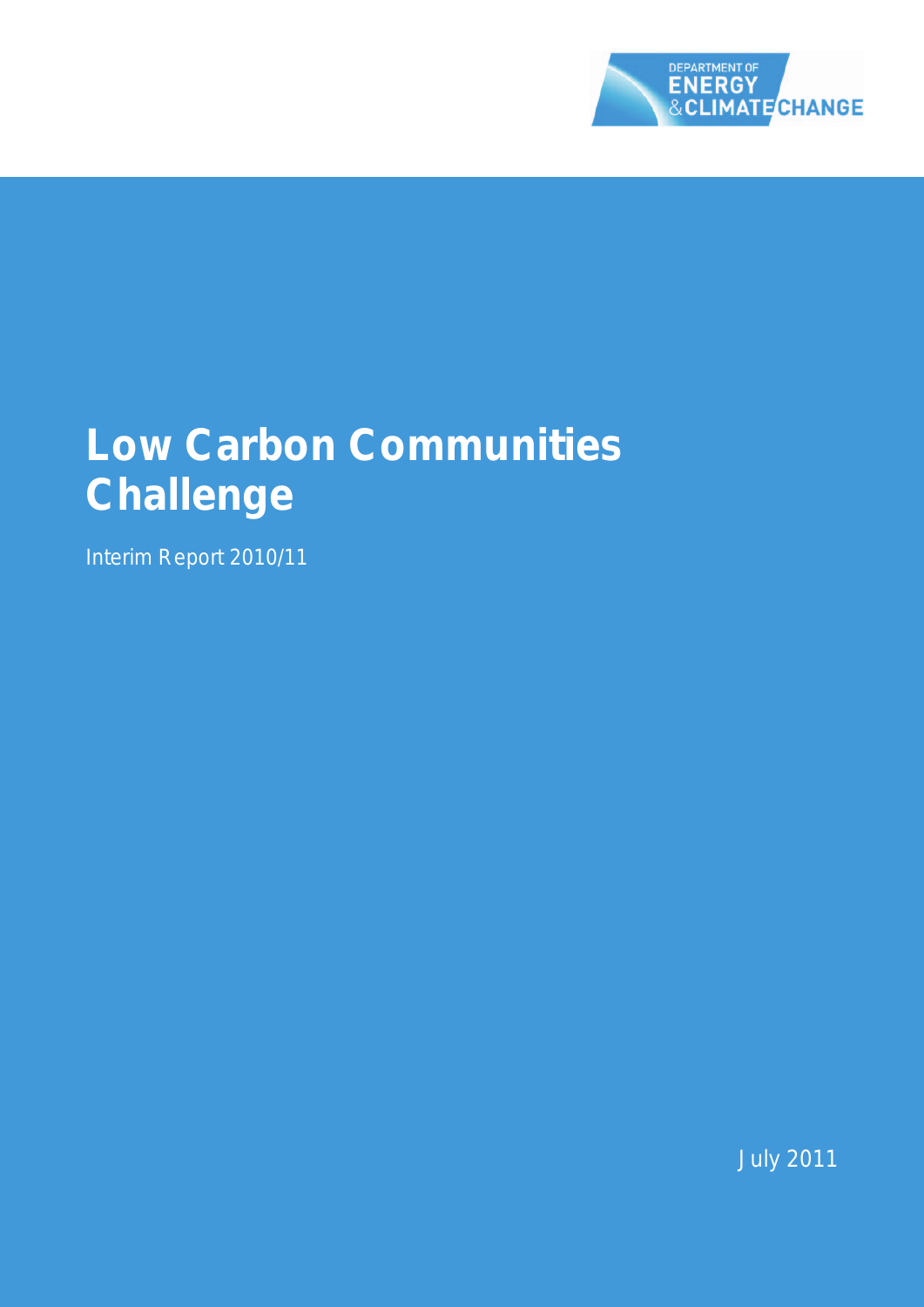# **Introduction**

**This Report sets out the interim learning from the Low Carbon Communities Challenge (LCCC), a two year programme of action research involving 22 community projects[1](#page-1-0) delivering low carbon measures in their local area. Covering 100,000 people living in 64,000 households, the LCCC is testing how combinations of low carbon technologies, community engagement and behaviour change can help drive and deliver the low carbon economy.**

The report draws on a range of perspectives and experiences - from the community leaders delivering the project on the ground to the local households and community members experiencing and living with the LCCC on the ground. It is structured around three key sections, as follows:

- 1. **Showcasing the LCCC** an introduction to the programme, the individual projects and their headline achievements to date;
- 2. **The Household & Community Experience** findings from research with households across the LCCC communities, looking at attitudes, behaviours and 'what it's like to live' with low carbon technologies and measures;
- 3. **The Community Leader Experience** reflections from the LCCC projects on their key challenges, barriers and successes;

Research and evaluation activities around the LCCC remain on-going, and the Final Learning Report will be published in 2012.

Background reports that are published alongside this Interim Report include:

- The full reports from Dialogue by Design and NEA;
- A report on the results of a REAP Petit survey designed to assess community carbon footprints;
- A report on research with those communities that bid for funds from the LCCC who were unsuccessful.

The LCCC is supported and funded by The Sciencewise Expert Resource Centre (ERC). The Sciencewise ERC programme, funded by the Department for Business, Innovation and Skills (BIS), helps policy makers to understand and use public dialogue to inspire, inform and improve policy decisions around science and technology. It consists of a comprehensive online resource of information, advice and guidance together with a wide range of support services aimed at policy makers and all the different stakeholders involved in science and technology policy making, including the public. The Sciencewise-ERC also provides co-funding to Government departments and agencies to develop and commission public dialogue activities. [www.sciencewise-erc.org.uk](http://www.sciencewise-erc.org.uk/)

 $\overline{a}$ 

<span id="page-1-0"></span> $1$  Two projects - Ballymena and Cwm Arian - were LCCC winners but were not able to complete their projects to the LCCC timetable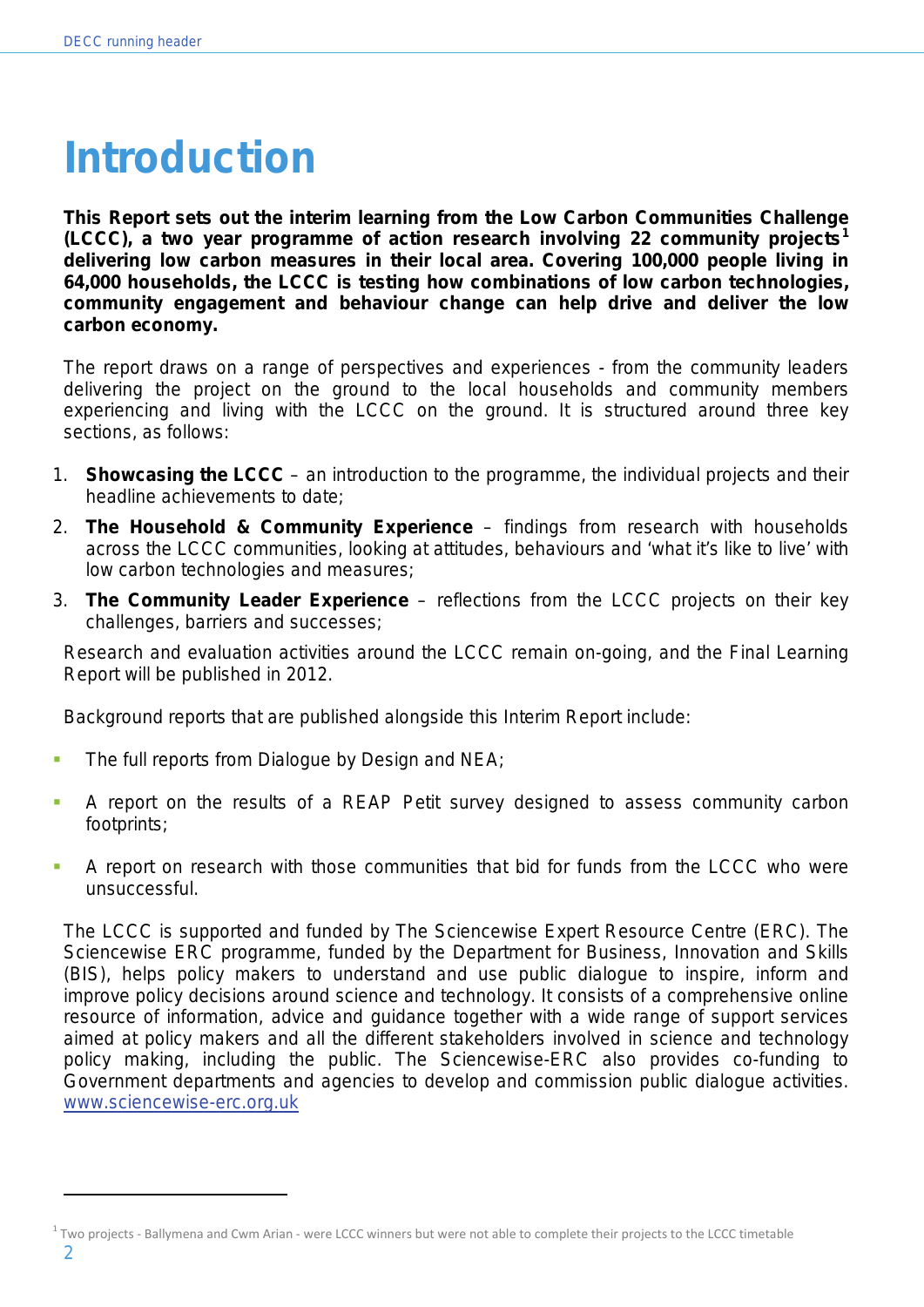# **1. Showcasing the LCCC**

This chapter focuses on introducing the LCCC – what it is, what it set out to achieve, and how it is being researched and evaluated. The chapter begins with the background context, followed by commentary by Professor Ken Starkey from the Nottingham Business School on the role the LCCC is playing in the development and delivery of policy. Most importantly of all, it showcases the 22 leading community projects which comprise the challenge and demonstrates how diverse the projects and their respective communities are.

# **1.1. Background and introduction**

The LCCC is a £10 million, two year research programme involving 22 test-bed communities across England, Wales and Northern Ireland. The programme is funded by DECC, DETI, Welsh Assembly, and Sciencewise-ERC.

The invitation for applications for the LCCC was published on the DECC website on 28 September 2009. It was widely promoted through community networks, such as Low Carbon Communities Network, Transition Towns, and EST's Green Communities membership. The LCCC application process was split into two phases.

- Applicants to **Phase 1** had to deliver their programme of capital measures by the end of March 2010. DECC received 56 applications, of which the top 14 scoring applicants were visited by BRE who, on behalf of DECC, provided an onsite assessment. 10 successful communities were announced on 21 December.
- Applicants to **Phase 2** had to deliver their programme of capital measures by the end of March 2011. DECC received 239 applications, of which BRE visited the top 14 for an onsite assessment. 12 successful communities were announced on 4 February 2010.

The 'average' LCCC award was in the region of £400,000 - £500,000 per project, although this varied depending on the nature of the project. Some of the projects also received additional funding through other programmes, for example Nesta's *Big Green Challenge* or the London *Low Carbon Zones*.

The aim of the LCCC is to test community-scale delivery of low carbon technologies, measures and approaches that will help inform DECC's key policies and programmes – such as Green Deal and the Smart Meter roll out – as well as contribute to the Department's wider work around the 'Big Society'.

The LCCC has its origins in DECC's *Big Energy Shift*, a large scale public dialogue event which emphasised the need for householders to have access to joined-up 'packages' of support, delivered locally across their community (e.g. a mix of smart meters, demonstration buildings, community renewables, and whole house retrofits funded via household loans). While there is considerable diversity in the approaches of the LCCC communities, four characteristics are common to all projects and, hence, the LCCC as a whole:

- The projects are geographically targeted, **area-based** initiatives
- They involve **integrated packages** that provide a more joined up offering to householders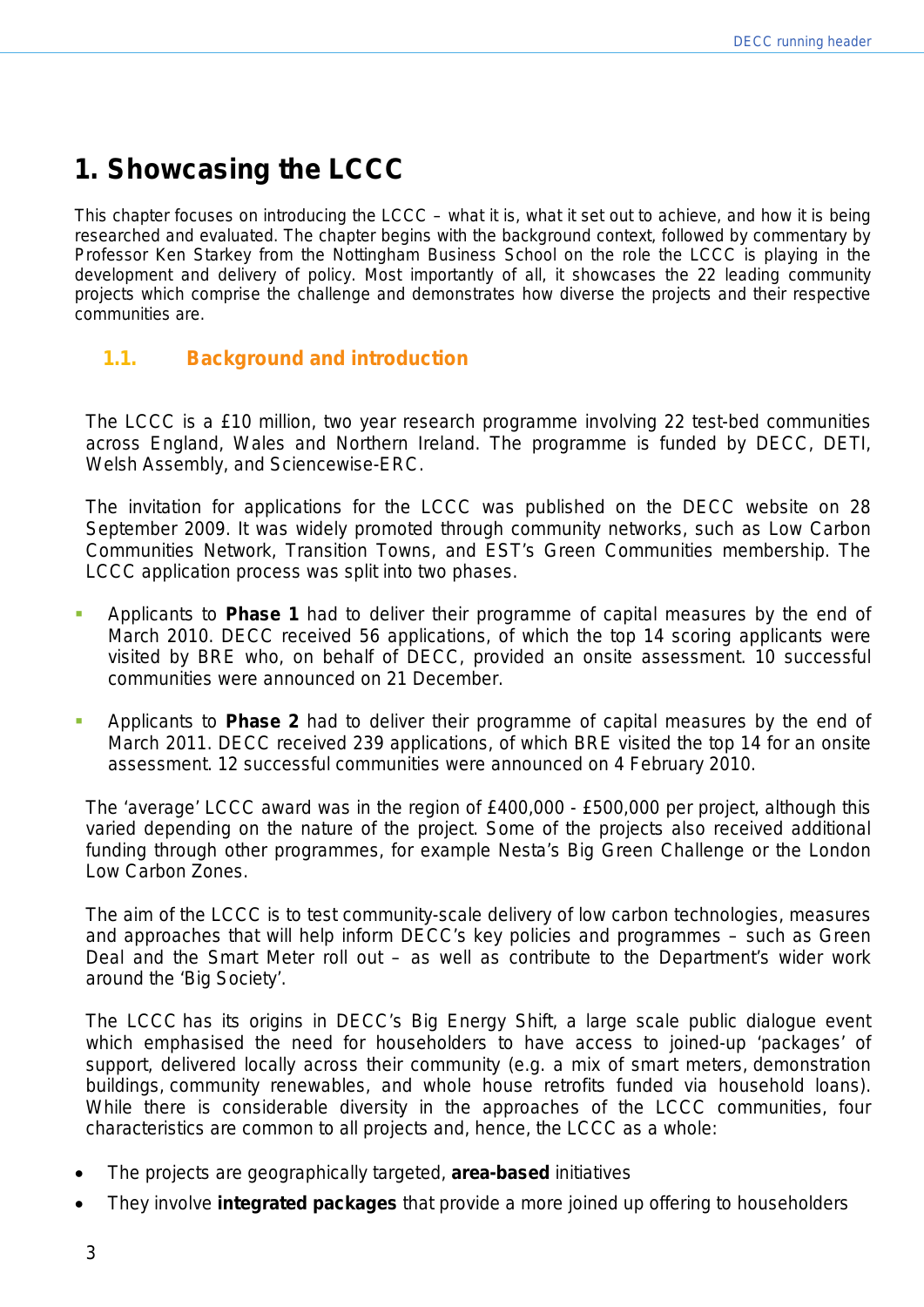- They are testing **different models of community-scale delivery**, from projects which are led by community groups through to other projects which involve existing agencies (e.g. local authorities, energy utilities) delivering their services in a geographically-targeted way.
- The approaches draw upon **sociological models of behaviour** that emphasis the potential for social norms to nudge and trigger widespread, community-wide behaviour change.

A detailed evaluation and monitoring programme, involving five strands, has been designed around the LCCC to capture and disseminate key learning. The evaluation is standardised across the programme to enable comparisons between communities and, in addition, the presence of five control communities will measure the impact against a 'business as usual' scenario.

#### **Strand 1: Energy Consumption Data & Carbon Saving Potential**

Tracking electricity and gas consumption in each of the communities, as well as calculating the theoretical carbon saving potential of the installed measures.

#### **Strand 2: The Householder Experience**

Two pieces of research with households: (a) two household surveys in each LCCC area, one 'before' and another 'after' the LCCC interventions; and (b) a series of case studies with individual households, reported back via in-depth interviews, film footage and weekly blogs.

#### **Strand 3: The Community Practitioner Experience**

Each project has an independent facilitator to hold local meetings and feedback on successes, challenges and barriers. They also enable a process of co-inquiry to help shape the projects' evolution and strategies for engaging the wider community.

#### **Strand 4: Social Enterprise Action Research**

A number of the communities are receiving support to set up as social enterprises, as a result of funding from the Office of Civil Society's Social Enterprise Action Research programme.

#### **Strand 5: Programme Evaluation**

This strand is focused on process and the way in which the Challenge was administered, with a particular emphasis on the Sciencewise-funded Community Practitioner Experience Strand.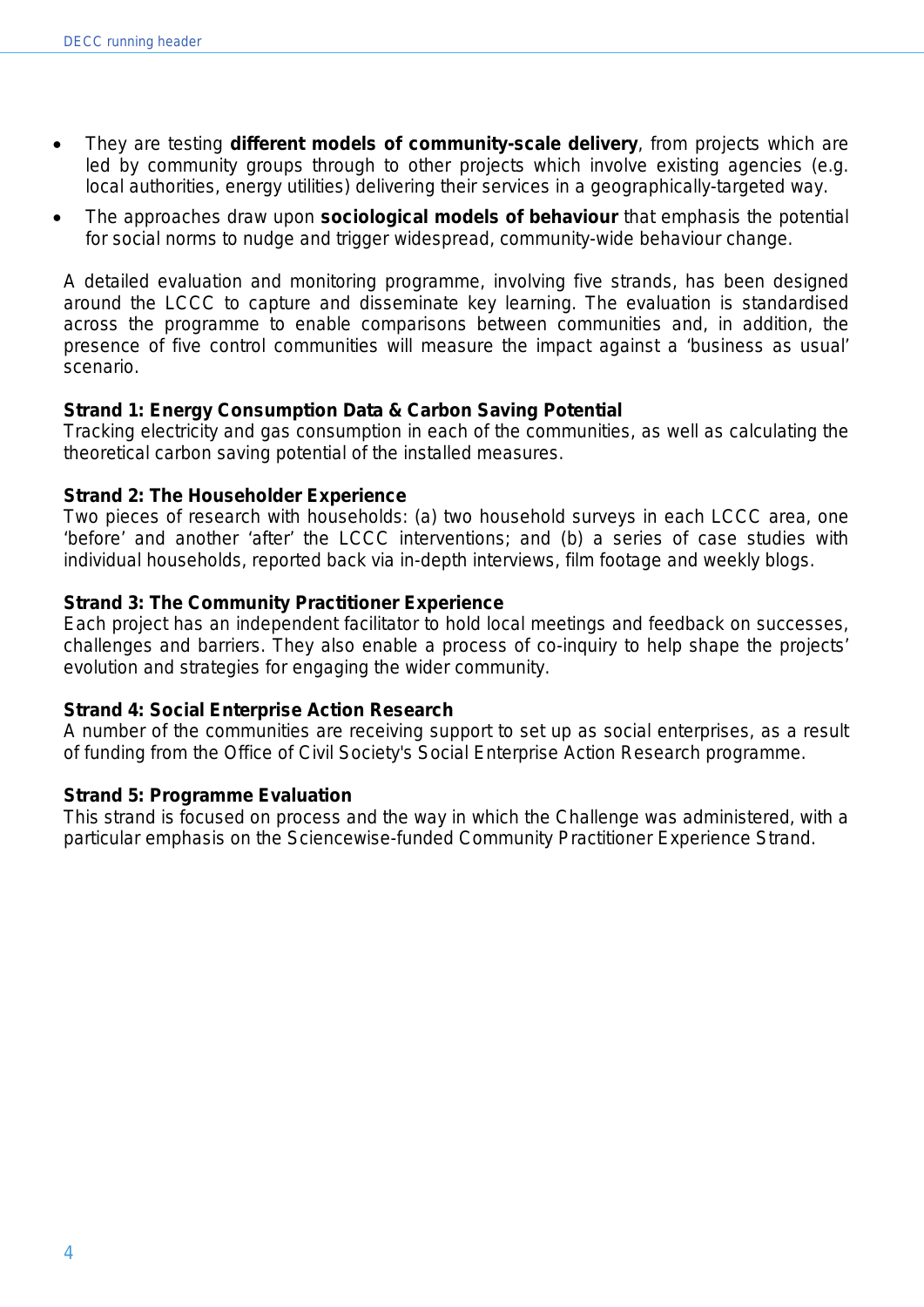# **1.2. The LCCC from a policy perspective**

#### **Commentary by Professor Ken Starkey, Professor of Management, Nottingham University Business School, University of Nottingham**

The Low Carbon Communities Challenge (LCCC) presents a fascinating example of policymaking in action.

In 2009 we conducted a review of policy-making for the Cabinet Office. In our report, we focused on what were then perceived in Whitehall as problems of policy-making, development and implementation. Our commission was to examine how **front-line knowledge** can be better integrated in **central policy development**. Our proposition, supported by our research, was that better engagement and connection with the front-line should be an integral part of policy design and that this would lead to more innovative and effective policies that were aligned with the needs and aspirations of front-line providers and their clients. Thus, we argued, implementation of policy would be improved as policy making would take more account of the front-line context (for example, competences, local conditions, the differing views of different stakeholder groups) and public confidence in policy would also be improved, building a more positive perception of government and civil service competence. In this way, a virtuous circle might be created, unifying the strategic vision that underpins policy making and the practical wisdom that exists at the conjunction of front-line and community.

We made a number of recommendations to promote connection between the centre, the frontline and the local level covering: work with Ministers; partnerships with key stakeholders; reshaping the policy making ethos; process and structures; capturing front line thinking; developing networks; and increasing awareness, experience, skills and capabilities to ensure an active circle of learning. We concluded that policy development needed to be reconceptualised as a process not of the linear roll-out of centrally defined initiatives, with targets set at the centre, but as a process of **mutual problem exploration in partnership with the front-line**. We argued for a rethinking of the role of the civil servant as a 'networked public official' responsible for policy formulation, developing networks of learning and knowledge creation, translating and facilitating this process by tapping into front line evidence and experience.

In its response to our Report, we were tasked by the Cabinet Office to test different ways in which Departments were engaging with the front line in complex policy areas such as climate change and building capability for front-line engagement.

# *The Low Carbon Communities Challenge as engagement with the front-line in action*

The LCCC initiative illustrates the complexities of front line engagement in complex multidisciplinary, multi-agency and multi-stakeholder environments. It is an emergent example of front-line engagement for better policy-making in action and, to the extent that it can continue to build upon and capture the learning that has already taken place, should provide a powerful example with generic lessons for managing complex policy challenges.

The LCCC set out with a specific process of engagement and network development through its 'Specialised Support Team', bringing together public, third and private sector organisations representative of the front line as well as representatives of the LCCC communities. This was driven by a policy champion who embraced the challenging role of network development during the project's early stages.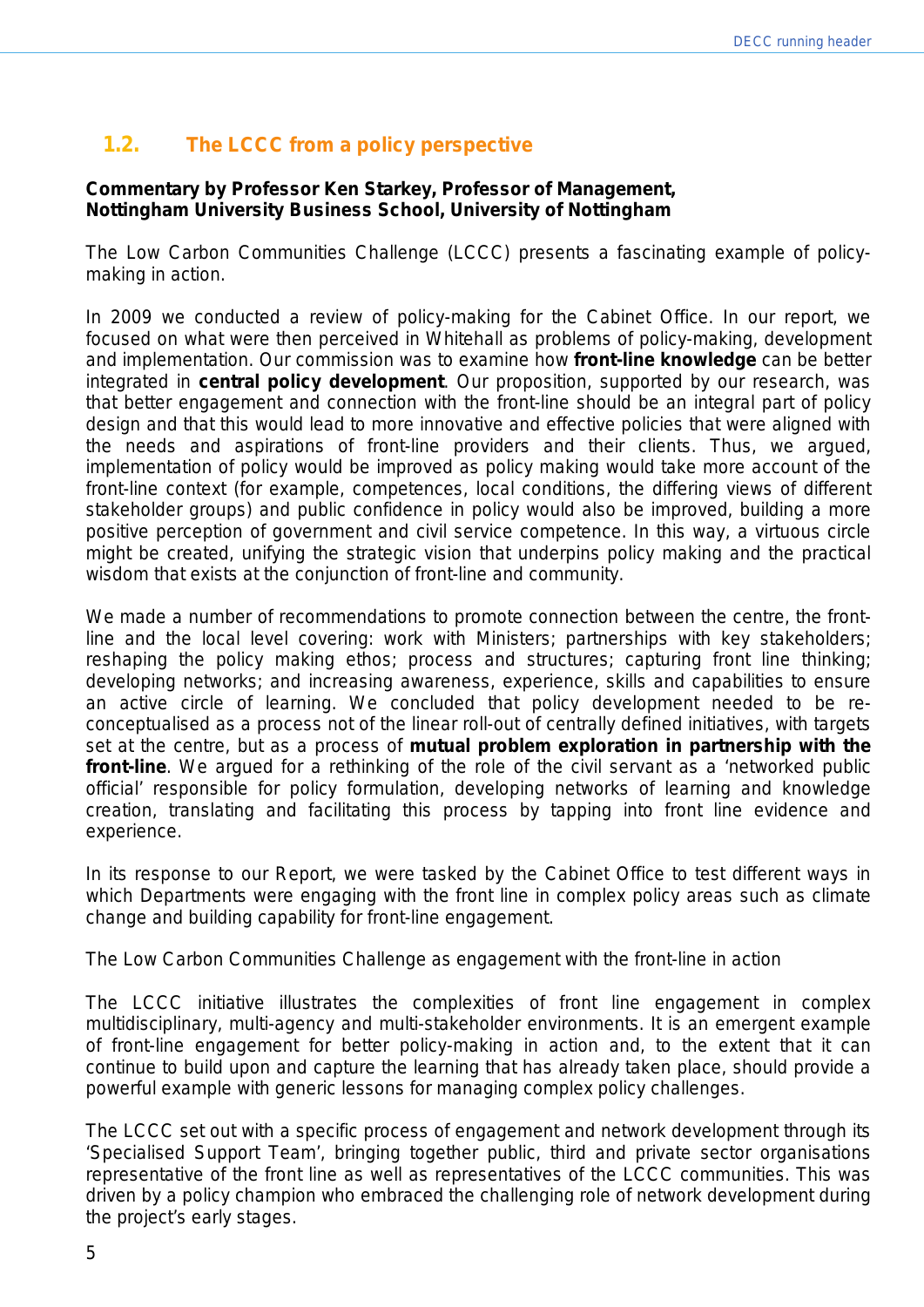The process of learning from the demonstration communities was explicitly managed by the roll-out of meetings in communities, attended by DECC representatives, in which learning from the front line was captured. These meetings had a two-way function. They enabled civil servants to advise the communities and to learn from them. They were also a powerful meeting place for bringing public, private and third sector organisations together, to discuss, for example, the benefits of different energy saving technologies and the complexities of changing behaviours to capitalise on these technologies. Awareness of carbon saving was thus, and continues to be, disseminated, incentives ('nudges') refined, and the skills and capabilities necessary to keep the process moving forward reinforced.

The language and stories captured at these community meetings demonstrates the power of the LCCC process. One has a sense of a dispersed and growing community composed of a wide range of groups (public, private, community, rich and poor, urban and rural, crossgenerational) fully engaged with the complex challenges of developing what they themselves describe as 'sustainable community', 'changing consciousness', 'empowering citizens', 'coming back into balance', 'mutual understanding', 'developing a better support infrastructure', 'communicating ideas', 'taking greater collective responsibility', with an over-arching collective vision of 'not just twenty communities but a blueprint for future action'.

# *Emerging narratives of engagement – Big Society and creating shared value*

The LCCC communities provide a powerful example of how to build community in pursuit of collective action for mutual benefits. They have the potential to develop as a powerful social movement at the vanguard of change in the complex area of climate change and energy efficiency, uniting local, government and private sector partners. They provide an interesting example of a new location and architecture for redefining the area where government stops and civil society reclaims space. The search for sustainability provides the glue that brings the communities together, locally and potentially nationally.

The LCCC clearly demonstrates some of the Big Society aims of building up and building on the capacities of citizens, encouraging collective identity, and the ongoing negotiation of the boundaries between government, citizen, community and civil society. It demonstrates an opening up of public service to end-users/producers and a form of self-service in action with communities negotiating with government, the private sector and other stakeholders what is best for their local needs. It is also a powerful exemplar of communities taking ownership of the energy challenges they and all of us face. LCCC illustrates that one size does not fit all different communities are developing their own solutions to their own problems and becoming aware, sometimes to their own surprise, of their capacity to take greater control of their lives and assume enhanced collective responsibility for their local community.

Through the integration of the activities of communities, business and policy makers, the LCCC is a good example of what Harvard Business School strategy guru Michael Porter describes as 'Creating Shared Value' – creating and expanding economic and social value through breaking down barriers that have previously 'divided' different stakeholder groups and generating collaborations across profit/non-profit boundaries. Judicious investment in this process can generate significant added public value. The return to communities, business and society demonstrates that the company performance and the well-being of communities can be closely aligned. As Porter expresses it: *'A business needs a successful community, not only to create demand for its products [in the LCCC's case, for Low Carbon technologies and services] but*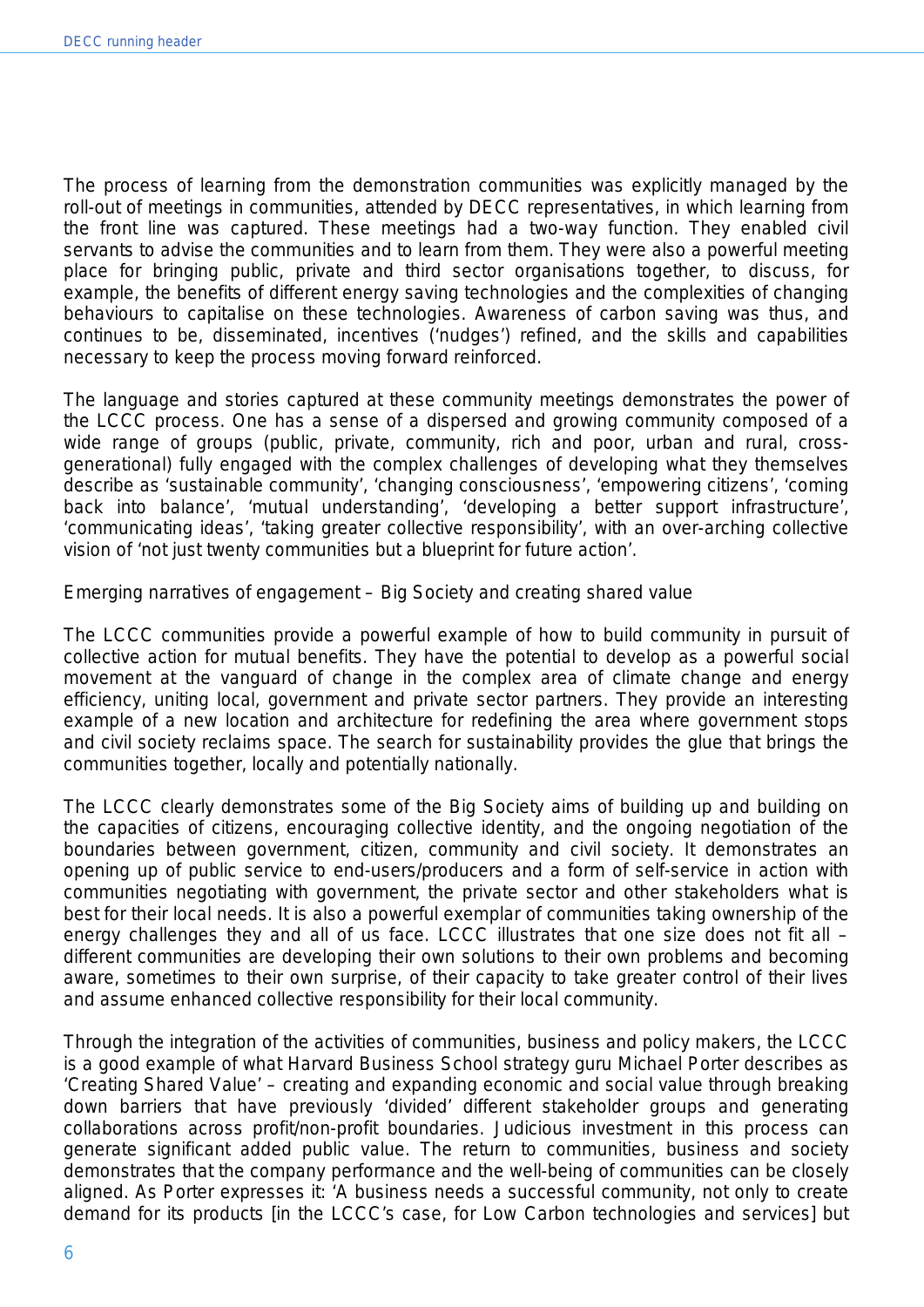*also to provide critical public assets and a supportive environment*'. A community needs successful businesses to provide jobs and wealth creation opportunities for its citizens'. There is potential in LCCC for identifying a range of different areas of future job growth.

The LCCC is clearly contributing shared value, engaging, for example, energy companies in tailoring their services to communities in ways that enhance company competitiveness while simultaneously improving both economic and social outcomes. Thus, social and economic progress can be seen to potentially support each other, with government's role being to ensure the right kind of regulation to encourage companies to invest in long-term value rather than short-term profit. The Big Society project and the search for shared value depend upon the heightened involvement of local communities in designing, developing and managing local services and LCCC provides significant evidence of this.

<sup>&</sup>lt;sup>1</sup> Adebowale, V., Omand, D., Starkey, K. (2009) *Engagement and Aspiration: Reconnecting Policy Making with Front Line*<br>Professionals. (Cabinet Office/Sunningdale Institute)

Listening to the front line: Capturing insight and learning lessons in policy making (Cabinet Office)<br><sup>1</sup> Prter, M. & Kramer, M.R. (2011) Creating shared value. Harvard Business Review January-February, 62-77.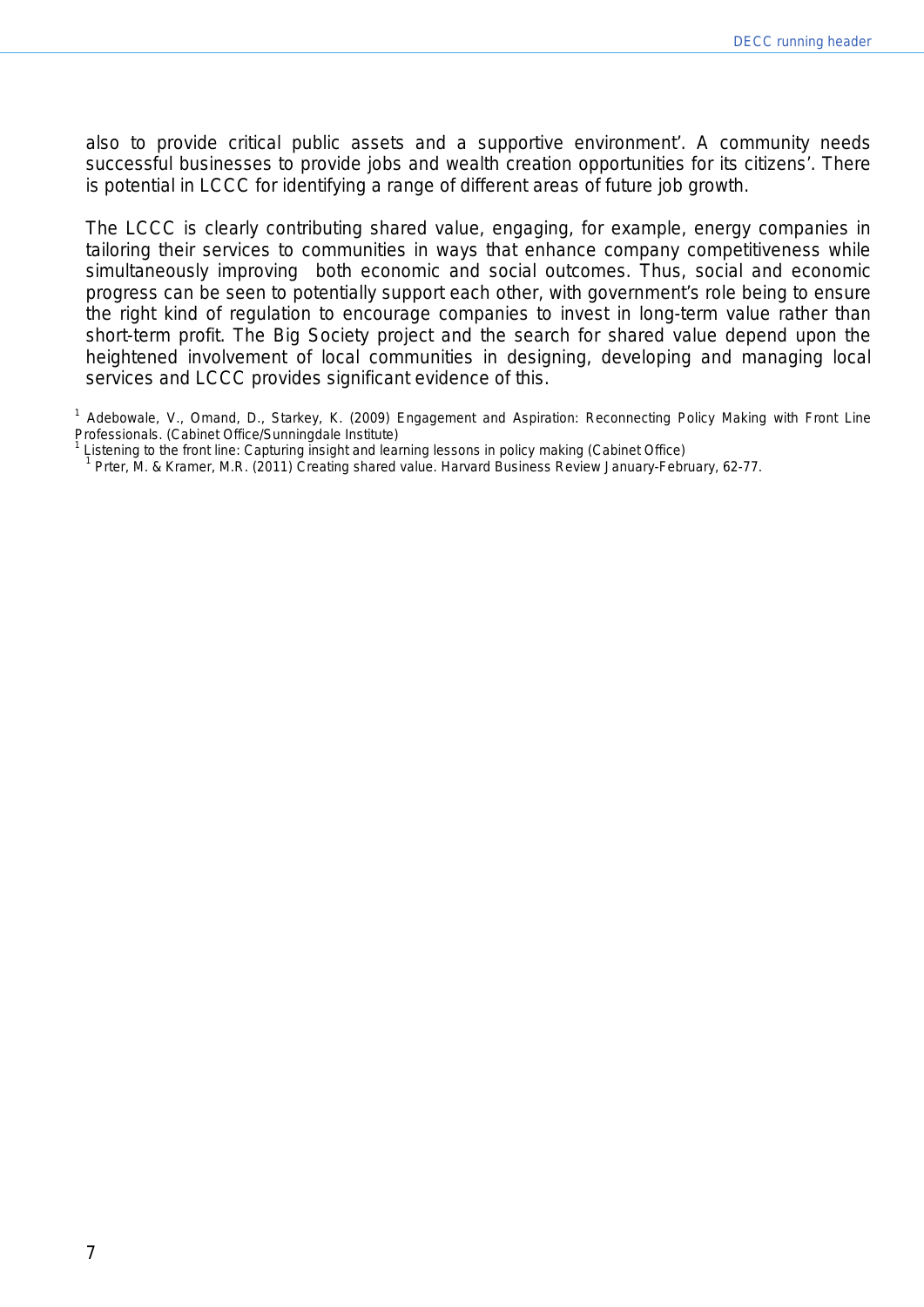# **1.3. Introducing the LCCC communities**

This section outlines a key summary of activities in each of the LCCC projects, including the type of area, the focus on technologies and the size of the community.

# **ENGLAND**

#### **Berwick upon Tweed**

In conjunction with Berwick Borough Housing, the funding is being spent on a retrofit renewable energy programme involving the installation of PV across 50 houses. The revenues generated will be reinvested in environmental and social programmes, including further renewable energy initiatives. £25k of match funding will support the Low Carbon Berwick Project to enable the development and implementation of a local Low Carbon Strategy and action plan. The project aims to establish Berwick as a Transition Town and will support a range of actions with residents including household energy monitor and advice schemes, principally via a volunteer work force. Website:

#### **Transition Town Totnes**

'Transition Streets' involves 44 streets across Totnes (each with 8 households), chosen so as to represent the demographics and housing stock of Totnes. Participating households undertake a programme of behaviour change called 'Transition Together' which helps them reduce their home energy bills (and also looks at water, waste, local food and transport). Participants are then eligible to apply for subsidised Solar PV systems, with low income households harnessing feed in tariffs to enable the repayment of low-interest loans from the local authority.

Website:

# **Low Carbon Living Ladock**

The project is a retrofit programme to upgrade homes, schools, community halls and businesses with a combination of energy efficiency measures and microgeneration technology, alongside the installation of a community-owned wind turbine. A community managed fund has been set up to ensure that the income generated is retained as a rolling resource that will benefit the wider community through further low carbon investment. In addition, a carbon sequestration project has seen over 500 fruit and nut trees planted to naturally absorb and hold carbon while providing a boost to local food production. The initial delivery of the project was led by the Cornish sustainable energy charity Community Energy Plus. Website:

# **Hook Norton**

The project is funding innovations across the 2500-strong community, including the local primary school (i.e. solar PV and solar thermal panels to provide hot water to different parts of the school, a heat recovery system, and upgrade of the roof insulation); households (i.e. interest free loans for a whole-house retro-fit of six homes; insulating and installing renewable technologies such as wood pellet boilers, air source heat pumps, solar PV and thermal panels on a further 20 homes and the village shop; the local brewery (i.e. installing a bio-diesel tank to supply bio-diesel fuel for the vehicles of 50 households and also to fuel the 3 diesel car pool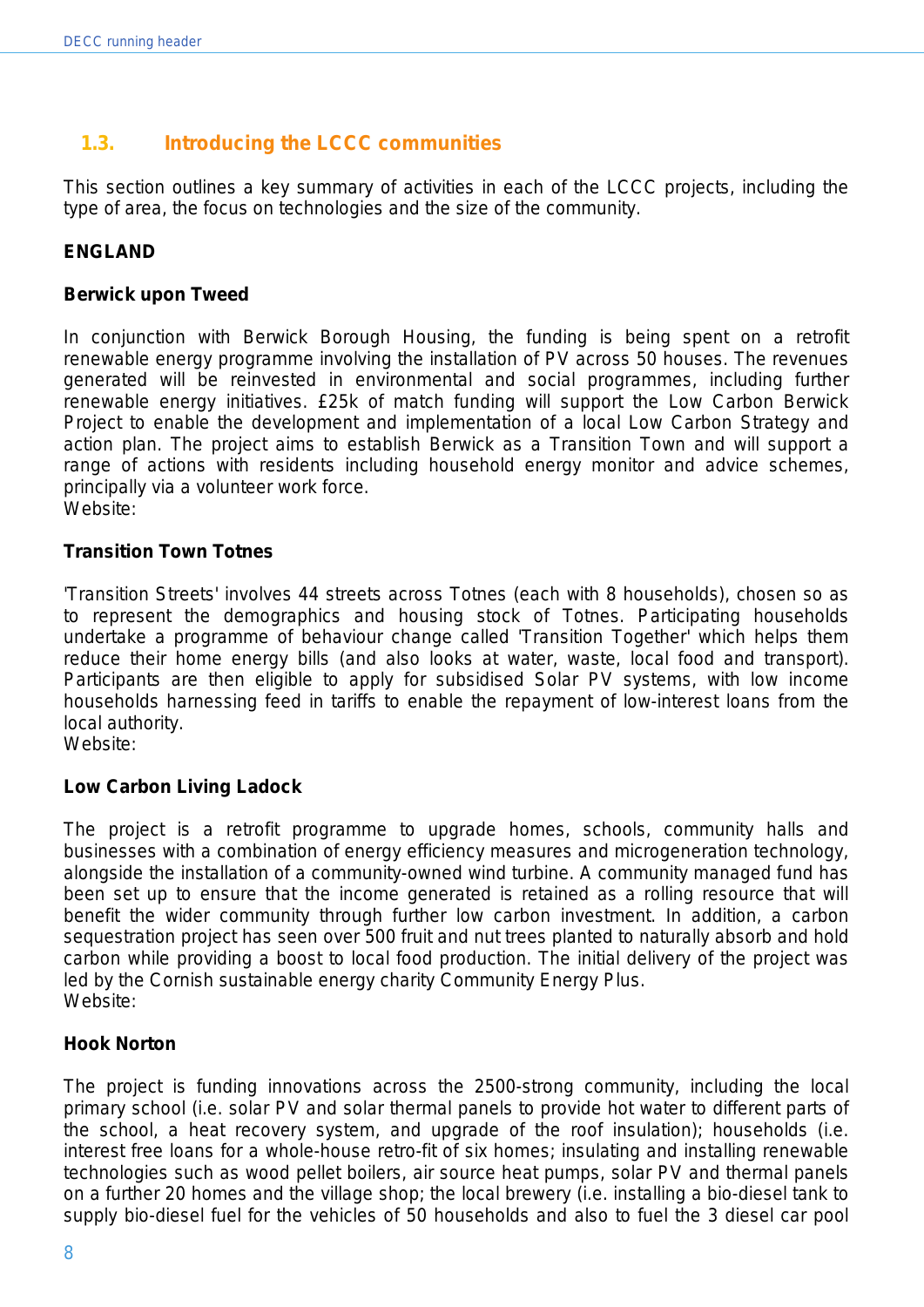cars for the community); and a community wind turbine (i.e. installing a 40m Meteorological Mast to measure wind speed and a small 10-20kW wind turbine as part of exploring the potential for a larger community turbine). All these activities will provide income back in to a rolling low carbon fund so that the community can continue to take action for the next 10-20 years. [www.hn-lc.org.uk](http://www.hn-lc.org.uk/)

#### **Exmoor National Park**

The LCCC funding is being used by Carbon Neutral Exmoor to fund a range of exemplar sustainable energy projects including insulation, wood heating, solar PV, micro-hydro and wind power in villages that have been participating in community sustainable energy planning (Dunster, Parracombe, Porlock, Roadwater, Wheddon Cross and Wootton Courtenay). Using other funding sources, these villages are also working with others. For example, they have supported Dulverton, Timberscombe, Challacombe and Lynton in developing projects. A Low Carbon Communities Officer has been recruited by Exmoor National Park Authority to provide support to villages in developing local, low carbon plans to engage the community in making the transition to low carbon living, A revolving fund has been set up so that a proportion of the income generated by projects can be used to fund future low carbon initiatives. A knowledge sharing framework is being developed, which alongside the revolving fund should leave a lasting legacy for this project, enabling Exmoor to achieve carbon neutrality. Website:

#### **Lancaster Co-Housing**

Halton is looking to install a hydro turbine into the River Lune, and three solar roofs; and incorporate carbon saving measures in the renovation of Halton Mill, which will provide office and workshop space for local businesses. The profits, generated from the Government's clean energy cashback scheme, and from rents, will be ploughed back into further carbon reduction projects such as Halton Energy Network which will help households reduce their domestic carbon emissions.

Website:

#### **Sustainable Blacon**

Sustainable Blacon aims to generate a model sustainable urban community with focus on green spaces, transport energy and social enterprises. There are two strands to the Programme which aims to assist people cut their fuel consumption and emissions by 20% by concentrating on behavioural change and in particular household energy expenditure: *Two Demonstration Houses* – so adults and school children in particular can see and touch improvements that they can make to their home and lifestyle and talk to local volunteers with support from paid staff and supporting advice organisations (e.g. Energy Saving Trust and Cheshire West and Chester Council); *Energy Management Programme* - This is a communitybased education programme focussed on energy reduction and supported by the latest low carbon energy technologies. 150 households have been recruited to attend the 12 month programme at the end of which an optional energy efficiency makeover is available. The 150 is subdivided into three groups of 50 households each. One group has no additional energy technology ("control" group), the second has a real time device ("passive" group) advising on electricity use, the third has technology which permits programming of heating and electrical appliances ("active" group). The Programme also examines the social capital gain from this approach.

Website: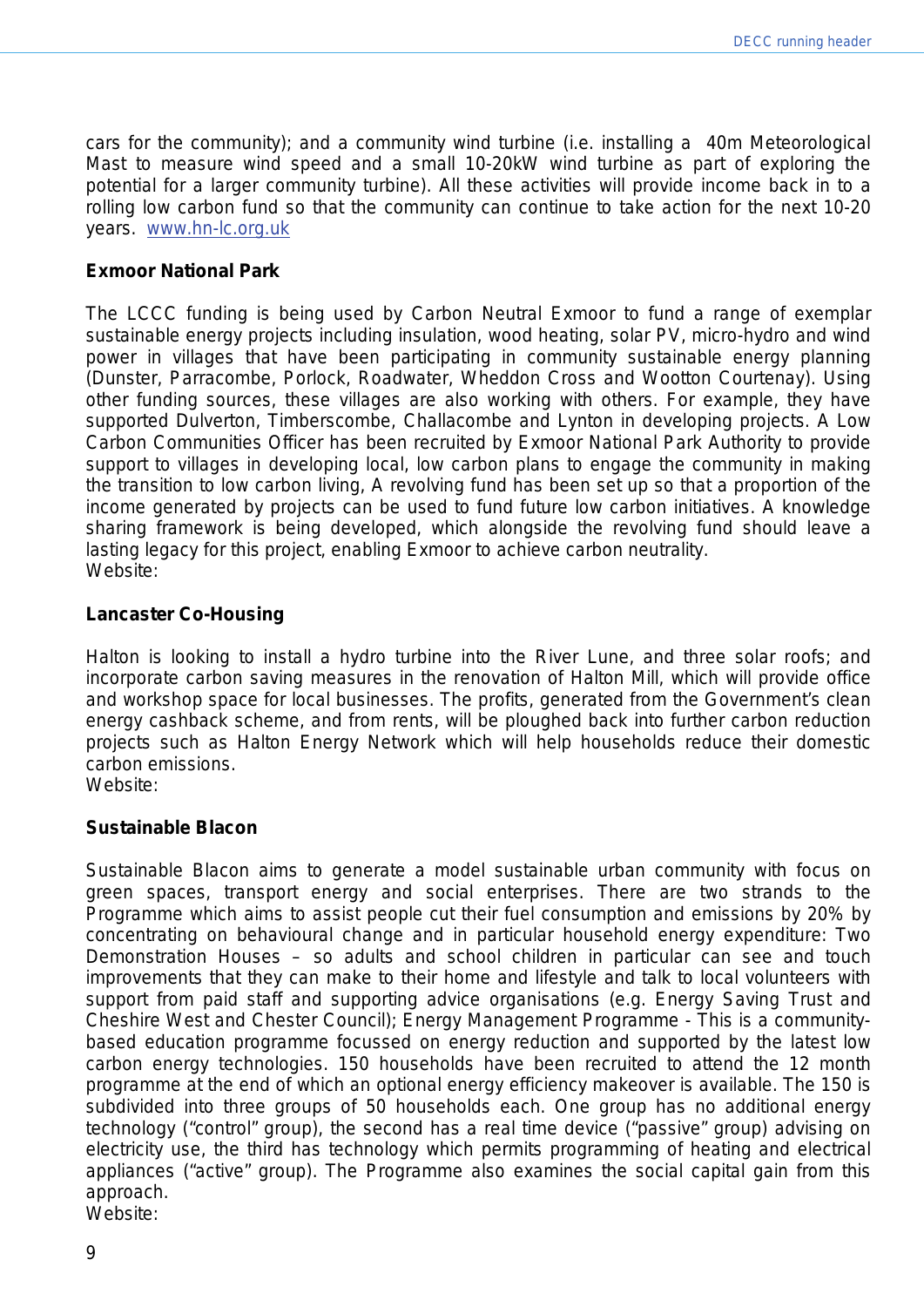# **Whitehill-Bordon Eco Town**

The funding is supporting a programme of energy efficiency advice and interest free loans to support in-home energy saving improvements such as the installation of PV, double glazing and boilers. Under a separate project, loft and cavity wall insulation is provided free of charge to householders. The loans have proved so popular that the scheme is now oversubscribed with 27 applications. Members of the Eco-town team provided information and discussed energy-saving techniques with residents at popular local events (e.g. 'Wood Day', 'Apple Tasting Day' and the Christmas Festival) to raise awareness about the loans and encourage behavior change. The community project worker has also visited schools and community groups e.g. Brownies to talk to pupils about how they can make their homes more sustainable. The Environment Centre has also visited schools, distributed energy monitors to energy champions and provided energy savings tips to members of the community. The Eco-town team is in the process of leasing a shop in the shopping centre where we will set up an exhibition and provide a drop-in service for residents and businesses where they can come and chat about energy-saving measures. Website:

#### **Reepham**

LCCC funding has supported 18 community groups in the town to develop and deliver low carbon projects covering nine activities: increased thermal performance of buildings, renewable heating and hot water, low energy lighting, renewable energy, sustainable transport, local food, energy efficient appliances, recycling and water projects. The projects cover the full range of technologies and solutions including: insulation, air source heat pumps, ground source heat pumps (bore hole and horizontal) solar thermal and solar PV, underfloor heating, energy efficient boilers, biomass boilers, biofuel (from used cooking oil) for heating, low energy and LED lighting, wind power, low emission car club vehicles, electric vehicles, allotments and energy efficient appliances. These projects have been completed across housing trust properties, schools, churches and community buildings. Reepham LCCC projects are coordinated by a local community interest company. The projects have been developed and delivered by existing local organisations and community groups, with each community group having a community champion.

[www.reephamchallenge.org.](http://www.reephamchallenge.org/)

#### **The Meadows**

The Meadows Ozone Energy Services is a company formed by local people in the Meadows and has aspirations to change an inner city area with multiple deprivation levels to become an exemplar to other similar inner city communities. The Meadows has a housing stock of approx 4000 houses with a mixture of housing types including over 1000 Victorian terraced houses that are hard to insulate. The project seeks to demonstrate that low carbon savings can help reduce fuel poverty.

They have installed Solar Photo Voltaic Panels on 25 social houses, 21 low income family houses and eight where the resident has paid fifty per cent of the costs themselves. They have also put installations on a local community gardens building and three local primary schools to ensure that the learning and the value is spread across the wider community as there is over 30 languages spoken in our community we need the children to help the parents and share their learning from the schools. Their energy assessor has worked with over 100 families who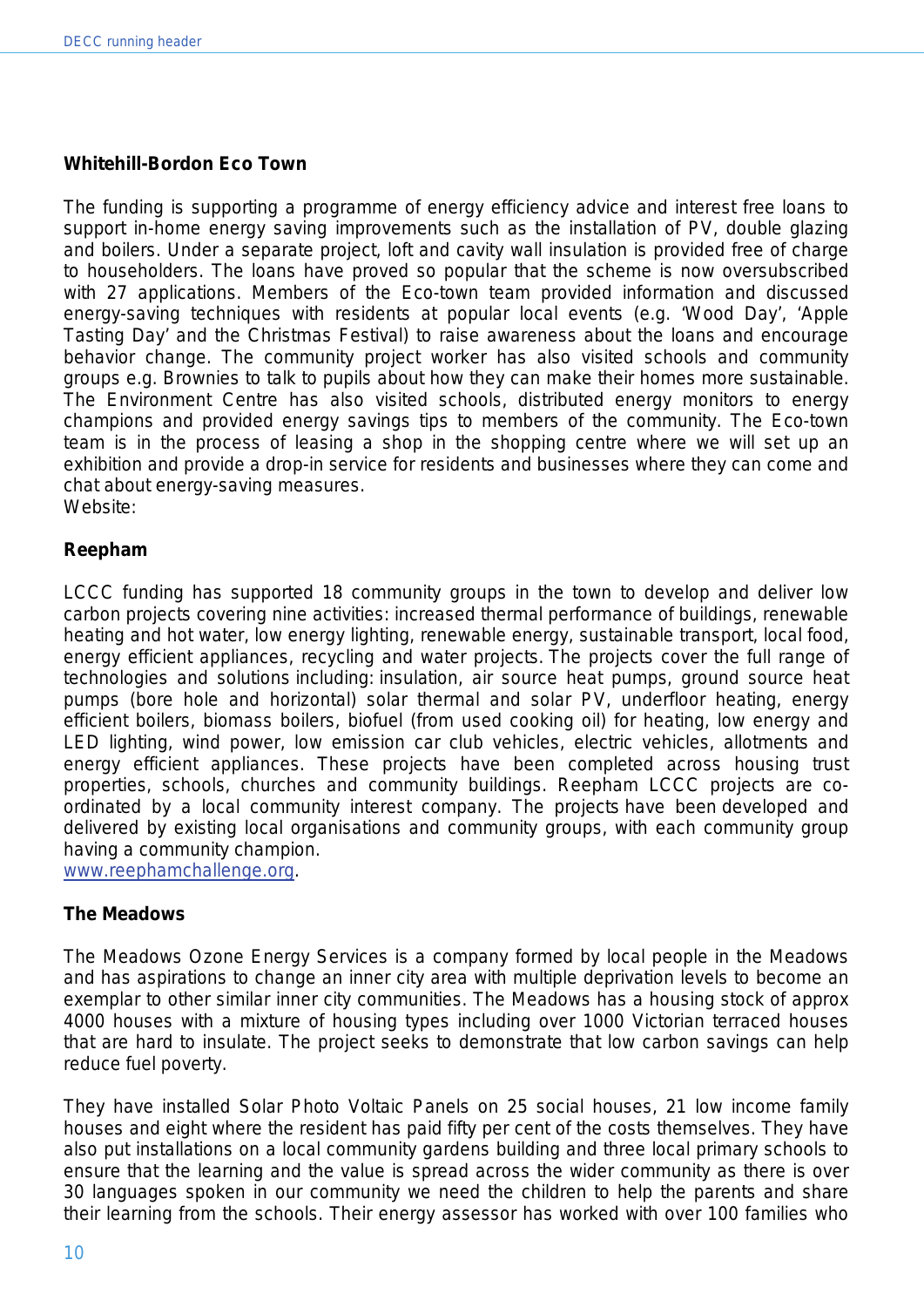have experienced fuel debt to install an energy cost meter and advise them on how to save energy. The three local schools are also with the support of British Gas becoming Flag ship schools for British Gas' *Project Green*.

#### **Chale Community Project**

Bringing an entire rural, off gas community out of fuel poverty, with an integrated approach to reducing carbon focused around the intensive renewables retrofit of 67 homes on a 1970s housing estate using a mix of air source heat pumps and solar PV panels . Additional funding is being provided by the social landlord, Southern Housing Group, to ensure all properties are upgraded to Decent Homes+ standard, specifically targeting improved windows and loft insulation. The performance of the renewables technologies will be closely metered and monitored over different time periods.

It is estimated that as a result of the project, an additional 2,000 solar PVs will be installed on housing association and private properties on the Isle of Wight by the end of 2012. To maximise the impact of the project, the Ellen MacArthur Foundation is coordinating project management and communications, as well as supporting the provision of free consultancy on energy efficiency to all homes in Chale and a training programme for people interested in careers in the renewables and energy efficiency sector. The entire village will also benefit from a revolving community fund generated from the Feed-in-Tariff on a number of PV installations which will be used for future sustainability-related projects in the village.

#### **Haringey Council**

An integrated approach involving a diverse range of interventions and partner organisations. Muswell Hill Sustainability Group provides strong community leadership with Haringey Council providing support and resources. The project includes solar PV installations on four schools to be used as a learning tool and to encourage behaviour change, a sustainable learning ecocabin, innovative cycle parking, an eco-house display stand for public engagement events, and a community renewable energy company that has gained funding to generate income for carbon reduction measures in the community. The LCCC projects are building on action already taking place within the Muswell Hill Low Carbon Zone.

# **Middlesbrough**

A mixed tenure estate of 3250 people, is among the top 20% of disadvantaged areas in England. The LCCC funded Eco-Easterside project will save residents money on household bills by reducing energy use. Two wind turbines will be installed in the grounds of Easterside and St Thomas More primary schools, and other demonstration renewable technologies will be fitted to two community buildings, which will in turn generate income for the community from the government's clean energy cashback scheme. 150 homes will be fitted with energy monitors, and householders will be helped to make sure their homes have adequate insulation. Renewable energy systems – solar hot water and air-source heat pumps – will be fitted to 20 homes. Residents will also be encouraged to reduce carbon emissions by using sustainable modes of transport and growing more of their own food.

#### **Ashton Hayes Parish Council**

In 2011, with the help of a DECC LCCC grant, Ashton Hayes built a low carbon sports pavilion with a bank of solar PV panels that are used to help charge a community owned electric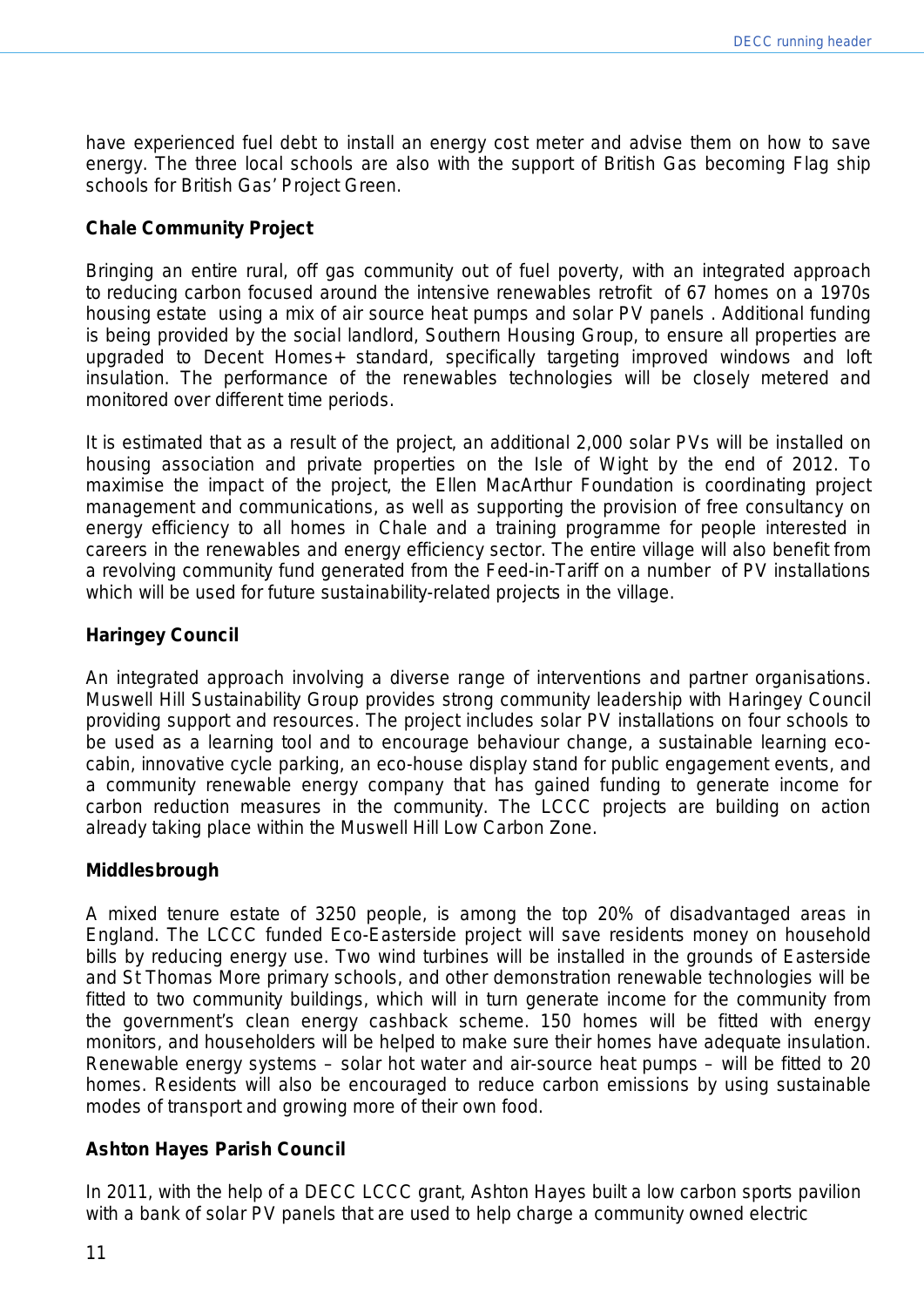vehicle EV (Nissan Leaf). The building has extremely low energy use and will serve as an exemplar to the many visitors to the village and be used to help educate children on the practicalities of renewable energy systems - air source heat pumps and solar power plus intelligent building control and insulation. The EV will be managed via the Commonwheels system that also enables village residents to access fuel efficient cars when travelling around UK. The aim is to enhance rural transport for people 18 and over and encourage residents to save money by owning fewer cars while encouraging them to purchase more EVs. The community has also worked with the primary school to improve the building efficiency and constructed two new low carbon classrooms complete with PV arrays that will help to power the school and feed into the village microgrid. This innovative microgrid project is supported by Scottish Power Networks in conjunction with EA Technology Ltd and the University of Chester and will focus on demand side management and associated behavoural change. Many local firms and organisations have supported the community since the 'Going Carbon Neutral Project' started in early 2006 - notably the RSK group, M&M Associates and the Carbon Leapfrog Charity. The local council has also given its full backing, installing a 'carbon neutral inspired' footpath linking Ashton Hayes to the nearby railway station - resulting in a four-fold increase in rail use.

The village is now being seen as a working example of the Big Society - a 23% reduced carbon footprint, thriving community owned shop, one of the country's most active 'Timebanks' and a new community owned recreation field and playground - . The very active Parish Council is now working with residents to try to purchase the local pub and transform it into a sustainable meeting place.

# **Kirklees Council**

Greening the Gap in Hillhouse has retrofitted Photo Voltaic Systems and other energy efficiency measures onto 53 domestic properties and four privately run community centres in one of the most deprived, ethnically diverse communities in the UK. Using the assignment of FIT revenues brought in through the project a Community low carbon fund will be created to ensure further work of a similar nature can be completed in future years. The project has also: delivered multiple training initiatives supporting energy efficiency to community centre operatives and householders; delivered installer training to several groups and been a catalyst for a green handyman training scheme; improved membership of the Landlords and Private rented property accreditation scheme. The project has built upon strong multi-agency partnerships aimed at carbon reduction and social wellbeing, with a team that have been very successfully in communicating best practice widely.

# **WALES**

# **Awel Aman Tawe**

Planning consent has been secured to put two wind turbines with a capacity of 4MW on the Mynydd y Gwrhyd mountain, 20 miles north of Swansea. The LCCC money will help towards the capital costs with the rest coming from other grants and 80% from the banks. The wind farm will sell electricity and use the income to fund low carbon community regeneration in the 12 villages which surround the windfarm. The community also has plans to open a zero carbon cafe, allotments and a biodiesel pump.

# **The Cwmclydach Community**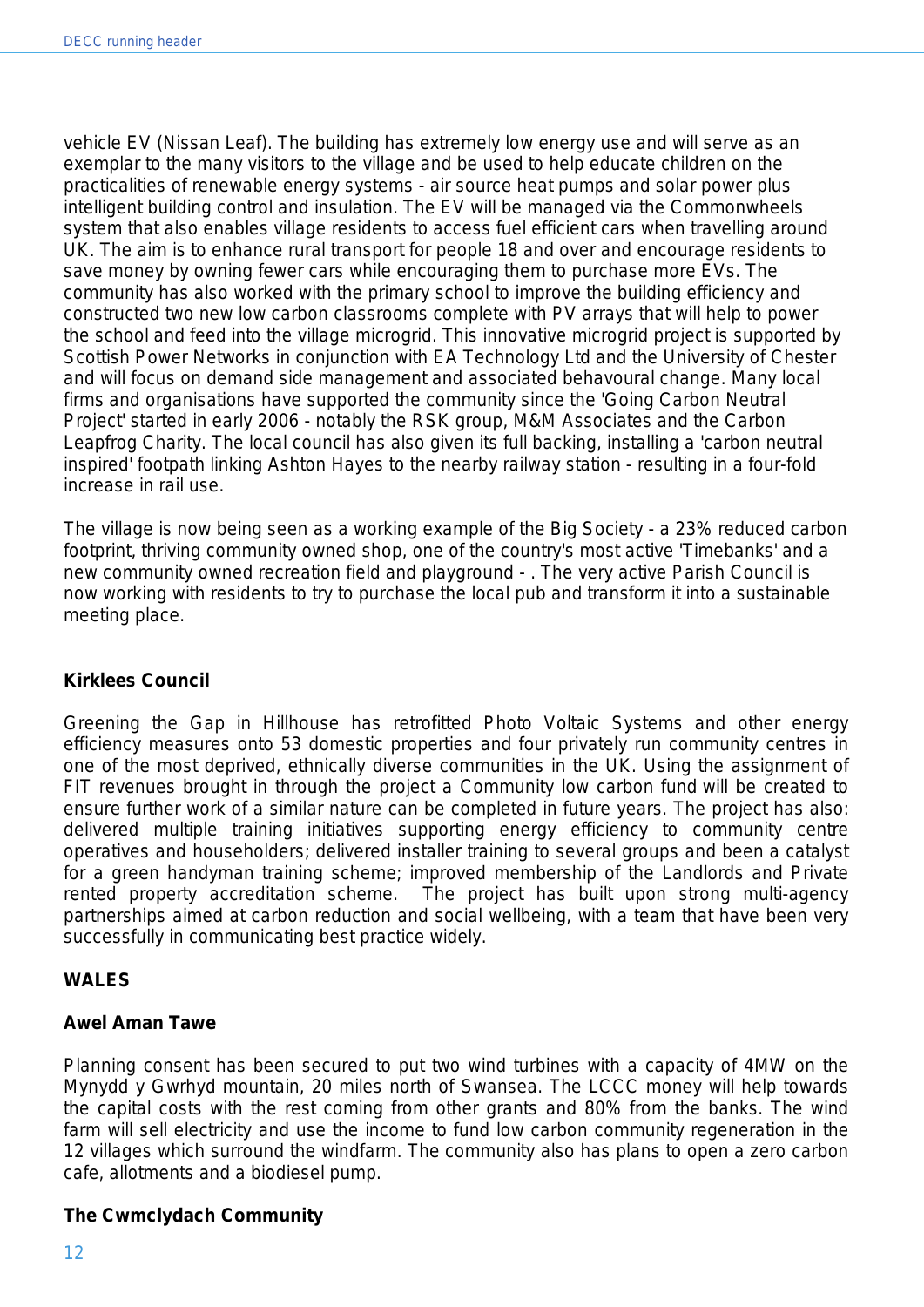The Cwmclydach Community Blaenclydach is a former mining village and is one of the most deprived areas in Wales. The money from LCCC will help pay for one small hydro turbine in the nearby Cambrian Country Park that will feed the national grid and, under the government's Renewable Obligation Certificate scheme, will generate an income for the Cwmclydach Community Development Trust to ensure the long term sustainability of two community buildings. The Trust is already working with key organisations including schools to reduce energy use and its partner the Cambrian Village Trust, has secured extra funding to extend their Café/ Bar plus install a rainwater harvesting system, PV panels and solar water heating.

#### **Lammas Community**

The funding is focused on the development of a community hub building which will serve as a hub for the village and a centre for education on low impact living for the wider world. The outcome would be a replicable, integrated rural sustainable development model. The project will be delivered using a combination of green technologies (hydro electricity generation, passive solar gain, thermal mass stores, biomass heating), permaculture cultivation methods and natural building techniques.

#### **NORTHERN IRELAND**

#### **Camphill Community Glencraig**

This LCCC Community project is in the process of installing a 1.5 km biomass district heating system for 21 mixed buildings which includes some domestic houses, some large life sharing households for children, young adults and adults with a learning disability and their carers as well as workshops, school buildings and cultural buildings. Fuel will be locally sourced low quality virgin wood with moisture contents up to 65%. This will reduce wood waste in the area and will help to reduce bills and dependence on fossil fuels. Engagement with the wider community is well underway creating a buzz in the area and further afield. Other Camphill Communities in Scotland and England are eagerly awaiting the outcome of the Glencraig project with the intent of benefitting from the learning and subsequent replication of the scheme. Follow their progress on www.glencraig.org.uk or on facebook (Glencraig Biomass Project)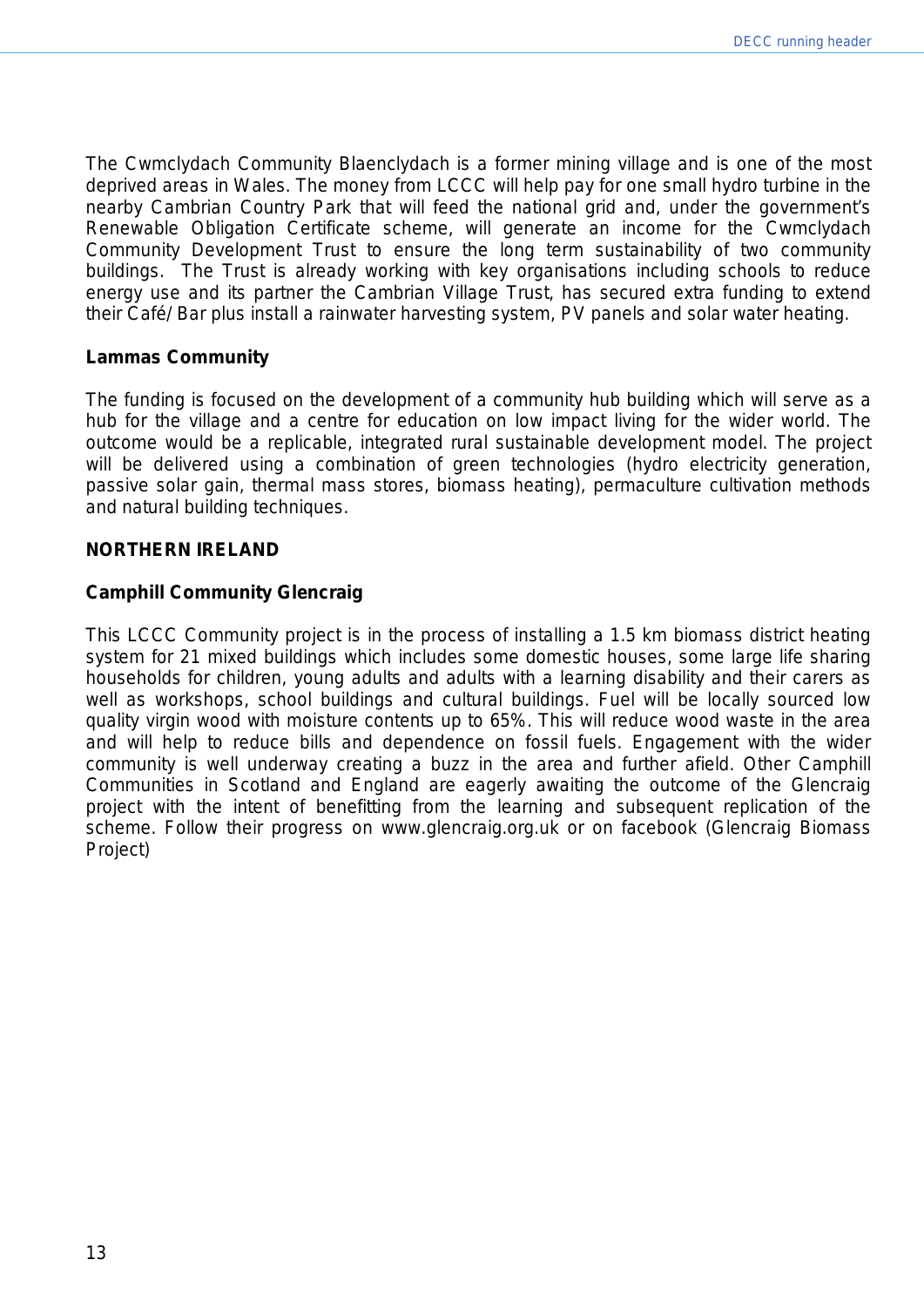# **2. . The Householder & Community Perspective**

Critical to our understanding of low carbon futures is the impact of measures and technologies on home owners, particularly in the context of community scale projects where social norms and 'seeing and hearing' what other people are doing has such a powerful influence on behaviour.

This chapter is presented in two parts – the first looking at the quantitative results of the baseline household surveys that were undertaken, prior to any interventions, across the LCCC communities; the second outlining emerging findings of detailed qualitative research that has been undertaken with a selection of case study households. In both cases the research has been undertaken by GfK NOP in partnership with Kingston University.

# **Establishing a baseline – household survey**

This section outlines key extracts from the baseline research undertaken in (a) 17 of the 22 LCCC communities who took part in this strand of research; (b) in five 'control' communities where no LCCC interventions are taken place; and (c) nationally. The purpose of the document is to present comparisons across the individual LCCC communities and to compare this with the national average. The survey will be repeated at the end of the LCCC to assess any changes in attitudes and behaviours.

A face-to-face, in-home survey was conducted with samples of residents in each LCCC area, using a random location quota sampling approach, between March and June 2010. The survey therefore targeted all households living in the LCCC areas, not just those directly benefitting from LCCC measures like energy efficiency improvements. It therefore allows us to test the community-level impacts of the LCCC, not just household level impacts.

Different numbers of interviews were conducted in each of the LCCC areas, dependent on the population in each area. Because the sample sizes (indicated in brackets in the graphs) are small in some instances the results are subject to wide margins of error, particularly so in communities where only around 100 interviews were achieved (e.g. 94 in Reepham; 104 in Hook Norton), and so it is important to remember when interpreting the data that not all differences are statistically significant.

# *Key findings*

The survey reveals that communities face different levels of **fuel poverty** (Figure 1). The survey, adopting a proxy question for the official measure (i.e. households spending more than 10% of their income on fuel bills), demonstrates that levels of fuel poverty range from close to one in five households in some areas (e.g. The Meadows) to one in fifty in others (e.g. Muswell Hill, Totnes, West Oxford).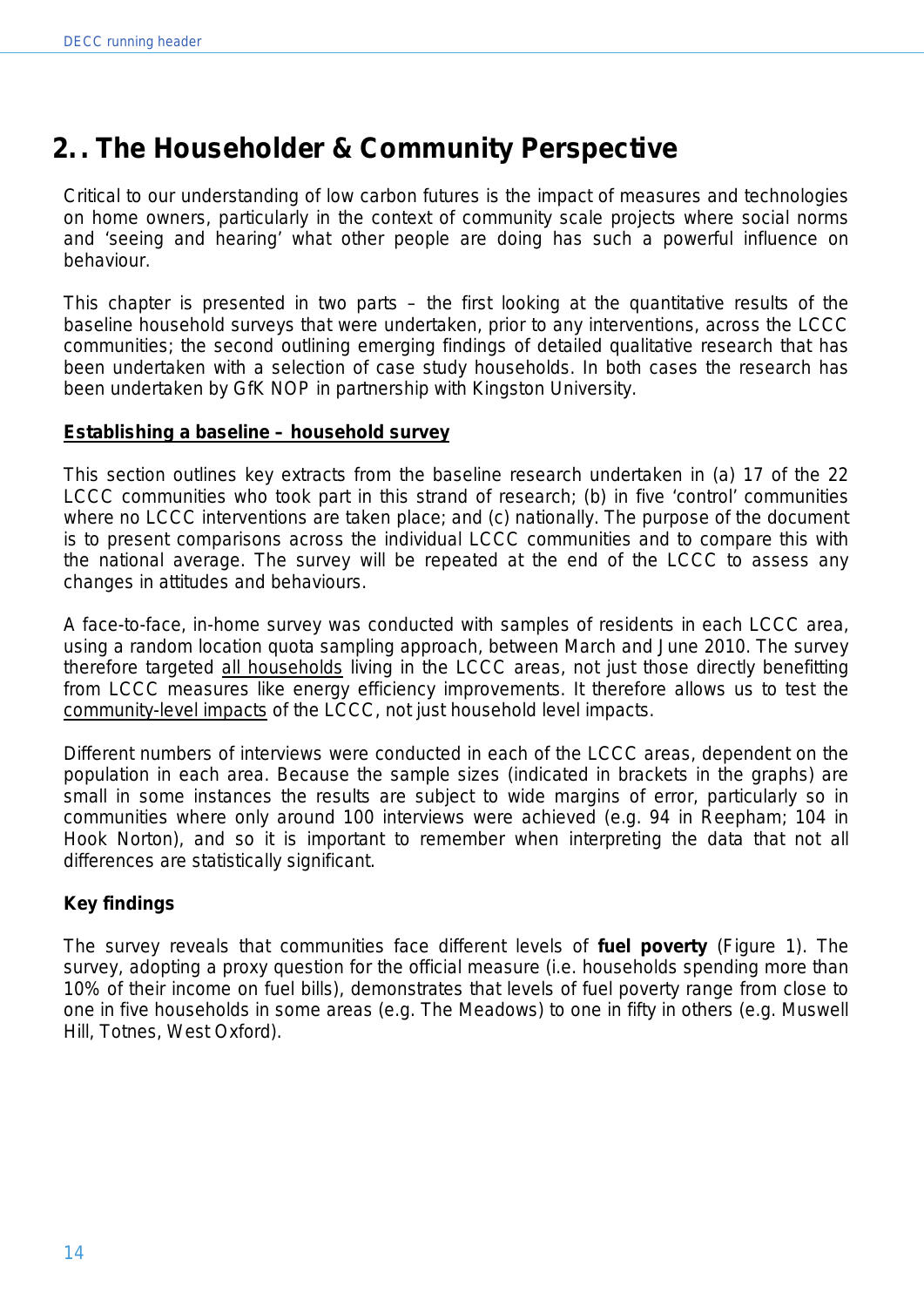

*Figure 1: Estimated % in fuel poverty (i.e. spending more than 10% of their income on fuel bills) through proxy measurement.* 

The headline level of **concern about climate change** (Figure 2) is broadly the same across the LCCC communities as a whole (65% are 'very' or 'fairly' concerned) as it is nationally (63%). However, there is variation across individual communities, ranging from very high levels of concern in Muswell Hill (93%), West Oxford (76%) and Hook Norton (75%), through to below average concern in Middlesbrough (57%), Exmoor (53%) and Ladock (50%).



*Figure 2: % who are "very" or "fairly" concerned about climate change*

Exploring existing **social norms** around low carbon behaviour *prior* to LCCC interventions in each area, it is evident that a slightly higher proportion of residents in LCCC communities - as a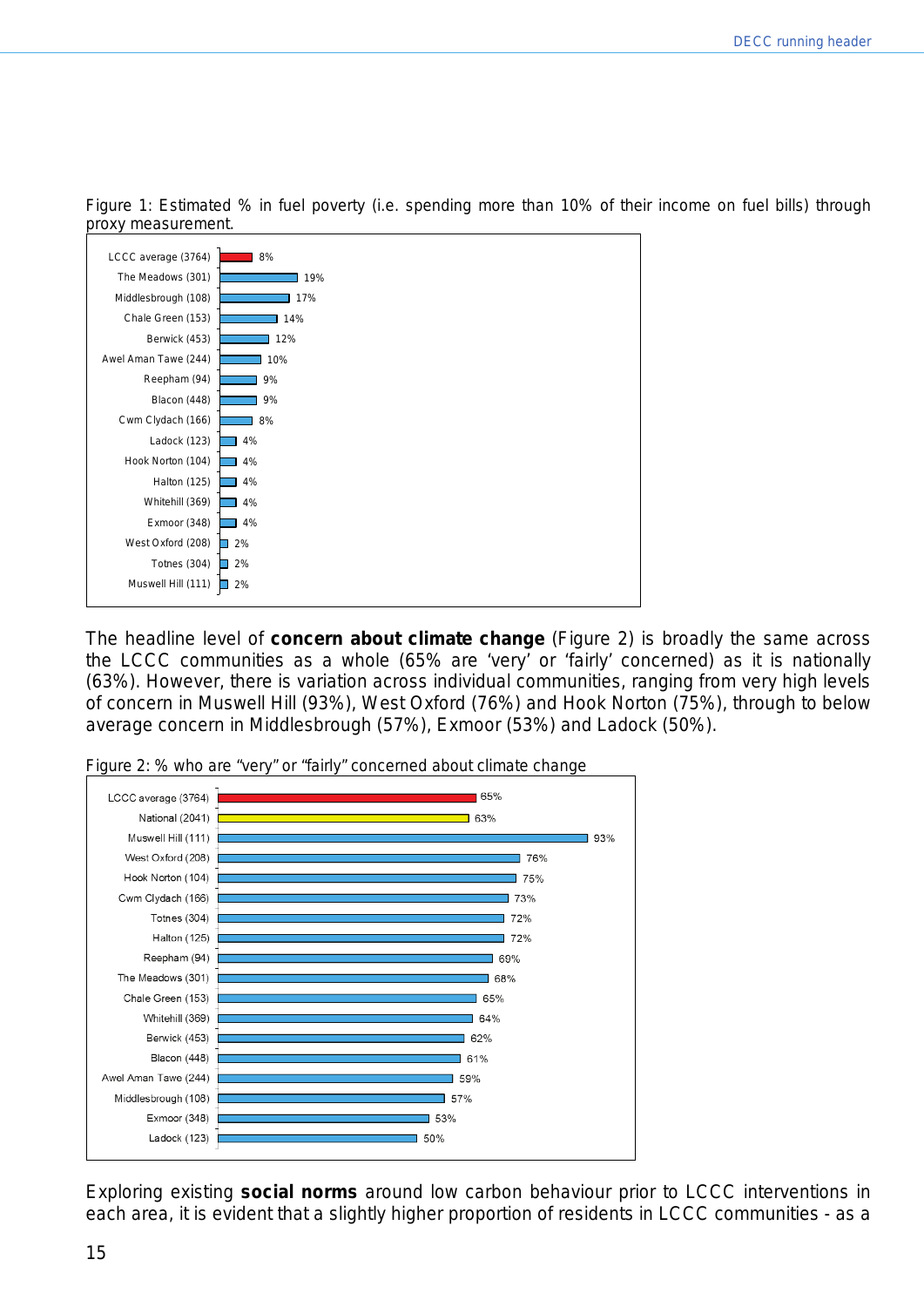whole – believe that efforts to reduce their carbon footprint is the 'normal' thing to do in their area than is the case nationally (47% vs. 40% – Figure 3). However, this overall LCCC result masks significant variations across individual communities - low carbon social norms appear much more embedded in Totnes (78%), Reepham (68%) and Hook Norton (67%) than they are in Blacon (36%), The Meadows (34%) or Whitehill Borden (34%).





Turning to **recognition and normalisation of specific measures**, residents in the LCCC communities were – at the start of the programme – already significantly more likely to have noticed solar panels in their area than the prevailing national average (45% vs. 34% – Figure 4). This result does, however, reflect significant differences across LCCC communities - with much higher levels of recognition in Hook Norton (81%), Reepham (68%) and Ladock (67%), and much lower recognition in Middlesbrough (22%), Muswell Hill (19%) and Cwm Clydach (15%).

*Figure 4: % noticed solar panels on buildings in their area (either 'a lot', 'a fair amount' or 'one or two')*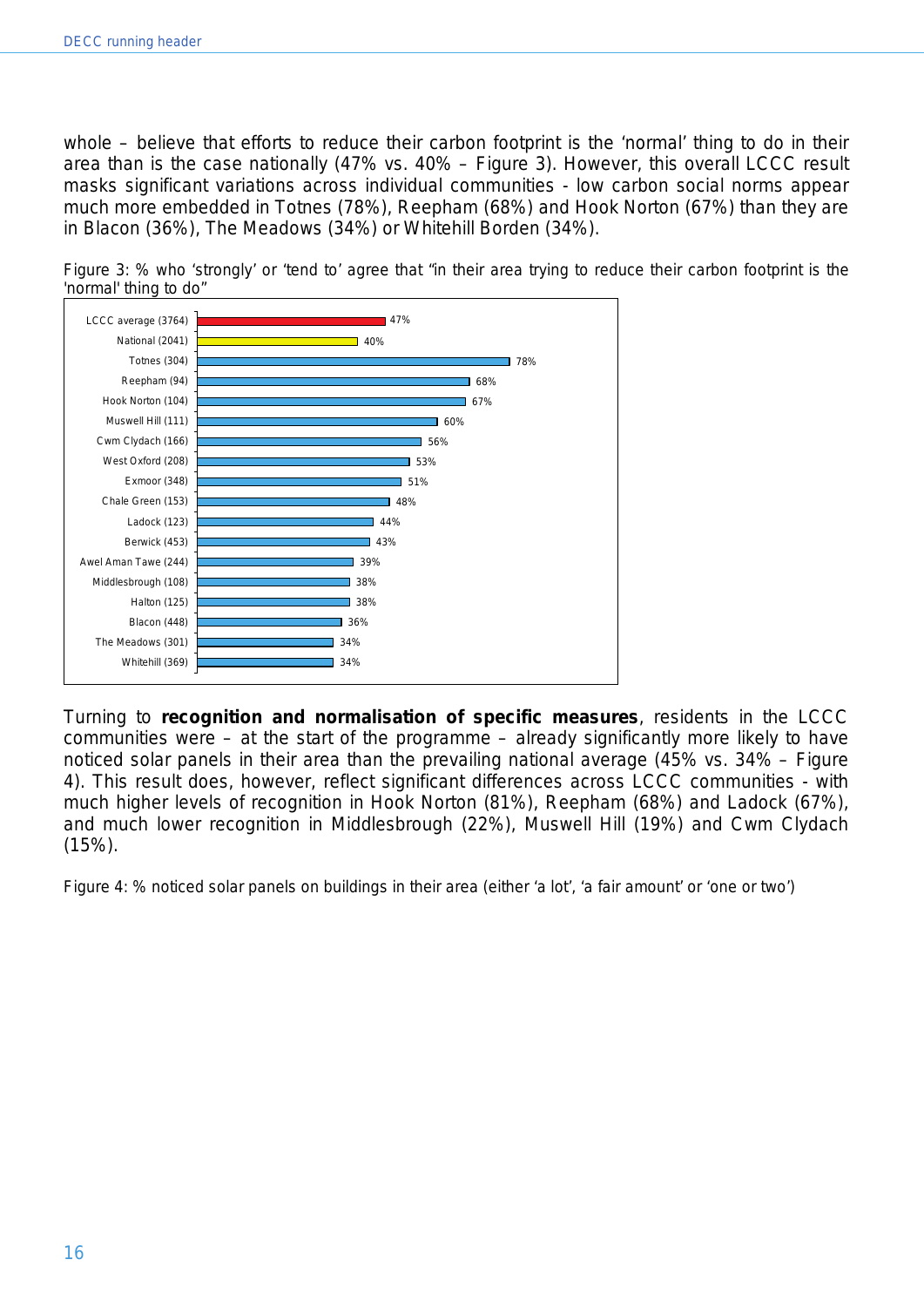

The same level of variation is evident in terms of the proportion of people who have noticed large wind turbines locally (Figure 5) – from very high recognition in Halton (86%) through to very low recognition in Muswell Hill (2%) and Whitehill Borden (1%).

*Figure 5: % who have noticed any large wind turbines locally/in the surrounding area*



Finally, the LCCC communities differ significantly from the national average in terms of the proportion of residents who have **heard of any action in the local area on climate change/energy saving** (Figure 6). Across the LCCC communities as a whole one in three (33%) have heard of local action (three times as many as seen nationally - 11%), driven in part by very high levels of awareness in communities like Hook Norton (79%), Totnes (75%), West Oxford (48%) and Reepham (47%).

*Figure 6: % heard of any action in the local area on climate change/energy saving in the past year*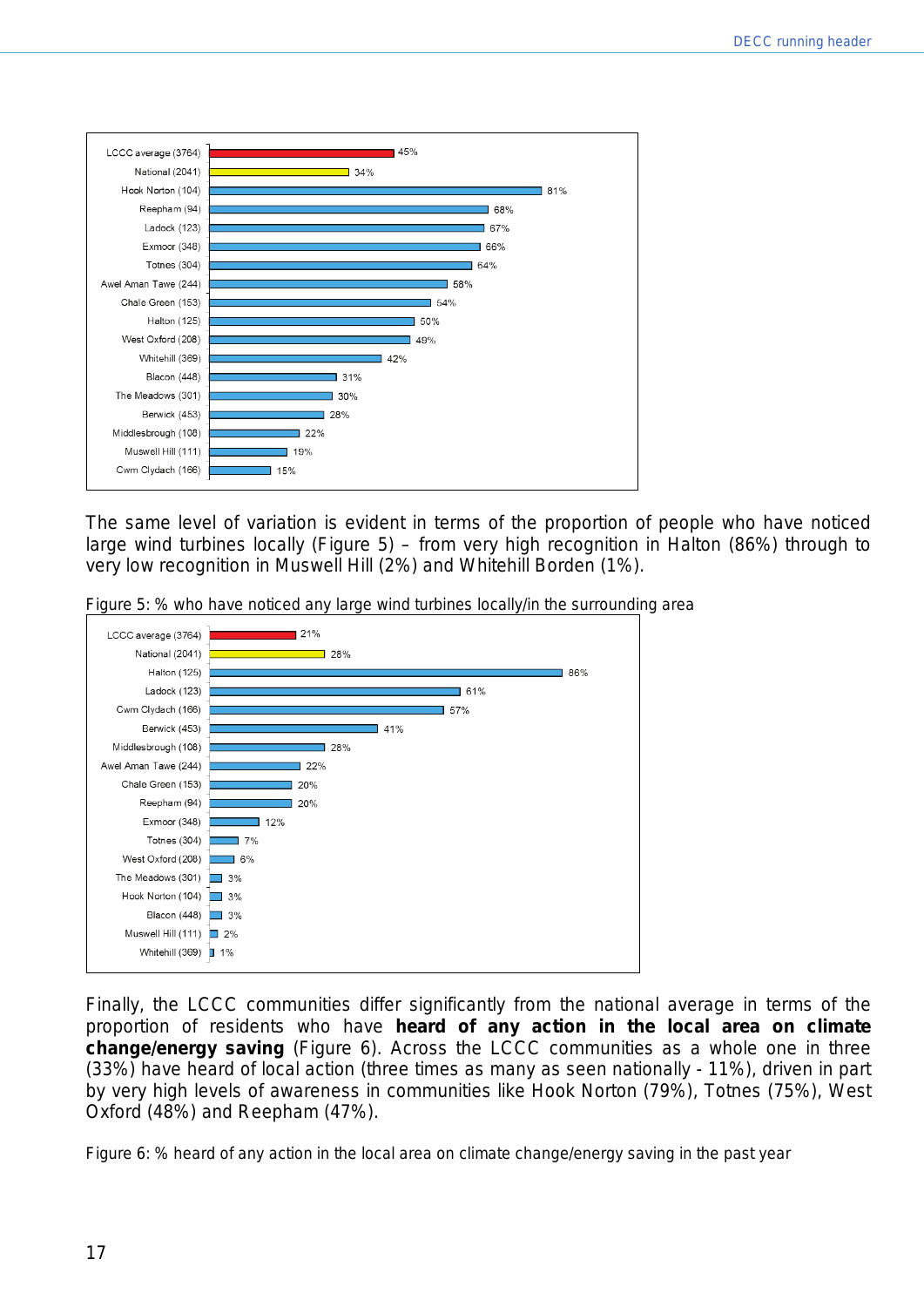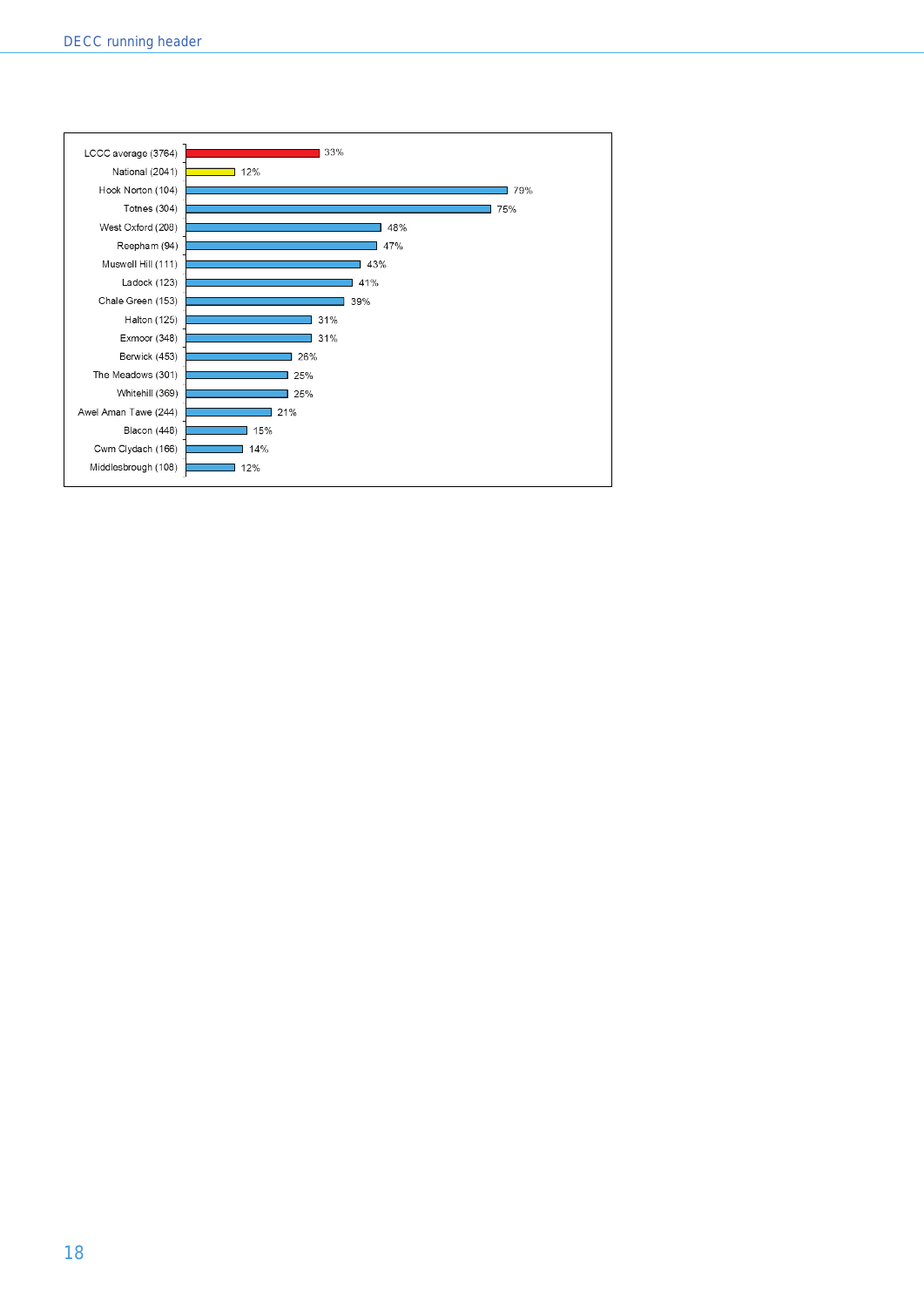# **Qualitative, in depth case studies**

GfK NOP was commissioned by DECC to undertake a programme of qualitative research among LCCC communities to understand both the householder and community perspective in relation to LCCC activities on participation. Longitudinal in nature, this 'action' research focuses on eight of the LCCC projects in two ways:

- To chart the day to day experiences of individual households who are part of LCCC projects and are therefore experiencing significant changes to their home (e.g. a whole house retrofit or the installation of PV panels); and
- To explore the changing connectivity of communities in respect to environmental and energy conversations and understand how knowledge and ideas diffuse out, and spread, across the community.

Household Experience:

| Blacon, Chale Green,<br>Hook Norton, Totnes,<br>West Oxford,<br>Whitehill Borden | Objective: Chart the experiences of LCCC households<br>One household from six projects (15 participants in total)<br>Semi-ethnographic research following each household for (up<br>to) six months<br>Two household visits lasting half a day (start and end of<br>$\circ$<br>research)<br>Online: Weekly diaries, video uploads and activities<br>$\circ$                                                       |
|----------------------------------------------------------------------------------|------------------------------------------------------------------------------------------------------------------------------------------------------------------------------------------------------------------------------------------------------------------------------------------------------------------------------------------------------------------------------------------------------------------|
| <b>Community Diffusion:</b>                                                      |                                                                                                                                                                                                                                                                                                                                                                                                                  |
| Reepham<br>Muswell Hill                                                          | Objective: Explore networks and LCCC impact on communities<br>One rural and one urban LCCC project<br>$\bullet$<br>Three staged approach which will span (up to) six months<br>$\bullet$<br>Mini-focus group with active community members<br>$\Omega$<br>Telephone depth interviews with wider community (and<br>$\circ$<br>community members)<br>Half day workshop with interested/involved parties<br>$\circ$ |

This report introduces the case study households and outlines some key emerging findings.

# **Household experience**

The household experience approach was designed to chart the impact of LCCC projects on households over a specified period of time. Currently all households have been visited by a GfK NOP researcher and are engaged with the online research. Online, participants have created video diaries of their experiences and completed tasks/activities designed to investigate knowledge, attitudes and behaviours.

To date, three of the households selected to take part in this research have had/are in the process of having kit installed in homes (Chale Green: solar PV, air source heat pump, triple glazing, Whitehill: solar PV and Hook Norton: whole house retrofit), while the other three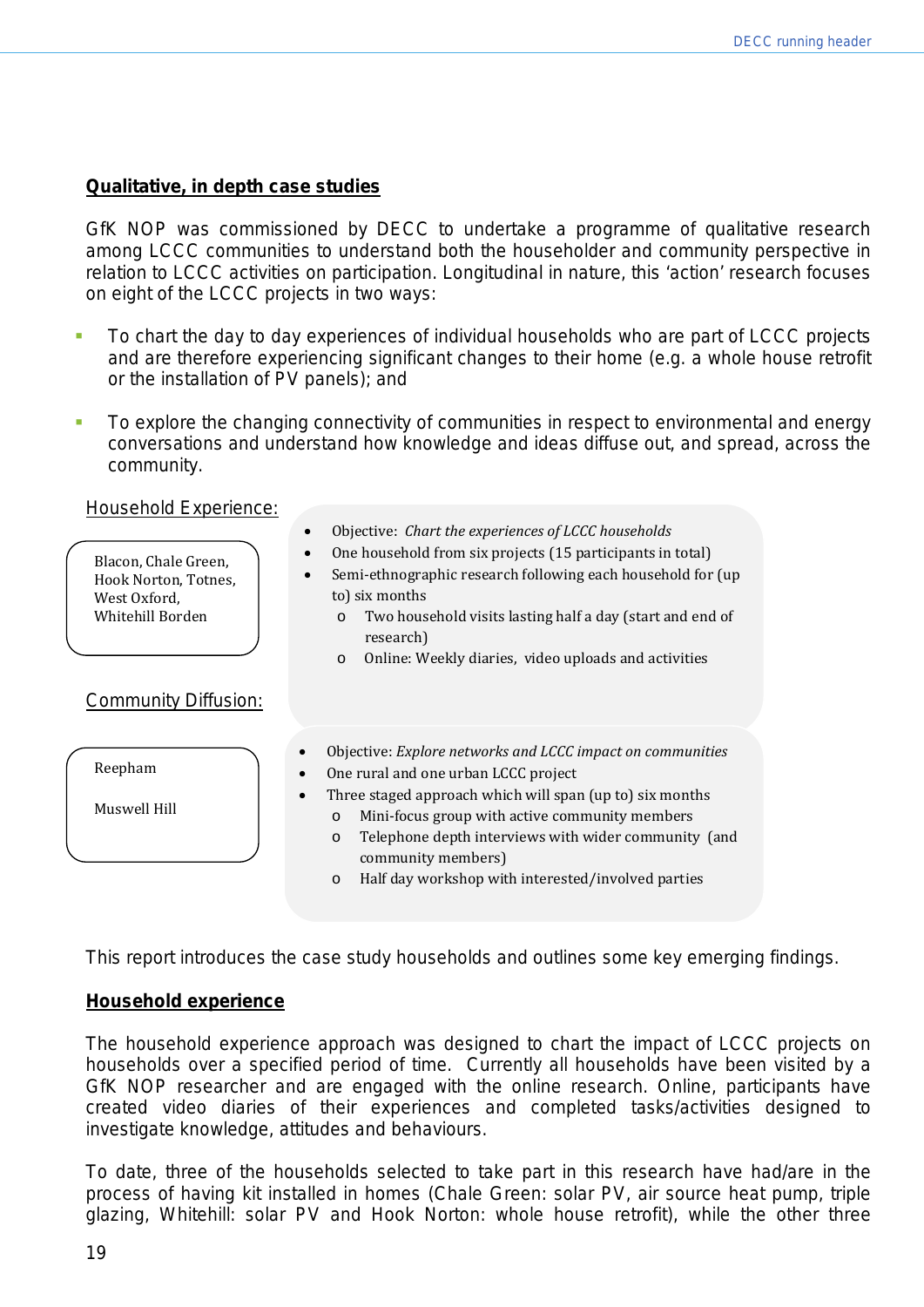households have been involved in activities at the community level (West Oxford, Totnes and Blacon). At the time of writing this report, the households in Totnes and West Oxford were considering future installations in their home e.g. solar PV, which would be facilitated by their local LCCC.

Below is a short introduction to three households who are involved in their local LCCC projects in different ways:

#### **a) West Oxford**

(Community-led and behavioural change)

Suzanne, David and their two young children live in a Victorian terrace house in a relatively affluent, family orientated area near the centre of Oxford. As a family they are involved in many community activities e.g. the local residents association and the local PTA.

As a household, their main involvement in LCCC funded projects was the first phase of the Low Carbon Living Programme (part of Low Carbon West Oxford) where they made a pledge to reduce their carbon footprint within one year. This involved attending talks and community events designed to inform households about their carbon footprint and then signing up to make certain changes to the home as well as behavioural changes. Since their involvement in Phase one, they have become involved in the second phase; attending meetings and talking to other households about their experiences of household carbon reduction.

Conscious of their carbon footprint, this family have been actively researching new ways to reduce their household carbon since attending community awareness sessions. They have a household energy monitor that they routinely consult and have been conducting their own investigations into carbon issues they are concerned about e.g. the most efficient way to drive to and from work, and how viable 'green gas' is as a households energy source.

*"I started my research into 'green gas' but I have not come to any conclusions at the moment…I am happy to be an early adopter but I want to know that it will do some good."* Suzanne

When it comes to household decisions, Suzanne and David often consider 'green' options. In addition to their involvement in the LCCC, they are looking to commission some building work in the next year to extend their property and are willing to also make a personal investment into green technology. Although still undecided about their plans, they have recently become interested in solar panels having heard that their LCCC group are trying to negotiate a competitive price with a supplier.

*"Whilst the initiative (LCCC) may or may not get us a discount, Low Carbon West Oxford have given us the impetus to get our act into gear in getting serious quotes for the 'green' projects we are planning."* David

#### **b) Hook Norton**

(Green loan and retrofit)

Rachel, Tim and their two children live in an  $17<sup>th</sup>/18<sup>th</sup>$  century detached house that was recently given 'listed' status. They moved to the village when they bought their property (which at that point was not listed), with the view to completely restoring it. Although Rachel and Tim are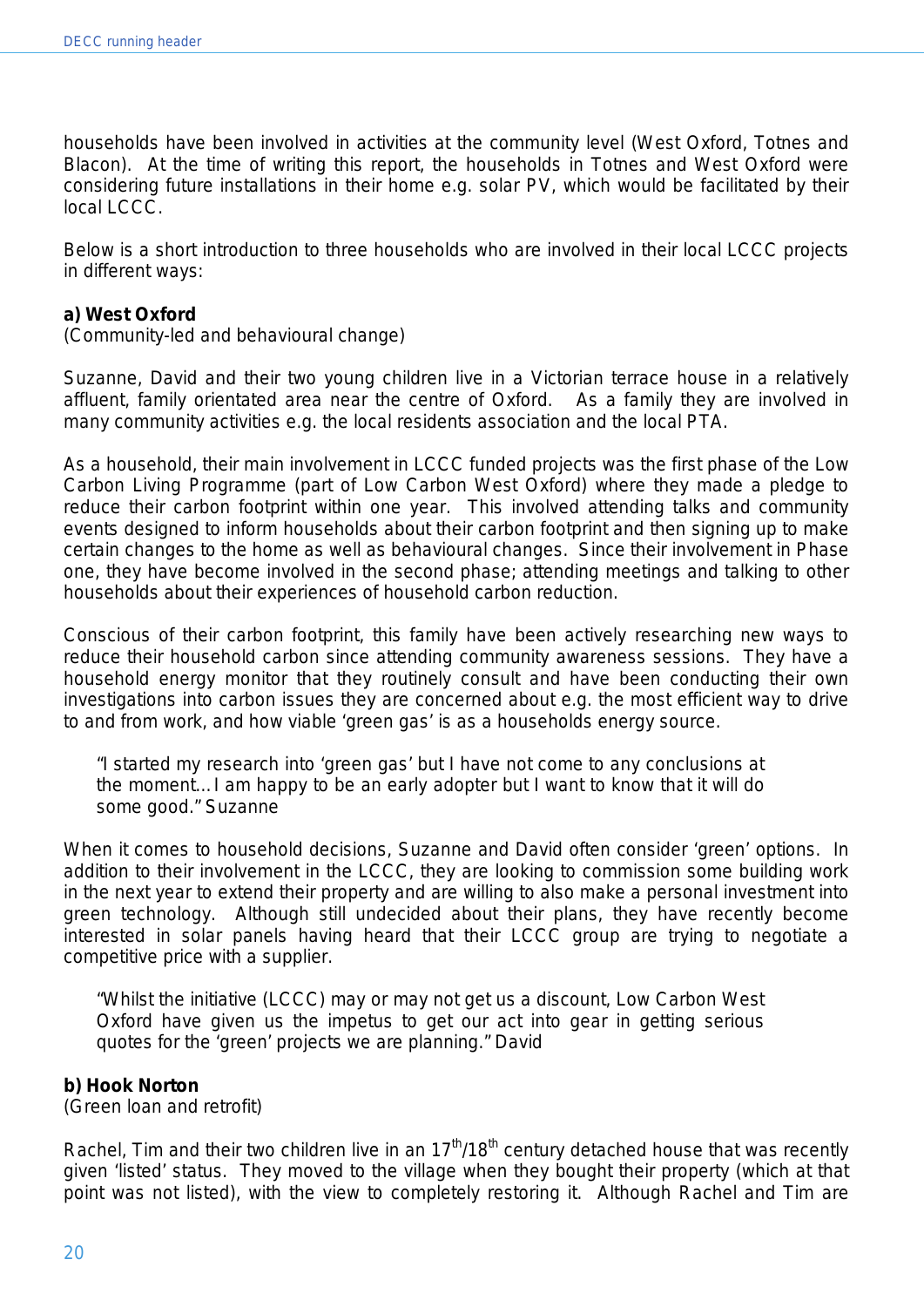aware of activities and initiatives in their local community, they are not actively involved in their neighbourhood.

Prior to their involvement in the LCCC, Rachel and Tim had investigated carbon-sensitive ways to restore their property – however, it did not prove to be a financially viable for them to commission a complete retrofit all at once. With the help of a LCCC 'Green Loan' they have been able to start the work on their home much sooner than they had originally anticipated, and commission all the building work to be done at once (something that they never thought would be possible).

*"We want to be green but couldn't afford the scale of what we have in mind without the loan…It feels good that the dream is becoming a reality."* Tim

The work being done on the property is extensive, with changes being made to every part of the property, interior and exterior. Prior to the building work starting Rachel spoke of the emotions she expected to feel when her house no longer resembled the home she had created e.g. sad to lose the carpet/wallpaper that she had once saved up to purchase. Since then she has been very involved in the building work and has found living in a property while the work is going on to be very stressful. The online diary entries from Rachel and Tim have outlined the impact the building work has had on their daily lives and the unexpected strain it has put them under. However, as a result of the LCCC 'Green Loan', Rachel and Tim hope to become more involved in the local community as an outcome of their house renovation.

*"Beyond the financial benefits of the scheme, it is offering us the opportunity to get more involved with a community of people who are committed to the low carbon agenda. I hope that our house will also inspire other to take low carbon steps."* Hook Norton

#### **c) Chale Green**

(Retrofit of social housing property)

Peter and his adult daughter Charlotte live on a social housing estate on the Isle of Wight and are well known amongst their local neighbours as they have lived in the same home for over 20 years.

At the beginning of 2010 their home (along with others in their neighbourhood) was in need of modernisation e.g. their Economy 7 system was only able to heat the downstairs of the house. When Peter and Charlotte were first visited by a GfK NOP researcher, the house had already received a number of different installations with more due in the future. Living in a rental property, many of these adaptations were initiated by their housing association or the LCCC rather than specifically chosen by the household. The home now has solar PV, an air source heat pump and a new bathroom; and they also expect to have new glazed windows fitted soon. They received all these measures from their local LCCC project.

In addition to the retrofit improvements, the local LCCC project also ran a number of community training sessions about energy efficiency for local residents. Peter attended one of these training sessions and was issued with an energy monitor for his home.

Peter is an advocate of all the new measures in his house while Charlotte is more practical when it comes to how the new technology works. Both have become more enthusiastic about energy saving measures, fascinated by the greater visibility of energy (through the use of the monitor) and greater awareness of how energy is consumed in the household. Although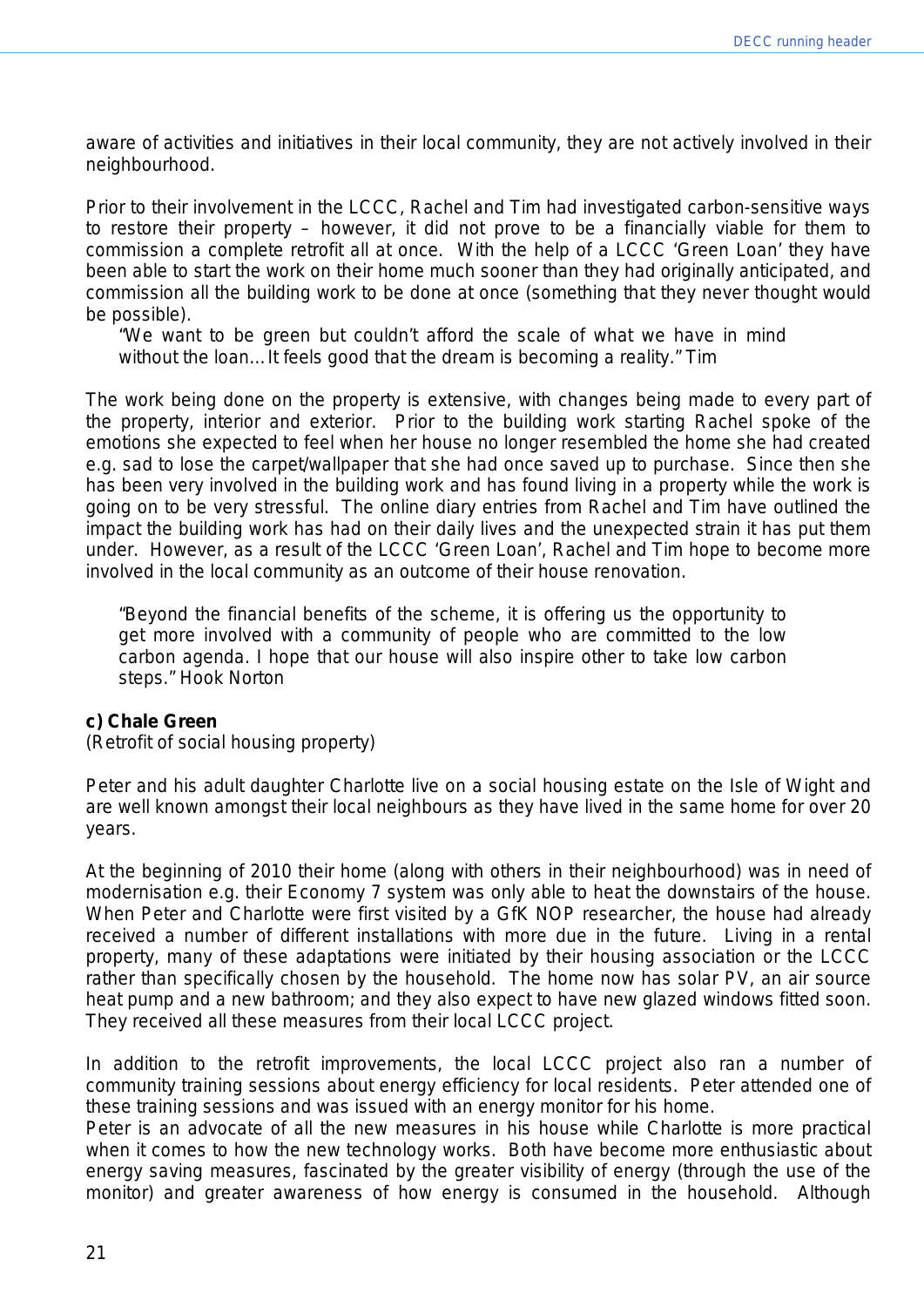pleased to be reducing their carbon footprint, this household are more concerned with how the retrofit can save them money.

*"Primarily the benefits are financial. We are hoping to save in the region of 30- 50% on our energy costs. As an added bonus it means that our carbon footprint will be greatly reduced."* Chale Green

#### **Household experience themes**

Across the sample a number of themes are emerging from the research related to individual attitudes/behaviours as well as how new kit and technology is fitting into people's lives.

**Visible results:** Participants are keen to see the outcomes of their efforts. As participants started to view energy differently, the information shared in the online diaries reflected differences in the way individuals' defined energy and the way they used energy.

Energy was originally thought of as a costly commodity and largely 'invisible'. In those households given energy monitors as part of the LCCC project, this seems to have changed – they have been very popular and enabled households to pinpoint how much energy they are consuming e.g. Chale Green no longer use halogen heaters in their home.

*"Meters – some people have them sitting in a box or do not look at them. I have found them useful particularly in making sure we turn things off. It has trained us to turn things off."* West Oxford

In addition to seeing a reduction in energy use, some participants have been motivated by the potential cost reduction in their energy bills.

**Wider changes in behaviour**: Some of the research participants have changed the way they consume and purchase products as well as their modes of transport since becoming involved in the LCCC. David in West Oxford has started a lift share arrangement with a colleague while the family in Hook Norton considered which materials would benefit their home the most and impact on the environment the least during their whole house retrofit.

In addition to this, the use of installed kit has changed the way individuals use and consume energy in the home. Understanding the way energy is generated has led the Chale Green household to manage their energy consumption differently although not necessarily reduce the amount of energy or appliances they use.

*"Since having the solar panels we have just used one appliance at a time, so instead of having the washing machine and tumble dryer on at the same time, we just use one at a time."* Chale Green

**Learning from others:** Although messages about carbon reduction are being heard by participants, some messages are more impactful than others. Relevant information from trusted, already known sources has encouraged participants to make changes.

*"I suppose having done the community contacts training sessions, awareness of just what different appliances throughout the house, what their various consumption is. We did an exercise at one of the meetings [where] we had to list*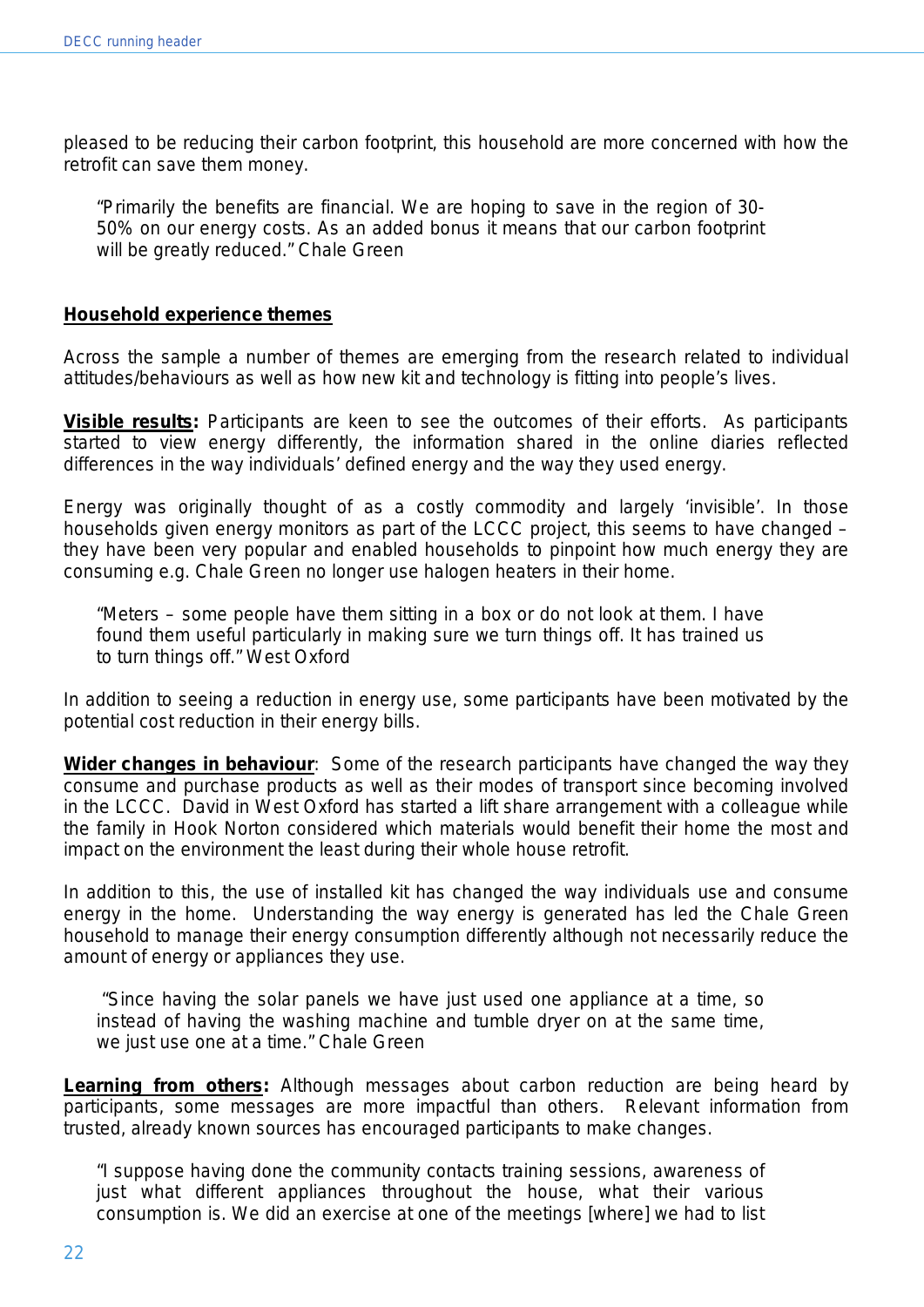*in order of usage different domestic appliances. Most people got most of them in the right order but there were a few that we were all surprised at, simple things like the kettle."* Chale Green

Feeling involved in the community projects has also helped households share information and talk to others in the local area about 'green' issues that they would not normally discuss. Attending community events and training courses focused on lowering household carbon, also enabled individuals to learn and share information. This guidance at community meetings/training sessions and local community exemplars have provided participants with practical ways of overcoming barriers to change.

**Motivations:** Installing new kit and technology into properties is one of the main outcomes of the LCCC investment. However, the way technology ends up in people's homes differs from project to project. Some individuals have committed to installing 'green' kit into their homes with the priority reductions in carbon consumption, and any monetary savings associations are welcomed but not the main motivations for change. For others, though, monetary savings and improvements to daily life are the priority, less so the link between energy use and carbon.

**Understanding how to use the new technology**: Differences in the way new kit is evaluated by individuals can be related to their understanding of how the technology works. Households such as Chale Green, who expected their new air source heat pump to make their home warmer than their old Economy 7 system, were initially disappointed when they discovered that they were not making financial savings after the installation.

*"We have been having a few issues with how much the heating system has been costing us and we didn't think the PV panels were doing a lot but this morning we had two engineers come…they saw it had been set up wrong in which our hot water was coming on in the morning and not going off until 10pm."* Chale Green

It transpired that their kit was not set up correctly during installation, and with little knowledge of how the technology worked the household was not able to identify the faults with the system and therefore assumed that the new kit was able to solve their energy issues.

*"To start with we thought that it [air source heat pump] wasn't working properly*  as the radiators would sometimes be cold to touch. However, the way the system *works is it monitors the ambient temperature and only fires up when needed. Quite clever really."* Chale Green

Knowledge of the kit being installed has had an impact on how participants view their new technology. Explaining the way it works and how best to use it will manage expectations and maximise the effectiveness of the kit. Presenting the new kit as an 'energy solution' without any additional guidance suggests that the installation will be a) an updated version of the old technology, and b) require little change to current behaviour or use. This is often not the case.

*"One of the issues that has arisen with our project is that people are stating that their air source heat pumps are expensive to run. Once you start asking questions about how they use the system quite often it transpires that they have never had whole house heating as in the past they have only heated on room."*  Chale Green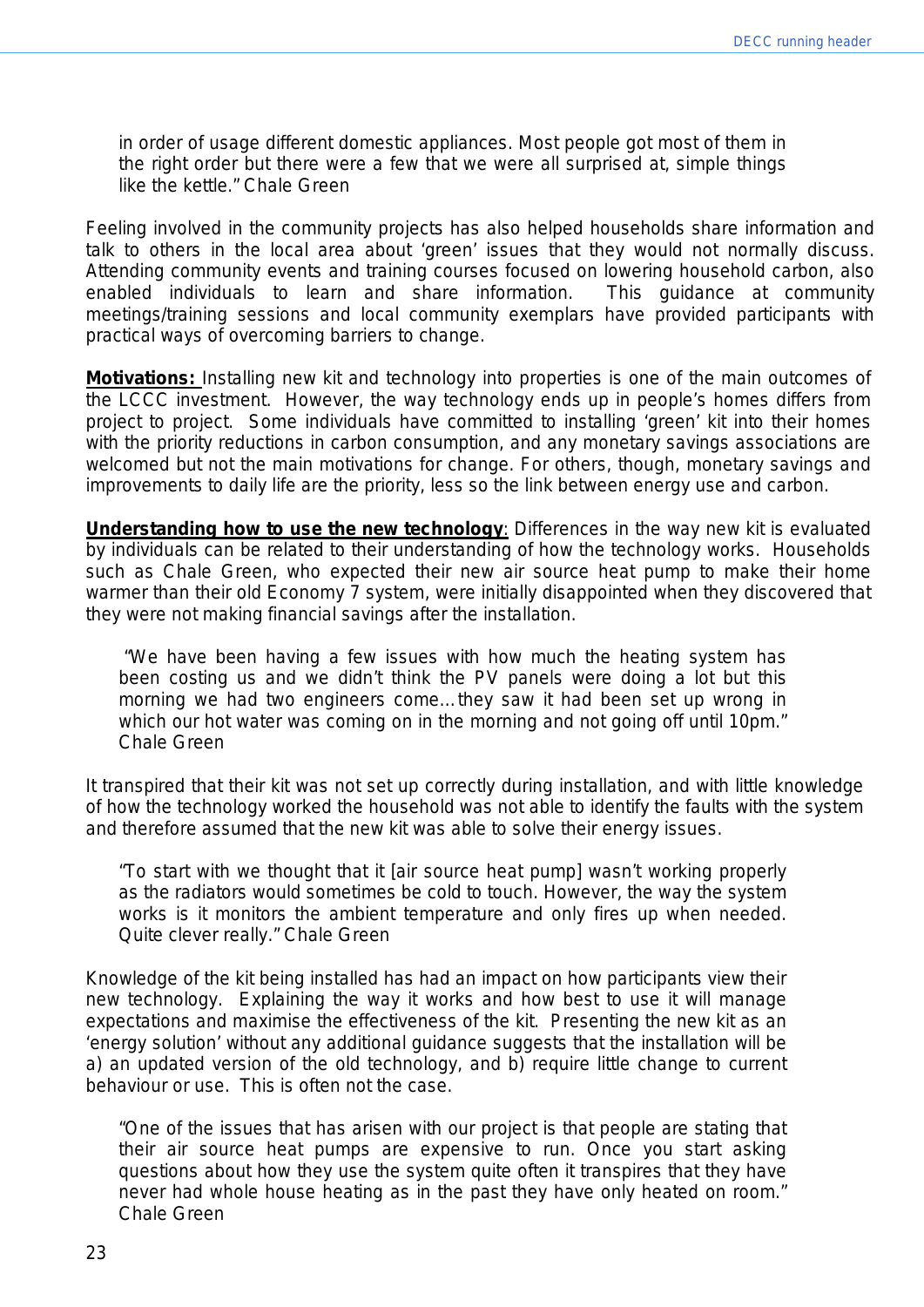**The reality of a retrofit - disruption:** The households who underwent a retrofit found that their lives were disrupted more than they anticipated. They felt unprepared for the work.

*"In all honestly I'm not sure what I expected. The 'whole-house' nature of the job has meant nothing is exactly as you thought it would be. There are just too many variables to nail down a chain of events; down to an exact plan; particularly as this is an old house."* Hook Norton

*"A brief snapshot of our lives: I am currently writing this perched on a stool with my laptop in the vegetable rack up in the bedroom, as I have to plug into the modem because the wireless connection won't work with all the construction disturbance. The build is completely consuming."* Hook Norton

Households would have liked to be armed with the knowledge that a retrofit would involve disruption to the properties energy and water supplies, their telephone and internet connection, and their day-to-day routine.

#### **Community diffusion**

The objective of the community diffusion element of research is to seek the opinions of local residents and their understanding of the LCCC projects in their area. Increasing the sample in each area via snowballing, the community diffusion approach also seeks to map community contacts, community conversation and, more generally, how information diffuses and spreads through the community.

Two LCCC projects were chosen as subjects for the community diffusion approach: Muswell Hill and Reepham. Both projects include installations on community buildings however one project is located in a city (Muswell Hill, London) while the other project is located in a small village (Reepham).

Below is a short outline of the two community diffusion projects:

#### **a) Reepham**

The initial focus group held in Reepham concluded that local residents were very aware of the LCCC projects in the area. They were active residents, well known in the village and generally found out about local information via word-of-mouth. Some participants had directly benefitted from LCCC funding e.g. installations to their home, while others were involved in community organisations or initiatives e.g. allotments, that had also received funding.

The presence of the LCCC in the area had become a talking point at many local events and amongst interested residents who wanted to know how the funding would change the village. Although most of the local community were positive about Reepham receiving LCCC finding, some resistance to change was noted by participants (although short-lived).

*"There was maybe nine months of [resistance] but now, they reckon it's the best thing since sliced bread."*Reepham resident

Being involved in the LCCC had, for some participants, focused their mind about their own personal energy and carbon consumption. For others, supporting the changes in the local area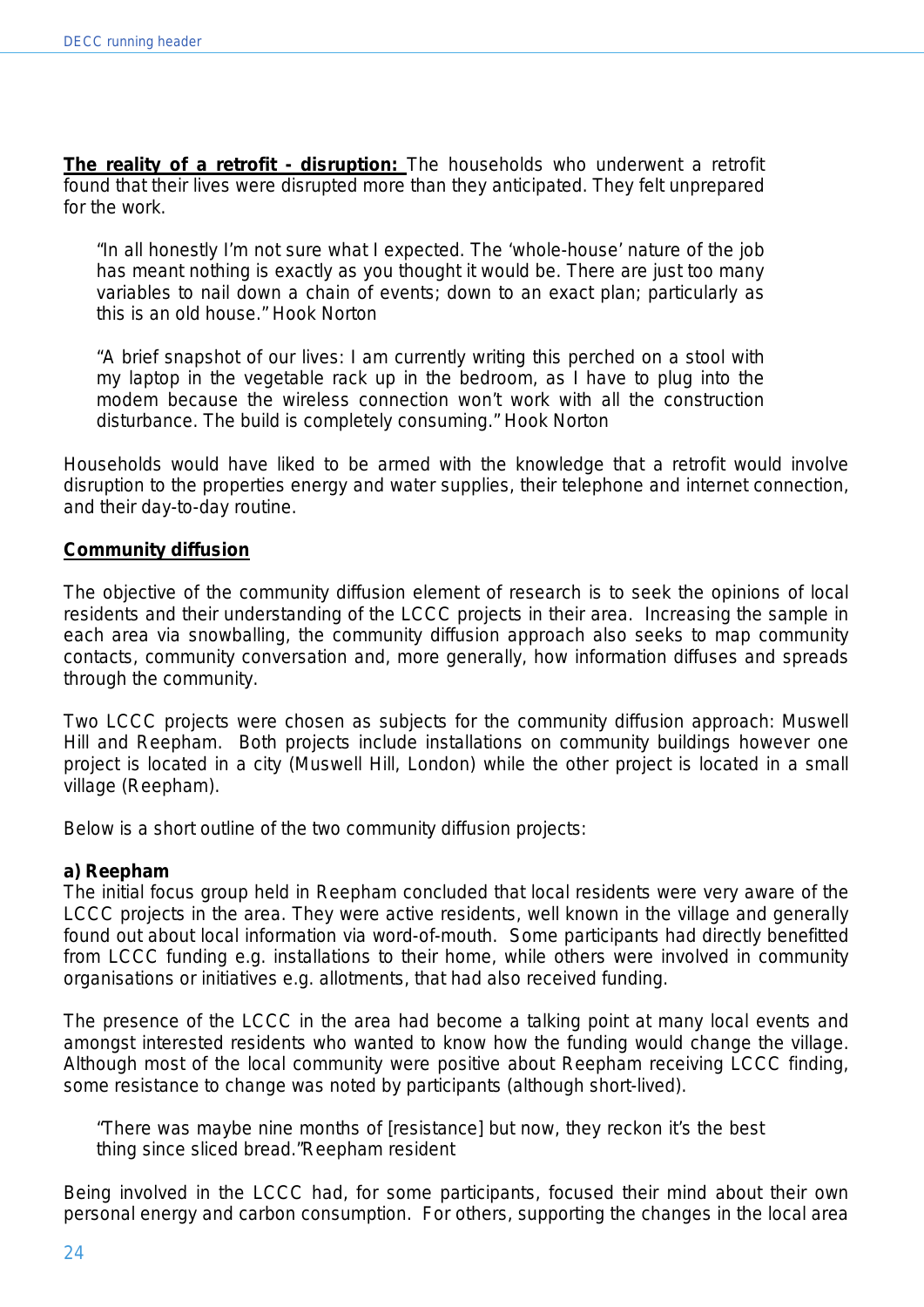was thought to count as them 'doing their bit'. Although participants were very aware of the LCCC projects in their area and the purpose of the LCCC, there was limited awareness of how they could make personal changes to reduce their carbon footprint.

#### **b) Muswell Hill**

Participants attending the focus group in Muswell Hill appeared to be less well informed about the LCCC projects in their local area. Some initiatives were recognised by participants when prompted however only one participant was aware of the LCCC. For the majority of participants their main point of community contact was their child's school, with a number obtaining community information from the local newspaper and notice boards in local shops. Word-of-mouth was low as participants did not know many individuals in their local community.

Exploring the projects being undertaken in Muswell Hill, participants wanted to know more about projects that actively involve local residents, and in particular, local children e.g. the LivingARK. Community installation projects such as solar PV on school buildings were also of interest to participants as they were thought to provide a practical learning opportunity for young people.

*"I would definitely buy vegetables that the children have grown. I think it's a great idea."* Muswell Hill resident

One participant had received LCCC funding for a retrofit to his home although none of the other participants had heard of this opportunity. Discussions about how to reduce household carbon consumption focussed on behavioural changes, with participants seeing little incentive from their local community to make significant changes.

#### **Community diffusion themes**

The research shows that community diffusion has very different characteristics in the urban and rural contexts. The community diffusion approach has also highlighted how the differences in the way the LCCC projects are delivered can impact on community knowledge, awareness and acceptance of changes to the local amenities/environment.

Information diffusion: The research has begun to highlight differences in the way that information is transmitted throughout a community. Reepham and Muswell Hill are very different in terms of population size and geographical layout. Therefore it is not surprising to find that residents of Reepham are more familiar with the LCCC initiatives in their area. However, the way that communities communicate with each other about the initiatives and projects is different. These differences are outlined below:

*Formal and informal diffusion:* While Reepham residents appeared to rely on informal, word-of-mouth to know what was happening in their local, rural community; community diffusion was much more formal in Muswell Hill, largely relying on the local press and official announcements.

The initiatives in Reepham appear to be driven by a small number of well-known individuals within the community. These individuals already have links to community groups where they informally speak to other residents about the changes going on in Reepham. Therefore the information is trusted and communicated through informal networks to others in the community,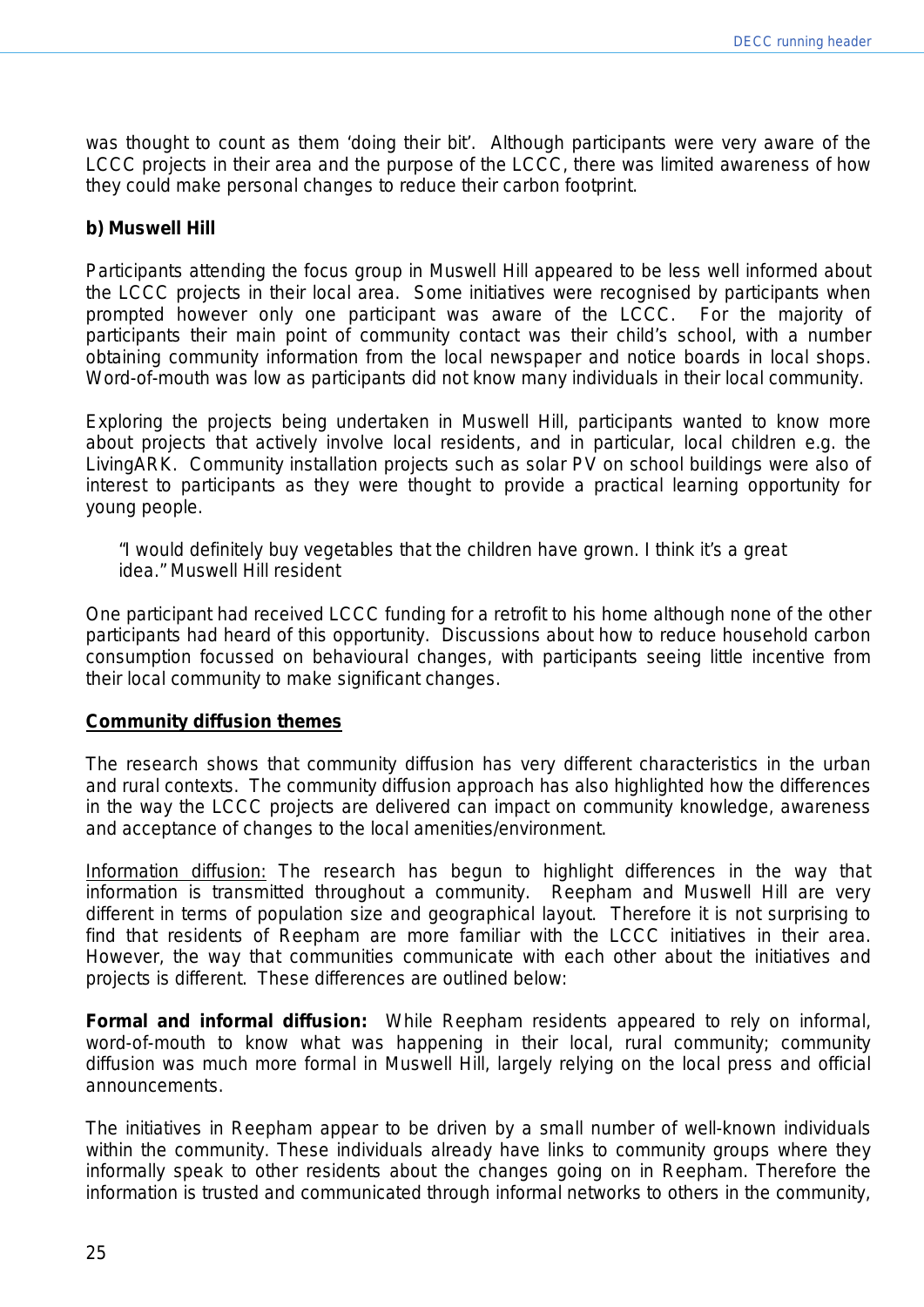backed up by the very visible nature of the LCCC work being undertaken in the centre of the village.

In contrast, the projects being undertaken in Muswell Hill are less visible and less attributable to the LCCC (as many other projects are being delivered in the area at the same time). Therefore information appeared to be disseminated to residents via traditional media and local resources e.g. articles in the local newspaper and through community centres. However many of the residents of Muswell Hill did not access these community venues or read the local press, instead they were only aware of projects that directly impacted on their life and their household, e.g. information sent home to parents from local schools or posters on notice boards in local cafes and shops.

**Degrees of insularity:** During the Reepham focus group it was relatively easy to identify individuals who were key to information exchange within the village and how they interacted with local residents e.g. the lady that worked in the Post Office, the pub landlord; however in Muswell Hill communication pathways are either smaller (e.g. limited to immediate neighbours) or takes on different, and less predictable, forms. This could be attributed to the geographical difference between a dynamic urban area (Muswell Hill) and a traditional rural area (Reepham).

However it is interesting that there were pockets in each community who were less informed and/or aware of the LCCC projects. Interestingly, these individuals were not detached from the LCCC due to their lack of engagement with the community and/other community activities. The research is looking to explore the nature of insularity in each area as part of the final stage of the research at the community workshop. This will hopefully explain why the less engaged do not think such projects are relevant to them.

#### Neighbourhood asset:

The research has highlighted a sense of community pride attached to receiving LCCC money and the opportunity to transform areas within the local community. Understanding the purpose of the projects is less important than the belief that the projects will improve the local area. Community projects such as the renovation work in Reepham have been accepted as beneficial to the local community and a useful allocation of funding. Similarly, the LivingARK in Muswell Hill was described as a community asset as it could educate local children as well as bring something unique to the neighbourhood. Initial findings from the telephone depths have suggested that familiarity with the community projects enables greater acceptance of the low carbon element of the projects. Participants' viewed the LCCC initiatives as modern solutions to persistent problems (Reepham) or an innovative way to involve children in the low carbon movement (Muswell Hill).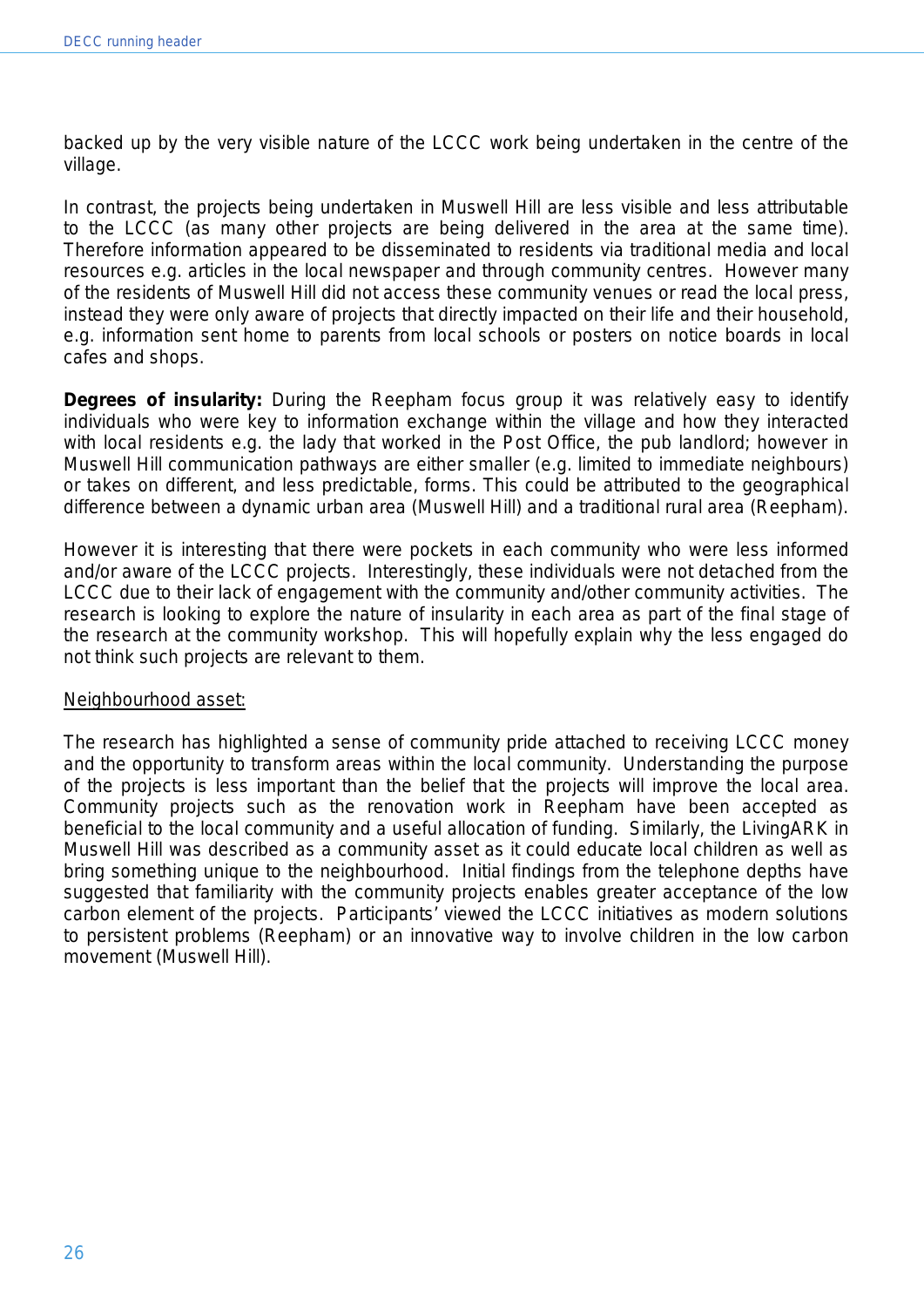# **3. The Community Leader Perspective**

Central to the LCCC are the community leaders who – across each of the 22 communities – are the driving force for change. This section captures and reflects upon their experiences and learning – the challenges they've faced, the things that have gone well as well as badly, and the solutions, successes and innovations they've delivered to date.

The chapter draws upon commentary from the LCCC projects themselves (3.1 & 3.2), from the community project who bid for LCCC but were not successful (3.3), and from Dialogue by Design who have been commissioned to undertake a programme of co-inquiry and shared learning with each of the LCCC projects (3.4). The section concludes with a commentary from NEA on the role for social enterprise structures, based on their work with the LCCC communities (3.5).

# **3.1. Key reflections from the practitioners**

This sections sets out some of the key and headline interim reflections from the community leaders themselves – focusing on both their successes to date and the challenges they have faced. It is structured around five key learning areas:

- *Low carbon technologies* specifically how the technologies have worked 'for real' in terms of their actual output; what projects have learnt about the appropriateness of technologies for different types of home (e.g. roof size as well as orientation when it comes to PV); and challenges in the procurement of technologies (including a recurring demand for more independent advice on technology choice).
- *Project management, skills sets and support needs* specifically the need for a dedicated project manager and team, and the learning curve that many projects have gone up in terms of key issues such as legal contracts and the planning system.
- *Community engagement* specifically how communities have responded to evidence of actual installations going in rather; and how these visible demonstrations can be a useful means of triggering interest and awareness.
- *External barriers* specifically planning, local authority procurement, access to good quality energy data and, in particular, issues around Feed in Tariffs and State Aid.
- *Behaviour change* with comments reflecting how difficult this is to achieve, with a need for clear messaging and a focus on motivational hooks beyond the environment alone (e.g. money savings, warmth, sense of community).

# **i) Learning about Low Carbon Technologies**

*"It's not just roof orientation but also size (which is an issue for some Victorian terraces). And the electrics have to meet the minimum standards - if not they need updating which can cost in the region of £500".* 

# The Meadows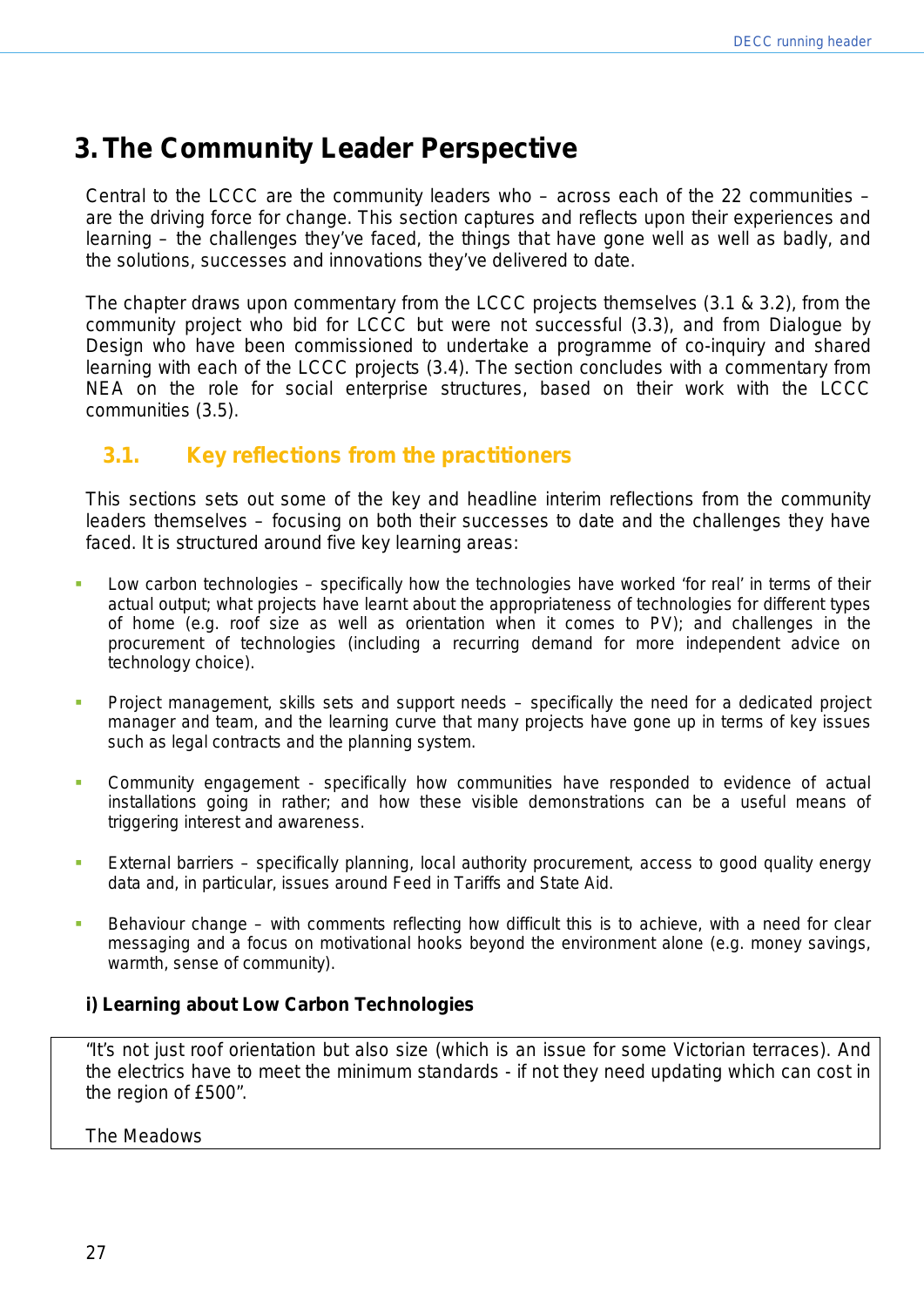*"Our project has found the following about different technologies:*

- **Most photovoltaic panels working better than anticipated. After 10 months most have** *already achieved 930KWh per KW capacity.*
- *Solar thermal panels all working well, and householders very pleased with savings made.*
- *The wind turbine has only achieved about 40% of expected output. Cornwall has been less windy than usual.*
- *The log boiler in residential house works well: installation has halved oil use.*
- *Planning refusal has prevented external wall insulation project.*
- *The dry lining of a Village Hall has been a great success, and led to much greater use of hall".*

Ladock & Grampound Road

*"You can't just explain to people how to use a renewable energy heating system once – you*  have to repeatedly explain to them how to use the systems and this may require a number of *training sessions. User interface also needs to be made more user friendly, and manufacturers should be made more user friendly, and manufacturers should be encouraged to make control panels that are easier to use."*

Chale Green

*"Many renewable technologies are so new that going through the process of procuring them can be difficult due to a lack of knowledge of what is effective and what isn't. We benefitted from the knowledge of a local Energy Saving Trust renewables expert during the initial procurement process. This was very helpful in providing impartial advice on technology and potential problems/hurdles."*

# Middlesbrough

*"It would be useful to have a national network of experienced accredited independent advisers to help people choose the best solutions for their circumstances".*

Reepham

# **ii) Learning about Project Management, skills sets and support needs**

*"Legal costs are expensive and contracts were needed between us and the city for the social housing as well as between the householders and the installers".* 

The Meadows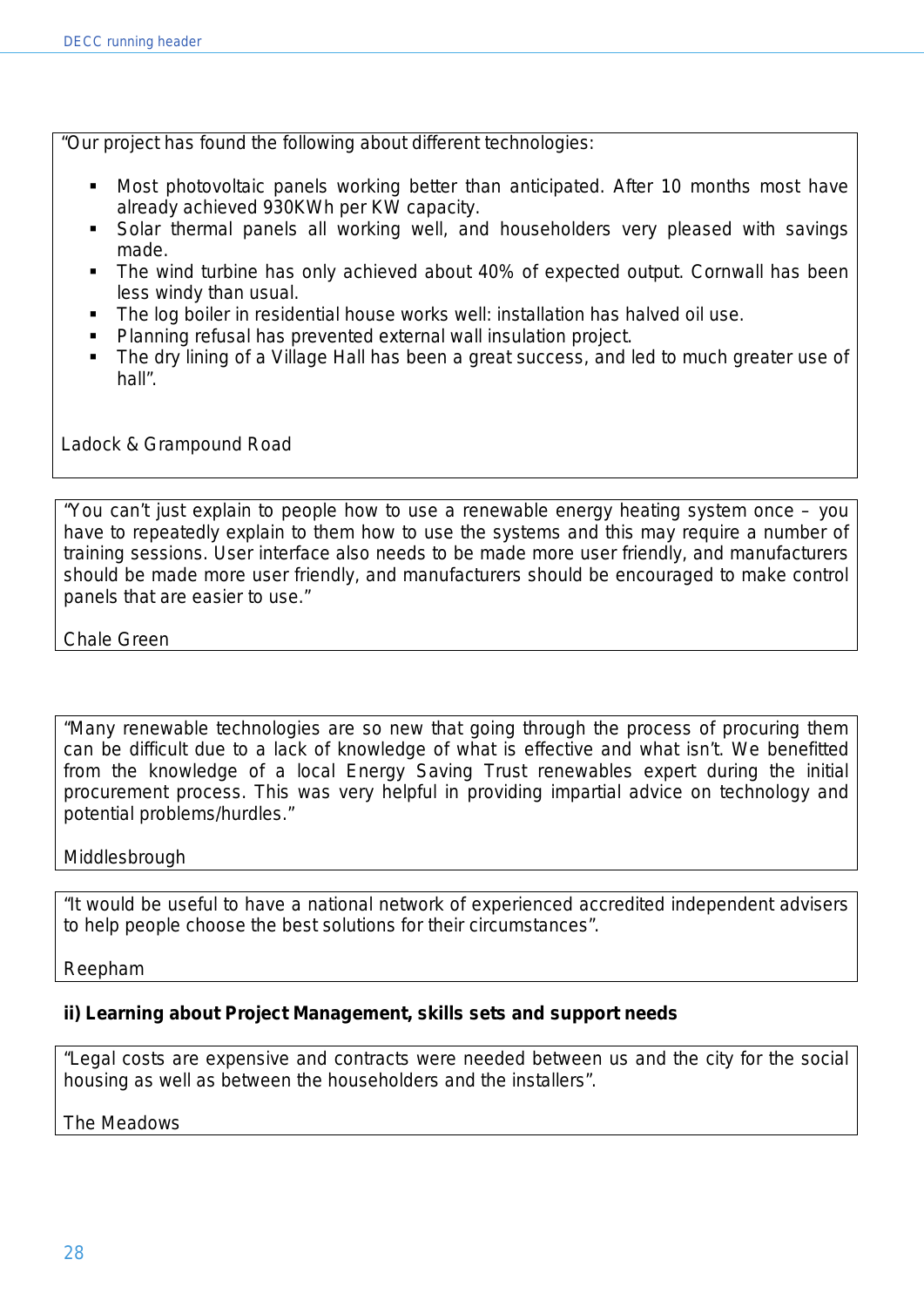*"A dedicated staff team is essential to coordinate the project, engage with local residents, community and faith groups and outside agencies, provide energy related services, promote the programme and develop and support the volunteering that is vital to make it a community project which will be sustained into the future". Blacon*

*"You need a very good understanding of issues such as planning controls, contracts, insurance and finance within your project team in order to avoid delays".* 

#### **Haringey**

*"The National Park Authority has provided significant officer time to Carbon Neutral Exmoor in support of the project. In particular, it has project managed the overarching project and provided project management support to the community groups involved. Furthermore, it has provided technical and planning advice, facilitated communication between community groups and organised meetings and events on behalf of the project. The community representatives on the steering group have also put a lot of their own time into the project to help make it a success. The blend of "top-down" assistance in support of "bottom-up" efforts and aspirations has been critical to the success of the project to date".*

Exmoor

# **iii) Learning about engaging the community**

*"Initially when the PV was offered free we had very little take up but then, as the PVs physically started going up on peoples' roofs, we had an avalanche. This was because people were distrustful to start with - they felt they were being offered something for nothing. Until they went up onto houses (where we had contact with the householders and trust already established) we found it difficult to convince people that it wasn't a con".* 

#### The Meadows

*"While members of the Easterside community are generally in favour of carbon reduction measures, they are also suspicious of change and new technologies, so it has been difficult to get residents fully involved in community renewable schemes. This has changed when the measures begin to be installed and residents can physically see the measures in place and hear of their success".* 

#### Middlesbrough

*"When the agreement letters were posted to householders to sign only a handful of them responded. We carried out further door knocking to encourage householders to complete the forms, but this did not produce many more signed agreements - demonstrating a gap between householder interest and their willingness to sign binding legal documents. We asked the local councillors for their help and advice about how we could overcome this obstacle and one of the councillors offered to spend a couple of Sundays with someone from our project team, door knocking households who had not yet signed the agreement letters. This resulted in the majority of households signing up to the scheme, with the remainder completing the documents once they had seen solar panels installed on other properties. Once the PV panels were being installed on properties the installers reported that residents were showing interest in what they*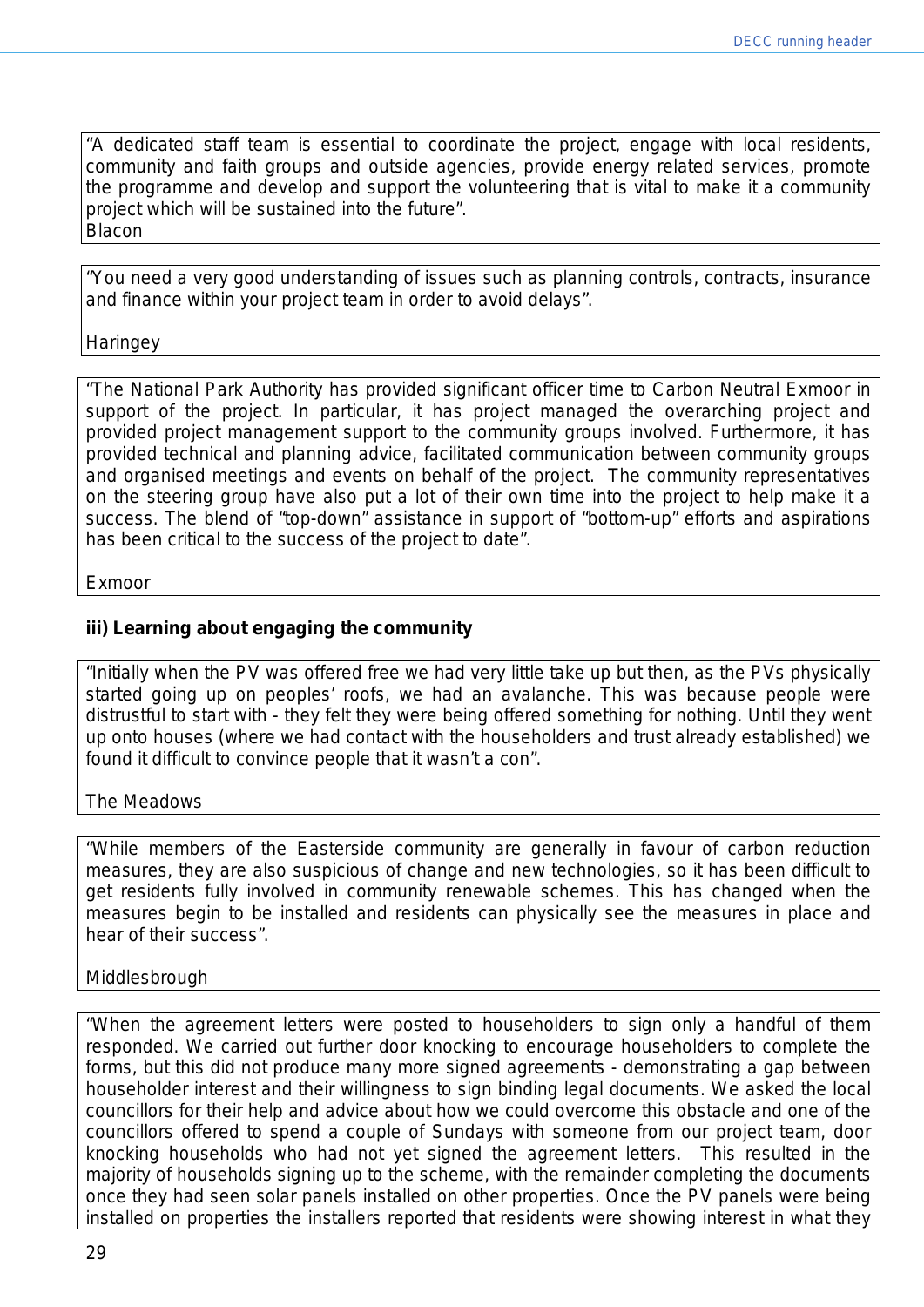*were doing and that children who were playing in the streets would watch them working and ask questions".* 

#### Kirklees

*"Installing renewable technologies (particularly more visible technologies like solar PV panels) on a large scale in communities is a good catalyst to encourage conversation about renewable technologies and heating systems generally and can also inspire action".* 

#### Chale Green

*"Large PV sites are good tools for community engagement in schools and high profile private buildings, but the extent to which that spreads through the community is debatable or unknown".* 

#### Muswell Hill

*"The project has raised interest in renewable energy across the community and also sparked debates on how we might use future FIT incentives to borrow money on the commercial market to fund new renewable projects that might generate revenue for other sustainability activities in the village".* 

#### Ashton Hayes

# **iv) Learning about external barriers**

*"Planners and environmental health can have poor knowledge of renewables technologies which can cause unexpected delays".* 

Camphill Glencraig

*"Local Authority procurement procedures do not operate easily in situations where technologies are so new that there are very few competitive alternatives. Where the minimum number of quotations or tenders required by standing orders exceeds the number of potential suppliers, the process of purchasing novel items can be complicated and time consuming. Delays incurred due to following Local Authority procurement rules can potentially present problems signing off contracts".* 

#### Middlesbrough

*"Accessing historical energy consumption data (for baseline purposes) from energy suppliers is difficult".*

Blacon

*"The paperwork created for assigning the FIT and creating householder/landlord agreements was a new area of work for us, in addition to which, the utilities providers were also only just devising their paperwork for the process. As far as we were aware, given the FIT only came into effect April 2010, no other group or organisation had gone through the required legalities or*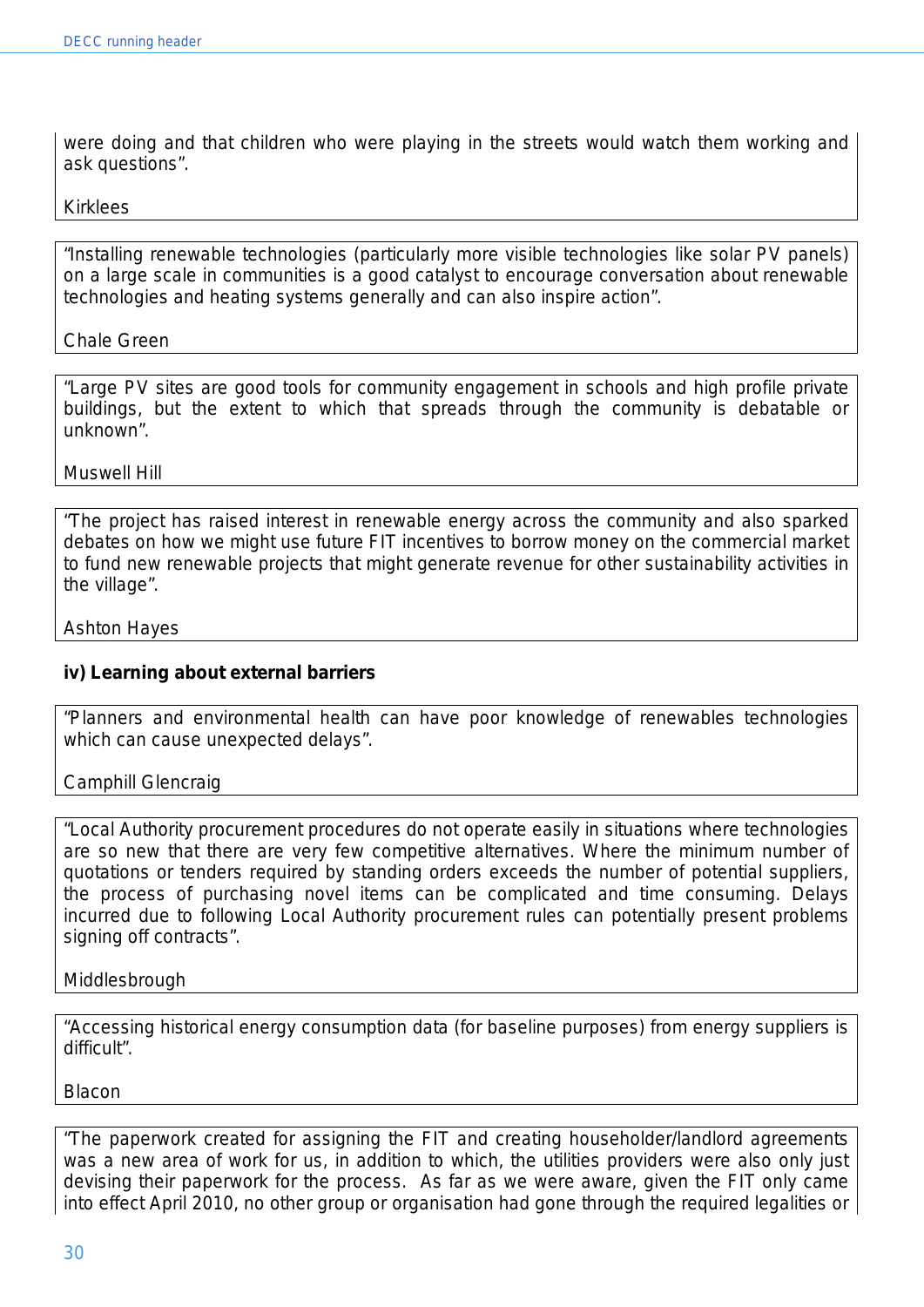*devised the associated administrative processes before, this meant we could not utilise peer learning to help".* 

#### Kirklees

*"The complexity of the FITs/State aid issue has generated significant learning and proved to be particularly time consuming. This is an issue of vital importance to our financial model and the success of the whole project. A lack of clarity from DECC/Ofgem/BIS hasn't helped and LC3 communities have provided a lot of mutual support which has been invaluable".* 

**Berwick** 

# **V) Learning about behaviour change**

*"People will only change behaviour when they see the benefit to themselves, the biggest help in this has been the energy meters as when residents have them fitted they suddenly see how much electricity they are using when they switch things on"* 

The Meadows

*"With the economic down turn people are more open to change. A project such as ours can have a positive effect on people in such times".* 

#### Camphill Glencraig

*"Behavioural change is encouraged by use of visual displays (e.g. electricity display devices ("RTDs")) and tangible features. Incentivisation (in our case particularly a household energy efficiency makeover at the end of the Programme) can be an effective component in maintaining householders' commitment over lengthy periods (12 months). And engagement and cooperation between householders enhances behavioural change – the research shows that competition between groups of householders will produce short-term changes".* 

Blacon

*"In an area rated high in the indices of multiple deprivation, the key driver to behavioural change is not primarily the low carbon agenda but cost savings and the potential for job creation (in the case of the community enterprise). Residents may support behavioural change in principle, and be understanding and supportive of the low carbon agenda, but if being green costs more than the status quo, then green is likely to be of a low priority".* 

#### Middlesbrough

*"People will make radical changes to their lifestyles if they are empowered and supported to do so. The optimum driver in such transformation is not carbon emissions, nor the threat of climate change; it is the prospect of a more holistic lifestyle".* 

Lammas

*"Having kit installed has made homeowners much more conscious of energy saving/carbon reduction. Some householders have taken it upon themselves to take significant extra*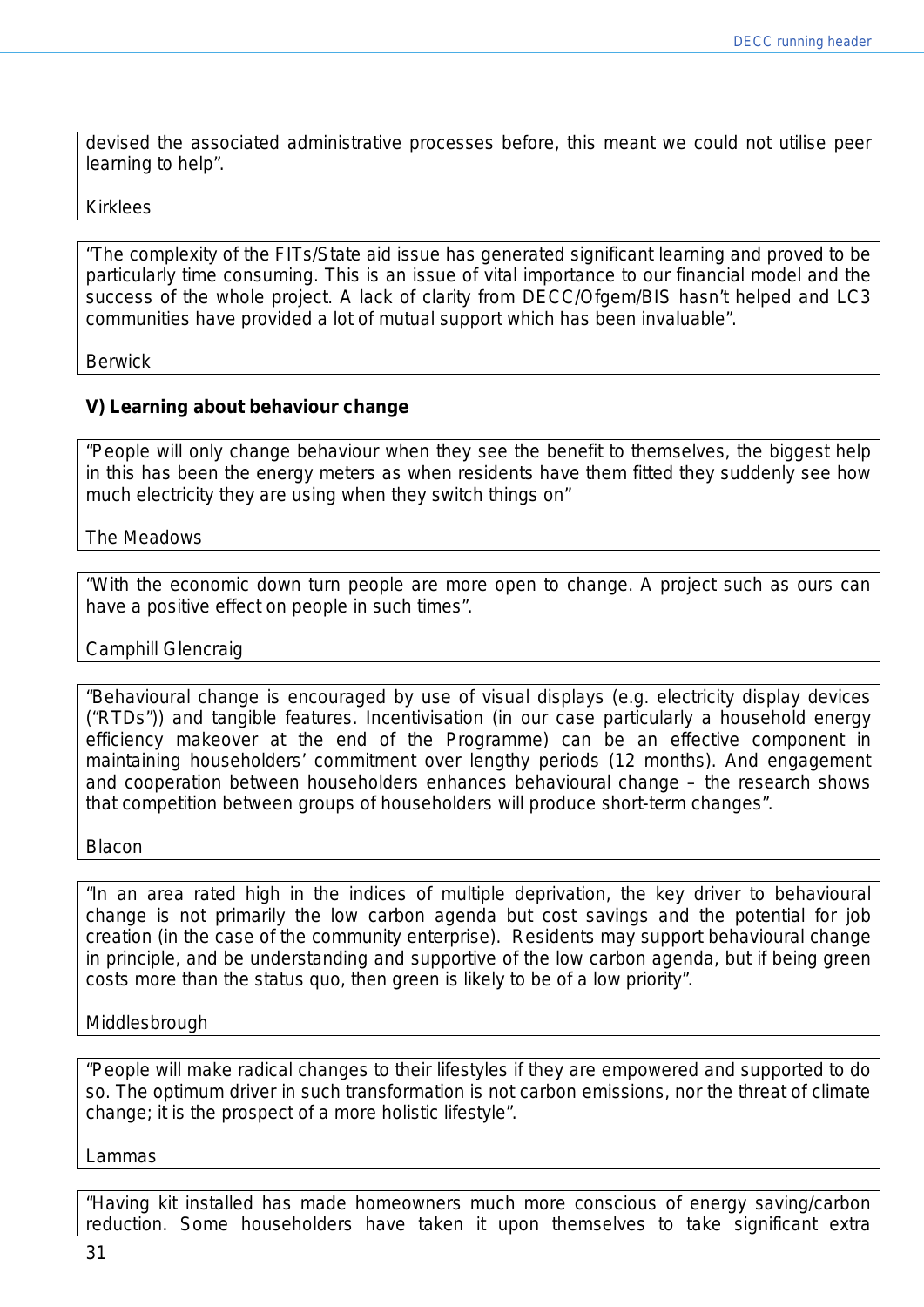*measures e.g. installation of wood burner to save oil, adding an external porch to reduce heat loss".* 

# Ladock & Grampound Road

*"Changing household behaviour has been difficult. Key points are the importance of trusted messengers and the value of word of mouth / personal endorsements. Response rates to press and local media have generally been low. Piggybacking on local events and other groups, on the other hand, has been very successful. Once people have engaged with us and allowed us to undertake household surveys meaningful dialogue has been relatively easier and follow up evaluation efforts are largely received positively. It is all about getting the first conversation going. The complexity of the issues is often overwhelming for people and the importance of relaxed and unhurried face to face dialogue cannot be overstated. An incremental approach appears to be effective but it is early days – people get used to talking to us about energy and are then prepared to talk about waste, water etc".* 

**Berwick** 

*"Messaging is key - mentioning 'climate change' and 'low carbon' may not be the best way to engage with people, different audiences must be communicated with in different ways. In general, people do care about sustainability, but they care more about their wealth, their health, their families and enjoying themselves so sustainability feels like an add-on, an indulgence for the better off, the bigger picture is too 'big' and too remote for them to prioritise it. Don't underestimate how difficult it is to communicate with people – use every communications method you can think of (website, email, newsletters, press releases, leaflets, posters, personalised letters, meetings, workshops, Facebook, door knocking) but even then people say that they have not received any information (and things posted through letterboxes may end up in the dog before being read!)"*

#### Chale Green

*"Often the primary motivation for the community groups in applying to Carbon Neutral Exmoor for LCCC funding has not been to mitigate climate change. Rather, the community groups have been primarily concerned about making their community facilities cheaper to run and warmer. The climate change benefits are often seen as an added bonus. This highlights an opportunity*  for Carbon Neutral Exmoor (and other projects around the country) to identify where *community aspirations for improved quality of life overlap with the low carbon agenda, and to support communities in delivering on those aspirations".*

Exmoor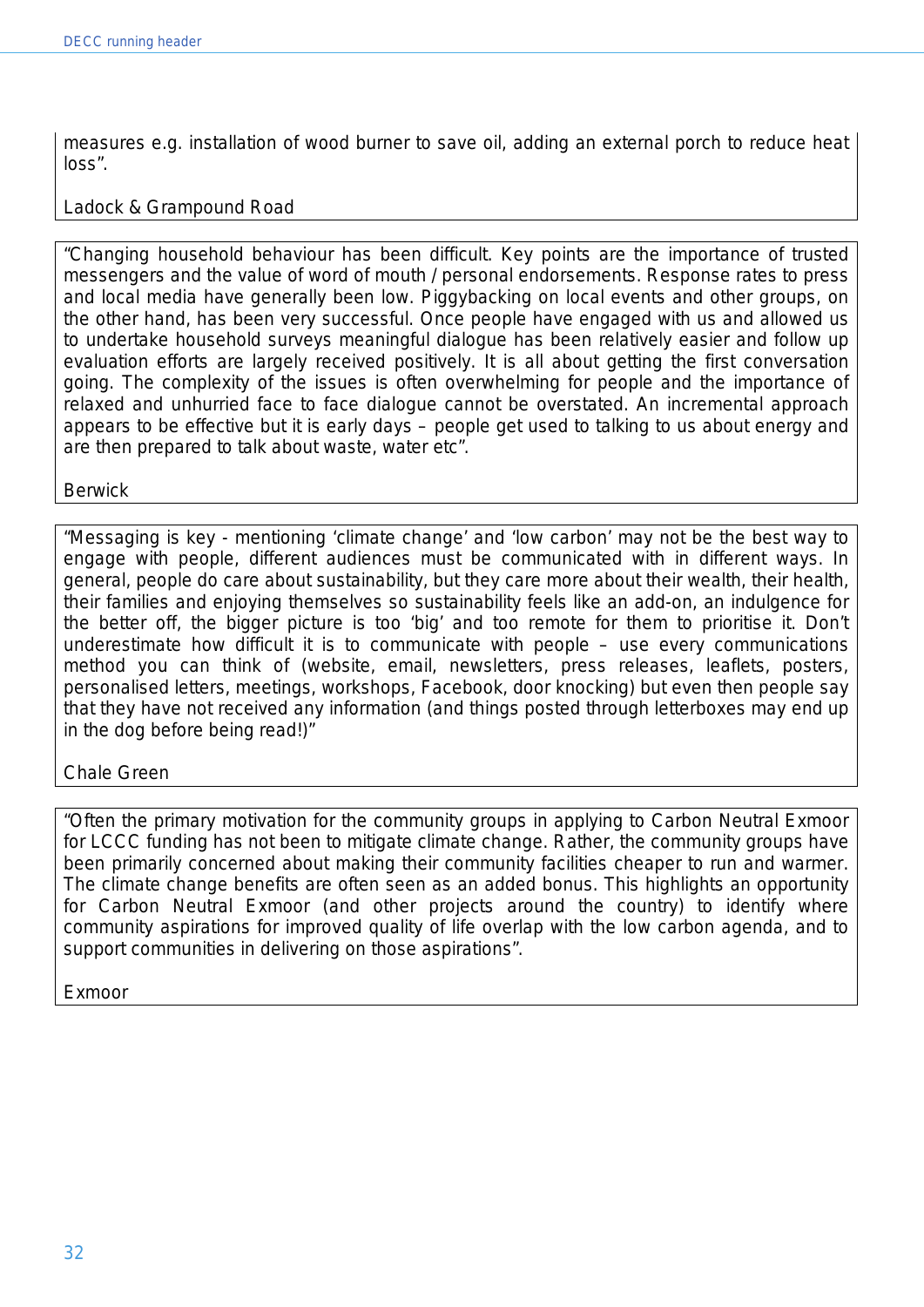# **3.2. Commentary from the projects**

# *Renewable energy in communities: It's not just about the technology*

# *By Katie Steiness, Chale Green*

The Chale Community Project installed 61 air source heat pumps and 41 solar PVs on a social housing estate on the Isle of Wight – one of the largest and most concentrated installations of its kind in the UK – to reduce the impact of fuel poverty amongst those households.

The project has been a continuous learning process and has allowed us to gain considerable insight into the practicalities of installing renewable technologies. It has also enabled us to gauge that the latent appetite for renewables in the community is high, and we believe that the installation of renewables in Chale has been vitally important in helping to change people's mindset and encourage debate about energy issues in general. For example, the visibility of the project – particularly the arrays of solar panels which look impressive as you pass by – resulted in a high number of enquiries from other inhabitants of the village and surrounding area wanting to find out more about renewable technologies. As a result, a 'Future Energy Event' was held to which a number of local suppliers and installers of renewable technologies were invited.

However, the project has also highlighted a series of barriers to replicating it on a large scale, most notably:

- **Affordability** in these cash-strapped times, how many of us have £10,000 to spare?
- **Payback period** this is uncertain but many people still think it will be long term (even though this may not be the case with energy prices expected to increase dramatically over the next 5-10 years to pay for the renewal of the UK's generating capacity as older coal-fired power stations close).
- **Whole house solution** you have to find a whole house solution that enables a renewables installation to be effective e.g. in Chale, in spite of the homes already being to Decent Homes standard, roof insulation top ups, cavity insulation top ups and replacement windows were required to maximize energy and cost savings.
- **Lack of ease of use** more thought needs to be given to the user interface for renewable heating systems so that they can be understood by lay people as well as heating engineers. This is particularly true where they are being installed in the homes of elderly or vulnerable people and could represent a significant commercial opportunity.
- Our own experience has been positive overall, but the renewables industry is still **a fledgling industry** so in some cases there are still technical issues and a lack of transparency in the information available.
- **Disruption** to normal life this is unavoidable during the installation process and even if kept to an absolute minimum, some people just have a general dislike of change.
- **Aesthetics**  not everyone likes the look of the technologies.

For people who can't afford to pay outright for their technologies, there are government-backed schemes which offer panels either free or for a much smaller sum (£500) but the conditions attached to these mean they are not suitable for everyone. Overall, it is hard to see how the large scale installation of renewables in communities such as Chale can be replicated without large grants. Large scale installation might be achievable if it was done on a 'pay as you save' basis but that would only work if fuel poverty was not such an issue.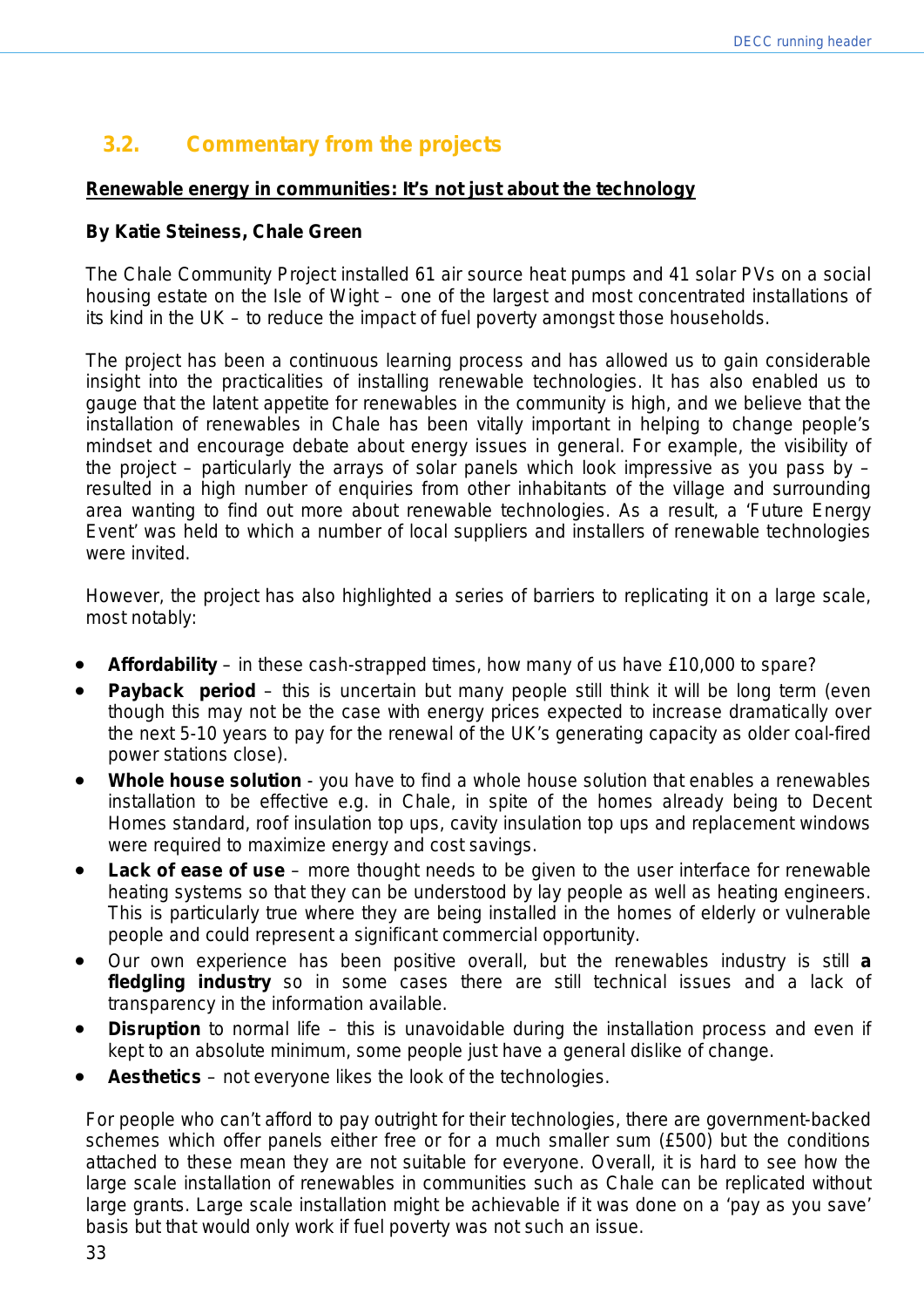On a practical level, the most important thing that we have learnt from this project is that the support and information given before, during and after installation is as important as choosing the right technology. Apart from the need for a decent period of consultation before the technology goes in - to explain its benefits, how it works and what is involved during the installation process - and a good support and feedback mechanism both during and after installation, we made the following observations:

- **Communications**: Don't underestimate how difficult it is to communicate with people we used a combination of leaflets, newsletters, meetings, emails, press releases, but in the end door knocking was the most effective, but also the most time consuming.
- **Messaging**: WIIFM (what's in it for me?) is the key to getting people to come to a meeting/engage in any way and we found that people responded better to the argument of improved thermal comfort and potential cost savings rather than any mention of 'low carbon' or 'climate change'
- **Ease:** You have to make it easy for people easy to understand, easy to use
- **Behavior change:** People do have to live differently to get the best from the technology
- **Repetition**: You can't just teach people once how to use the kit but you have to repeat it over and over again.

There is also some specific learning from the different technologies:

**Air Source Heat Pumps:** These were put in to replace night storage heaters as residents were finding they could only afford to use these in certain rooms of the house, leaving the rest of their home cold. Overall people now seem to be happy with the new heating system, but initially it took a while to get used to them because:

- the controls/timers are more complicated;
- **There was initially some confusion around how to optimise the air source heat pump use** with manufacturers and installers putting out different advice;
- the radiators do not get really hot like the night storage heaters, but instead create a nice ambient air temperature;
- people could no longer dry their washing near the radiators as they had done with the night storage heaters;
- psychologically people seem to need a focus for heat which they don't get if the radiators don't feel hot; and
- people had to ensure they were on the right electricity tariff: Having had night storage heaters, many people were on a dual rate electricity tariff, paying less at night but more during the day. As the new air source heat pumps mostly use day-time electricity, residents needed to change to a single rate tariff in order ensure the system was working most costeffectively.

**Solar PVs:** The installation of these was relatively straightforward but an important issue to consider is whether you have the right sort of meter. If it is older than 10 years, it is highly likely that it was not designed for electricity flowing from the house back to the grid so in some cases the meters start to wind backwards giving incorrect meter readings. It is fairly easy for the meters to be changed and generally a call to your electricity supplier is all that's needed, although in some instances, it is clear that some call centre workers at the electricity suppliers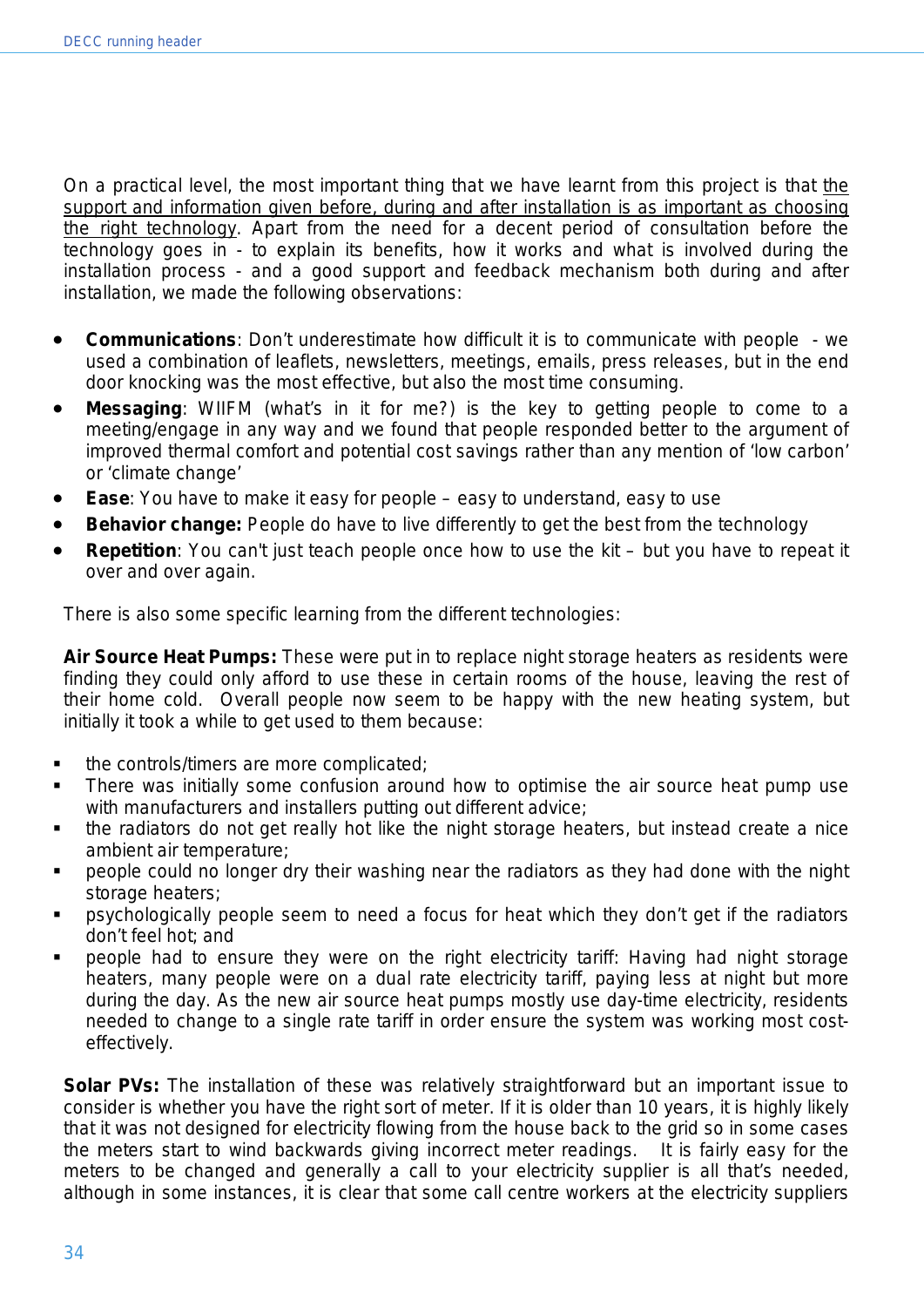have not received adequate training and do not understand why households need to change their meter so a little perseverance may be required.

#### **Final thoughts:**

In spite of the barriers, we believe that every effort should be made to encourage the use of renewable technologies in communities. Our experience in Chale is that it has had a very positive impact on many levels and is beyond anything the project team could have predicted.

The households that have directly benefited have become warmer and more comfortable whilst at the same time cutting carbon, and by providing education, support and advice about renewables, the project has acted as a catalyst for discussion about energy generation and usage within the wider community and inspired other members of the community to consider renewables for their own homes. We believe that the visibility of the project is encouraging much wider PV installation on all tenures than would otherwise have been the case, although we do not currently have any concrete data on this.

As a result of this project, the social landlord Southern Housing Group have enhanced their model for sustainable best practice – which extends to all planned works such as water saving devices in bathrooms - and are looking at ways of rolling out renewable technologies on their housing stock of 25,000 homes nationally. They are also encouraging other social landlords locally to do the same. At a recent meeting, these landlords confirmed that they had committed to installing 1,000 PV panels in the short term with the hope of getting to 2,000 PV panels island-wide by the end of 2012. Some of this may be down to timing, but in our view, it is unlikely that these installations would have happened for some time without the impact of the Chale Community Project.

We will be closely monitoring the air source heat pumps and solar PVs over the next 12-18 months when we will be able to provide accurate performance data which we will make publicly available, but it is currently estimated that the solar PVs will generate around 71,750 kWh per annum\*. This equates to an equivalent carbon saving of 61.5 tonnes per annum.

We would like to share our experiences so should you have any questions, please do not hesitate to contact us @ [chale@chalecommunityproject.org](mailto:chale@chalecommunityproject.org)

\* based on 41 homes x 2 kWp (average) generating 1750 kWh per annum.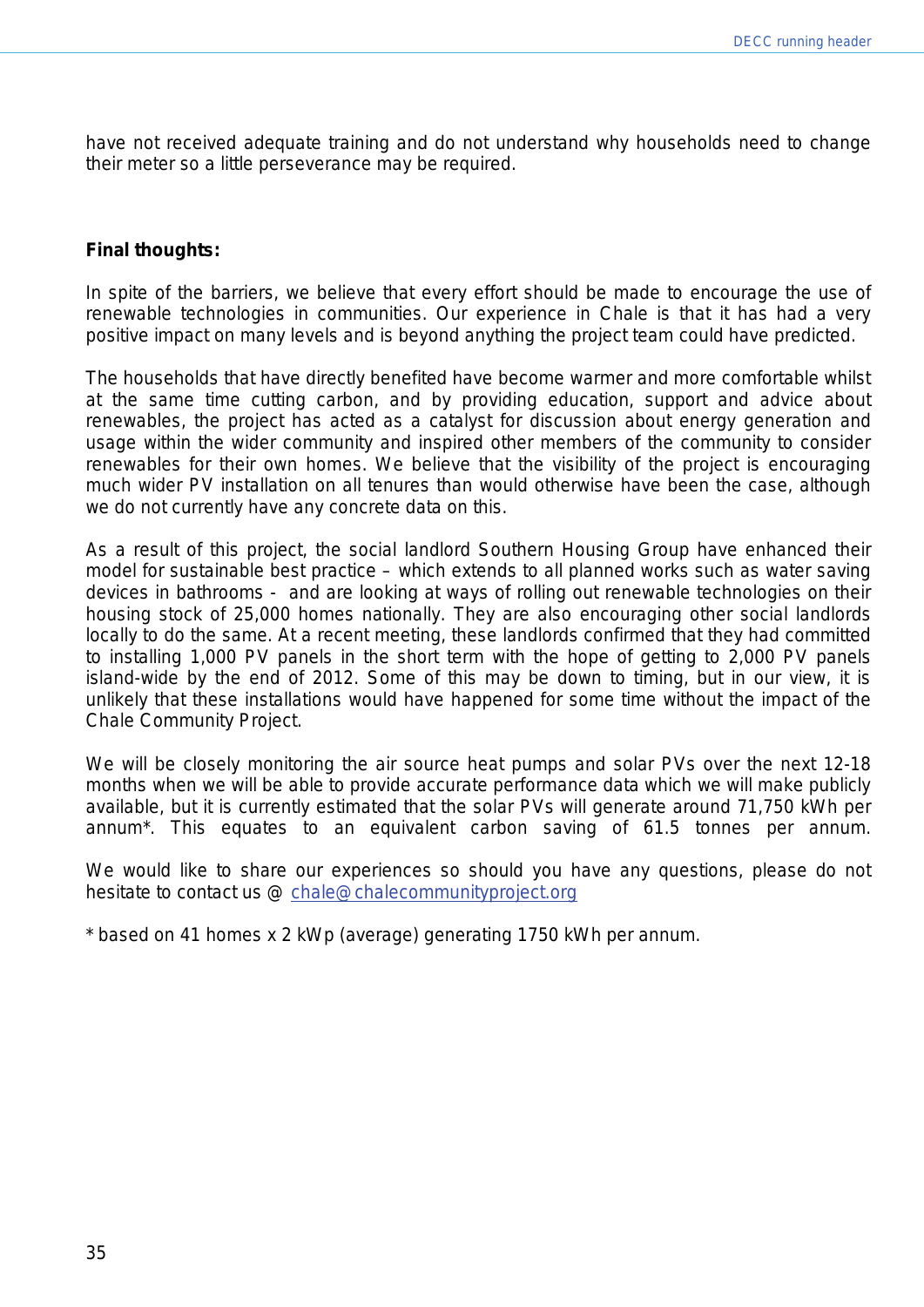# *Reducing carbon emissions by tackling fuel and transport poverty.*

#### **By Rex Warner, Reepham**

In the six weeks since I was asked to write this piece, the price of domestic heating oil has **increased by over 50%** (note 1), leading to a dramatic increase in the number of UK households living in fuel poverty across the two million homes in the UK who rely on domestic heating oil. Recent fuel price rises have also led to greater transport poverty and, thereby, reduced access to services for many UK households – especially those who live in rural areas.

Last month the Joseph Rowntree Foundation published research which showed that those living in rural areas have to earn up to 20% more than their urban counterparts to enjoy the same standard of living, and that the two principle causes for this rural poverty are fuel and transport poverty (note 2).

Reepham's Low Carbon Community has been able to show that by developing appropriate solutions to address fuel poverty and transport poverty we can also deliver significant carbon emission savings associated with heating and transport – the two highest sources of emissions for households across the UK.

#### **Reepham Green Team**

**In 2004 we established the Reepham Green Team – a social network of individuals and community champions focused on developing projects to reduce our carbon footprint.**

One of the Green Team's first actions was to undertake a comprehensive community carbon audit. Reepham was one of the **first towns in the UK to carry out a comprehensive community carbon audit**. The 7 page survey was completed by nearly **a quarter of all households in a single day**. The audit was analysed by CRed at the University of East Anglia. The results showed that Reepham's carbon emissions per capita were **48% above the national average**.

The carbon audit showed that the three main reasons why Reepham's carbon emissions were so high was because:

- a) Only 8% of homes were properly insulated (relatively old housing stock)
- b) Reliance on domestic heating oil (no mains gas)
- c) Reliance on personal cars for transport (poor public transport provision)

As part of the carbon audit, members of the Reepham community made CRed carbon reduction pledges amounting to 127 tons CO2 per year.

#### **Reepham's Replicable Projects**

**Following the carbon audit in 2004 the Reepham Green Team helped develop and deliver an action plan of over forty projects**. Three of these projects dealt specifically with our three main issues - lack of insulation, use of domestic heating oil, and reliance on personal transport.

**a) Reepham Insulation Project (R.I.P. CO2)** - we developed a community engagement model which has led to the number of homes in the town being properly insulated increasing by **over**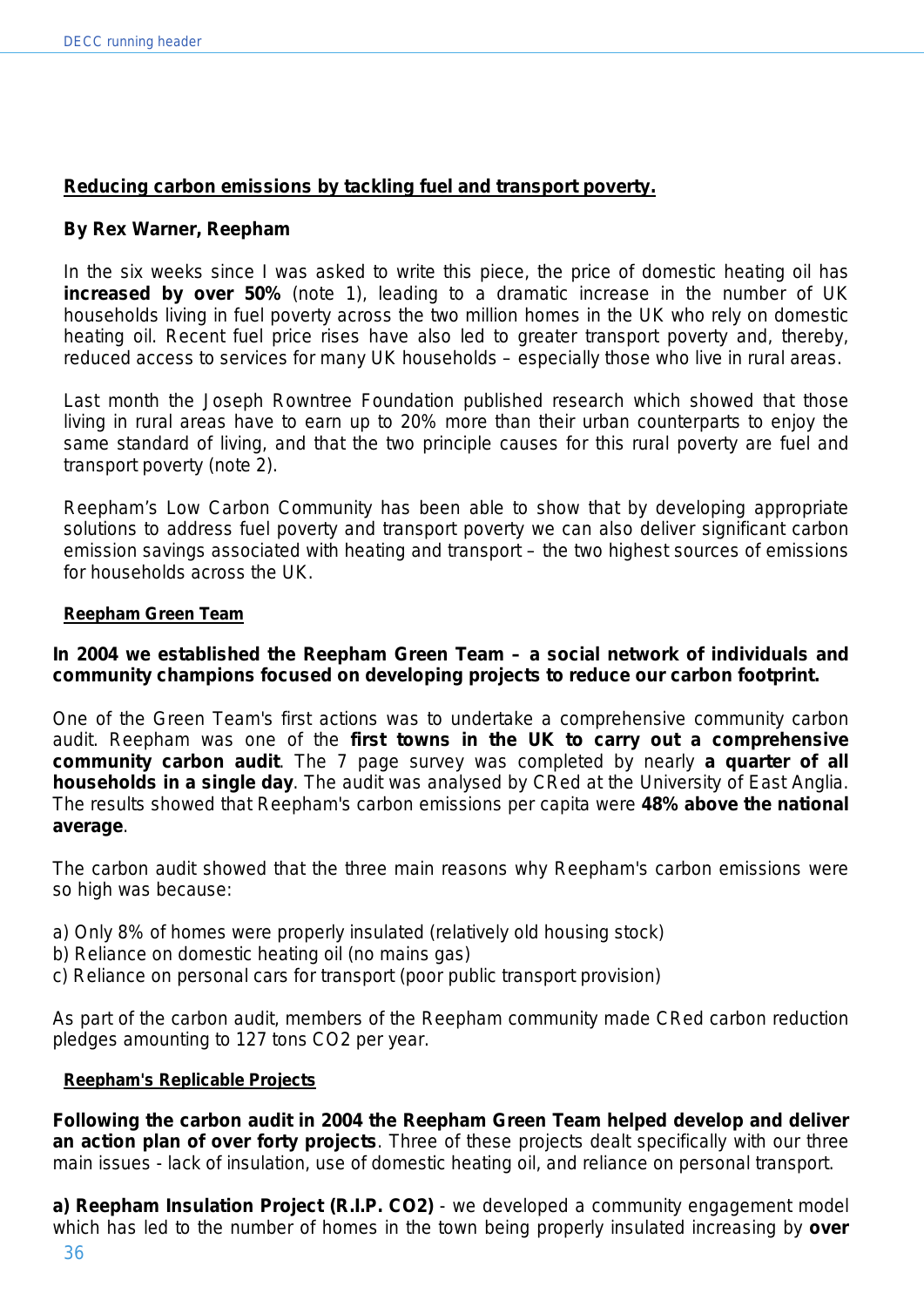**100% (from 100 to 200 homes, or from 8% to 16% of the housing stock in Reepham). The project was developed and delivered by the local Rotary Club, working with installers and linking to existing Government grant schemes. The community engagement model developed for the R.I.P CO2 project has the potential to be used for other carbon reduction activities and also to be replicated to other communities across the UK.**

b) **Biofuel trials** - Reepham has been the **"test-bed" community for the UK's first trials of liquid biofuel in domestic boilers -** a £250,000 project funded by Carbon Connections and industry partners. The biofuel trials also covered local schools and community buildings. These trials involved the use of a blend of waste vegetable oil and domestic heating oil.

c) **Reepham Car Club** - launch of a community car club using **low emission vehicles** in the town, as the first part of establishing the Norfolk Car Club, which aims to be the **first countywide car club in the UK** [\(www.norfolkcarclub.com\)](http://www.norfolkcarclub.com/).

The projects outlined above have fostered **community leadership** which has resulted in the development of the Reepham LCCC projects - the next stage in our journey to become a low carbon community. The Reepham LCCC projects have been developed and delivered by grassroots community groups representing substantially all of the community as part of an integrated carbon management plan, with each project being led by a community champion.

# **Our key learning is as follows:**

- **Projects are most effectively and cost-effectively developed and delivered by well resourced local community organisations**, led by **local community champions**. For example, the number of homes in the town properly insulated increased by over 100% with the Reepham Insulation Project (R.I.P. CO2), delivered on a voluntary basis by the Rotary Club linking with existing Government grant schemes.
- The best way to spread the message is by **word of mouth** and online through both trusted existing local organisations and new social networks.
- The key driver for change for most people is money **cost savings** associated with new insulation, heating, lighting and transport solutions is the best way to drive change.
- **Economic benefits**: The Reepham LCCC projects have led to economic benefits. For example, the car club has sustainably delivered:
	- direct employment (project management, service team)
	- associated employment (fitting of telematics, customer service)
	- cost savings for business and personal users
	- greater flexibility for businesses to grow
	- affordable access to services, including education, training and employment which, in turn, stimulates economic growth.
	- In addition, there have been reductions in fuel poverty (e.g. 20% reduction in fuel poverty amongst tenants of the housing trust properties), and cost savings across most installations (e.g. 90% reduction in maintenance costs through using LED street lighting)
- **Social benefits**: The projects have led to a greater sense of community, and stronger local organisations with more active and empowered community champions. The momentum created within existing and new organisations has led to the development and delivery of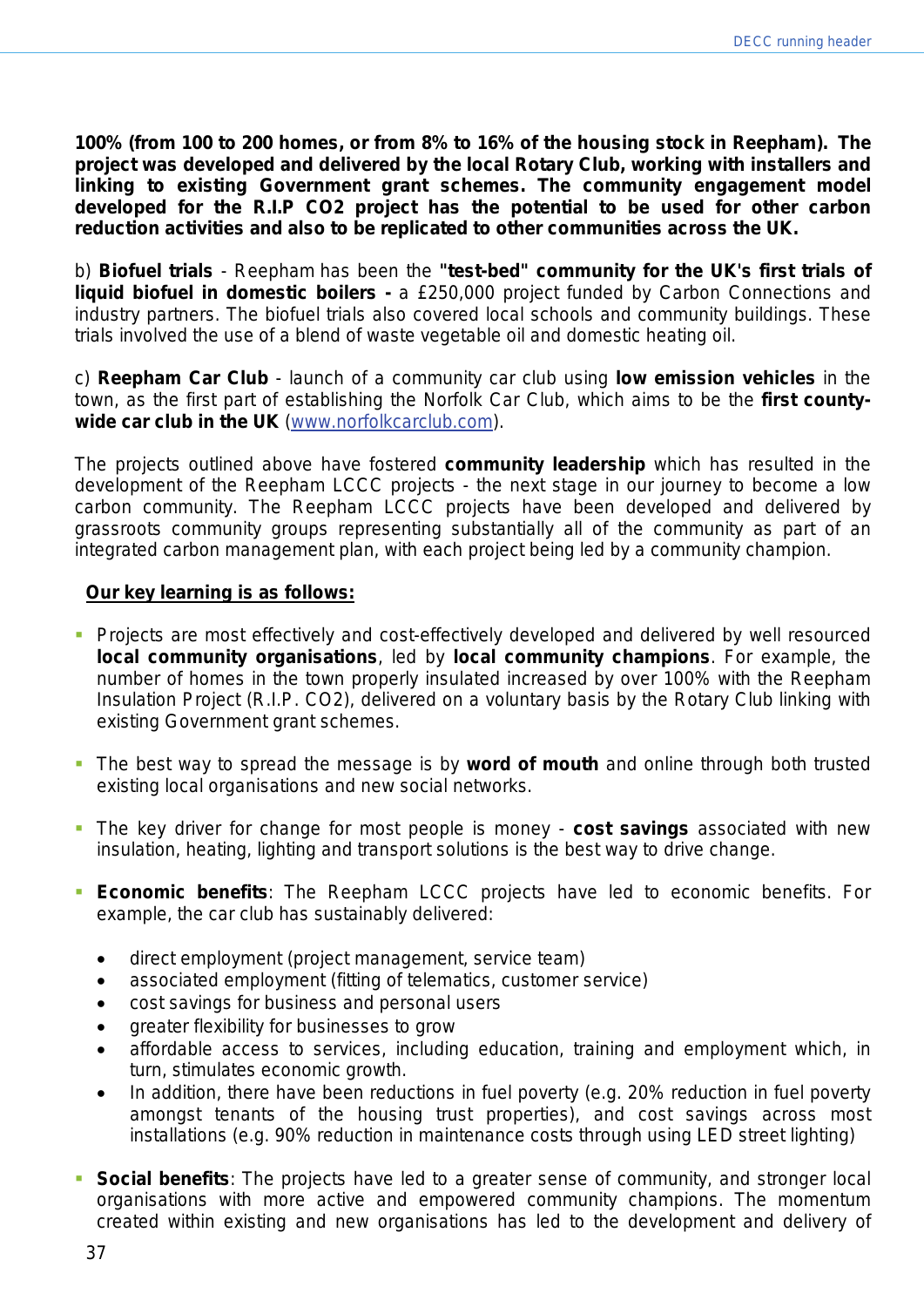further projects not only within the town, but also to other communities. For example, the car club has expanded to Norwich, Aylsham and Cawston and usage has **grown 500% in the past 12 months** (from 20 bookings/month to 100/month). Successful delivery of the Reepham LCCC projects has created stronger demand for solutions based on fundamental issues such as fuel and transport poverty. Whilst these fundamental issues of fuel and transport poverty exist, **they first require translating** into demand for solutions and then delivery of solutions. The best way for this demand and delivery to be achieved is through trusted local organisations and their respective local community champions.

- **Environmental benefits**: The projects have led to a range of environmental benefits, including:
	- 61% carbon savings from refurbishment of housing trust properties (these are being surveyed, monitored and measured by Saffron Housing).
	- 65% reduction in energy use and reduction in light pollution from new LED street lighting
	- 30%-50% reduction in energy use from other heating and lighting solutions.
	- 50%-65% reduction in transport-related carbon emissions in the main user groups of the car club.
- Using Reepham LCCC projects to **showcase technologies** has stimulated demand across the region. For example, the CPRE hold a series of green buildings open days each year, and they have recently had open days in Reepham as a green community where members of the public can view a range of technologies and solutions at various sites in the town.
- A dominance of single solutions, especially solar PV, may not be good. Perhaps it is better to focus greater resources on demand reduction, more cost-effective ways of energy production, and a range of solutions based on needs. For example, solar PV does not, in most cases, directly or cost-effectively address fuel poverty or transport poverty. These issues are better addressed with solutions which improve the thermal performance of homes, heat homes sustainably and provide affordable access to transport.
- Reepham LCCC projects seek to **join up and integrate deployment of the Government's policies** and programmes. For example the car club, being replicable and scaleable, shows how local sustainable transport projects can evolve.

**Footnotes** (1) From 43p to 65p per litre between Nov. 2010 and Jan. 2011 (2) [www.jrf.org.uk/publications/minimum-income-rural-households](http://www.jrf.org.uk/publications/minimum-income-rural-households) Further Info [www.reephamchallenge.org](http://www.reephamchallenge.org/) [www.norfolkcarclub.com](http://www.norfolkcarclub.com/) **Contact** Rex Warner, [exploreint@aol.com](mailto:exploreint@aol.com) , 01603 879422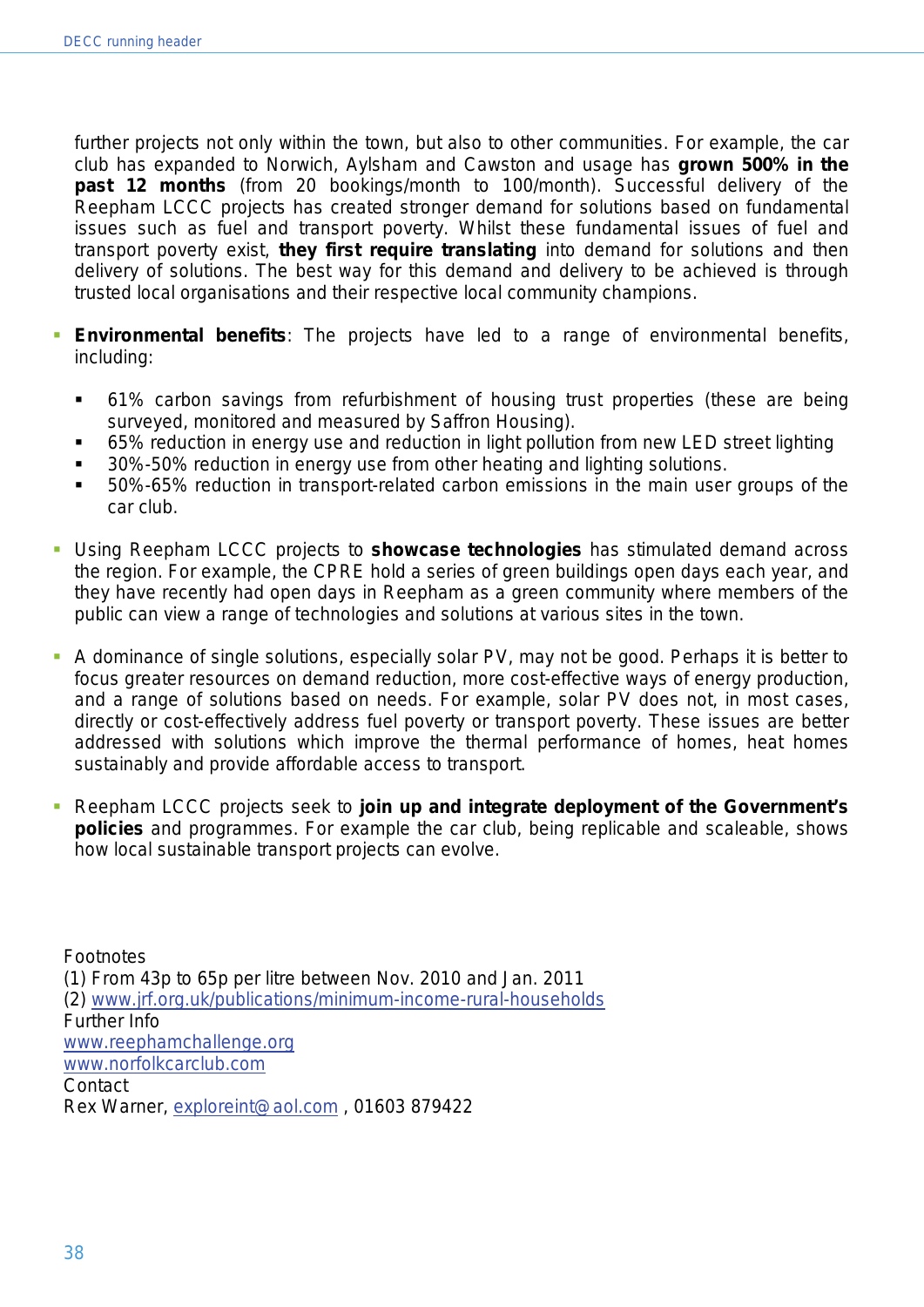# **Learning through doing: Mistakes, successes and revelations from the Transition Streets Totnes project**

*By Fiona Ward, Transition Town Totnes* 

# **Project Overview - our four key components:**

- **Social groups**: Our project gets small groups of friends and neighbours together in their homes. Each group meets seven times over a 3-5 month period, and we send a facilitator along to the first meeting. Each session focuses on a different subject and is supported by a workbook, which suggests practical actions relating to energy use in the home, water, food, transport and waste. Each person commits to take on a number of the actions. At each meeting they share experiences and support each other. At the final group they decide where to take the group next, and most of them keep on meeting. This basic project was already in operation, called Transition Together.
- **Energy efficiency:** all participants fill in a form provided by the Energy Savings Trust (EST) and receive a home energy report. They can then apply for highly subsidised energy efficiency measures through our partnership with South Hams District Council's (SHDC) 'Çosy Devon' scheme, including loft and cavity wall insulation, and in some cases, secondary glazing and external wall cladding. We train up one person from each group to be the 'Street Energy Assessor' and this person then helps others in the group to identify and carry out some of the practical actions.
- **Domestic solar PV:** Once the basic energy efficiency steps have been completed (e.g. loft/cavity wall insulation, draught-proofing etc.) and if houses are suitable for solar PV we offer £2,500 or £3,500 (depending on income) towards a solar PV system. For low income households our local authority SHDC offers low interest loans through their partnership with Wessex Reinvestment Trust.
- **Community awareness:** In partnership with Totnes Town Council (TTC) and SHDC, our project installed a 14kWp solar PV system on the Civic Hall, the most central and visible building in the middle of town. The income/savings generated will be used to support further projects, with a public digital display showing the significant energy and carbon savings being made by the project and households. We also hold large public events like Energy Fairs and Eco-Home tours.

# **Successes**

We now have 57 groups of neighbours participating in the groups, a total of around 450 households (over 10% of our local residents). This is despite the fact that the solar PV grants are only available to a limited number of these participants. Project evaluation has shown that on average, each household saves £600 per year on its utility bills and other household costs, and over 1.2 tonnes of CO2. To date this means the community has saved an estimated £270,000 and 540 tonnes of CO2. This excludes carbon saved and income generated by the solar PV installations.

In terms of qualitative results we ask a number of questions to assess if the project has changed attitudes and behaviours. The greatest positive changes have been recorded in "I know what practical, effective actions I can take to reduce the potential impacts (of peak oil and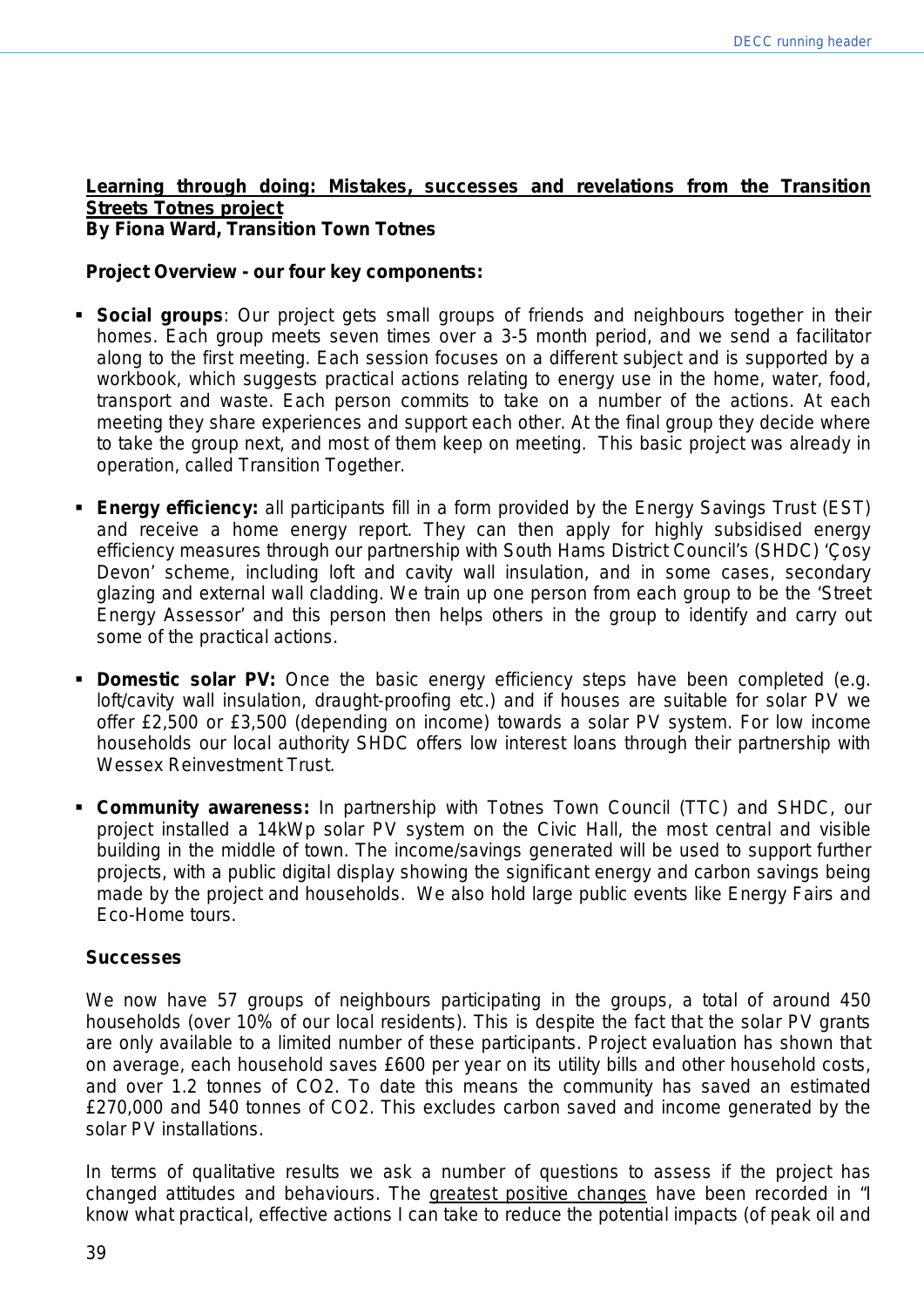climate change) on me/others", "I'm aware there are simple, easy things I can do to reduce household costs - and I know how to do them" and "I feel connected to, and a part of, my local community".

Also at least 25 other transition communities (UK and around the world) have asked for the Transition Together project materials, which we openly share.

We feel our household recruitment strategy worked very well, in fact a bit too well (see below). We put a lot of time and effort into this as residents are the cornerstone of our project. We recruited a marketing expert to the project team (average of 1 day per week) who has greatly influenced our previously enthusiastic but often rather amateur attempts at designing and writing marketing materials and planning outreach activity. This was definitely worth every penny!

We looked at the kind of people in our community and categorised them into 4 groups, and then designed our strategy and materials accordingly. Our aim is recruit at least 30-50% low income households which we think we have now met. Categories include: **settlers** interested in neighbourliness/technical DIY/home improvements; **prospectors** interested in income/ property value; **pioneers** active or interested in sustainability, social justice, communitybuilding; and: interested in debt/bill reduction and often getting specialist/community support

Particularly for the hard-to-reach we have focused entirely on messages like 'Fancy some free electricity?' and 'We can give you money towards a solar-PV system… and if you've less than £250 in your pocket after you've paid your household bills each month you could get it virtually for free'. It's all about the money and we don't get into environmental impacts, CO2 emissions etc. This worked really well.

Our strategy for both the recruitment phases was to use press releases (we have something in the local press about once a month), posters around town, project materials at every possible outlet including TTT events, local shops, library etc. (we did small versions of the poster as postcards, with quotes from existing low-income households). We also held an Eco Homes weekend then a big event in the Civic Hall (linked to our solar PV install there) with lots of energy-related traders with much related publicity, speakers from existing groups etc. We also went out into the local parishes and aimed to get 1 group from each of those. But the best means of course, is word of mouth, and those involved in Round 1 have been great ambassadors for Round 2.

Internally we have a well defined project, strong project management structures including a monthly steering group and a paid project team with a wide range of skills. Our partners are committed and supportive. We all love being involved with the project, it has a great buzz around the town and seeing the increasing number of panels up there on the roofs is wonderful.

# **Problems**

Our main issues have been/are are follows:

It has taken **much longer than expected** to go from starting a T-Together group, to getting the PV systems installed. Reasons for this include:

- We realise we need to do more of a 'sales job' on householders who may never have previously known about/thought about solar PV systems – it's quite a leap
- Initially slow response by our installer in chasing quotes/responding to householder queries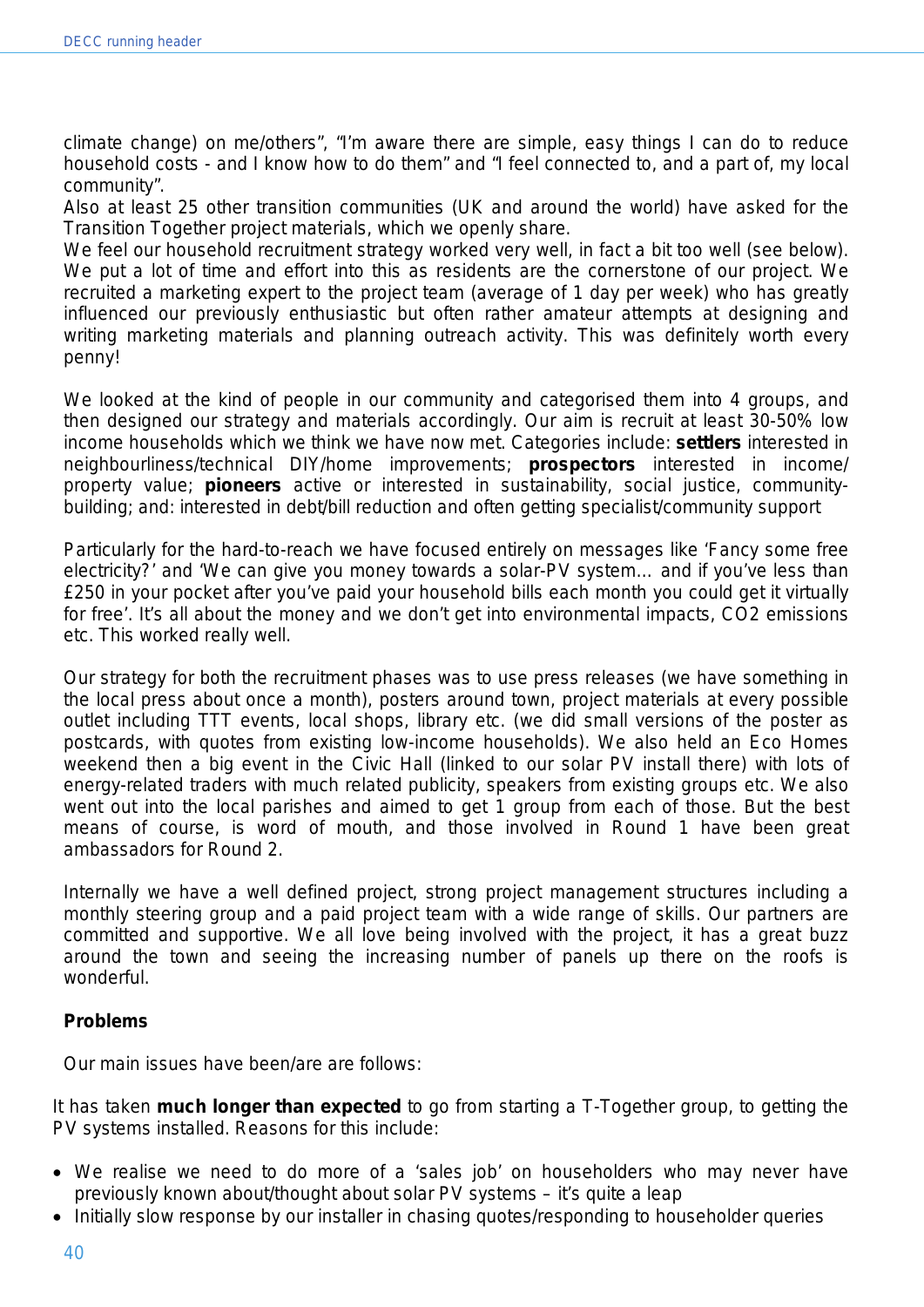- The householder's need to stump up the rest of the balance from savings or a loan
- Processing of low income applications is much longer and more complicated than for 'able to pay' – the very people for whom you least want long, complicated, form-filling processes
- This added pressure to our supplier who then had to deal with a bottleneck of installations
- Still, we are left with quite a challenge to get all the systems up by end of March 2011 (135 in total)

**Dealing with some negativity** from some individuals, including local councillors, about why we are giving grants to able-to-pay rather than just giving it all to low-income (fair point, but we are looking for a full and representative participation) – with more of a skew towards lowincome in Round 2 we hope we have addressed this somewhat.

**Oversubscription** – for R2 we were much clearer that there were limited grants available, so that people were not too surprised when they were not selected. We have still been able to offer them some additional 'sweeteners', like training up someone in their group to be an Energy Assessor and there are fewer ruffled feathers.

**Getting the local authority to commit a definitive amount of funding** to the project that is used for the low-interest loans – we are still unclear if they will have enough to support all those that want to take this up. While they are very supportive and do all they can to help, they have their own (worsening) financial issues to deal with, which is likely going to impact our ability to install at all low-income properties.

Working with **Housing Associations** has been challenging, mainly due to the timing of their budget cycles not aligning with the tight project deadlines – however we are working with one HA now in Round 2 and are exploring how this will work i.e. around ownership, who gets the FiT, etc.

We **lack capacity to do more follow-up with the groups**, to learn more about what worked, didn't work and why, why some people dropped out of groups and so on. We'd hoped to be part of an ESRC project but ours wasn't successful so this left us with a gap. This is the focus of the research activity we are belatedly starting in Jan 2011.

# **Revelations**

The biggest revelation has been in the feedback from the groups themselves, who more than anything, value the **new social connections** they are making and which appear to last well beyond the 'official' group meetings, with most groups continuing to meet in some form or other. The household and carbon savings, which acted as a hook initially (external motivation) are secondary to what keeps people engaged (intrinsic motivation). **We underestimated the desire for human connection!**

The benefit most often cited by participants is the enjoyment they get from connecting with their neighbours and making new friends, and that they feel supported. There is clearly a strong desire in the community to interact more with neighbours, but it takes something like this (a workbook and a structure) to help them feel comfortable to ask the neighbours round.

Our other surprise has been that while the offer of grants for solar PV motivated people to join the project, we believe that there is a large number of people for whom this wasn't a factor. Even now, though we are no longer offering grants, we are still having new groups starting.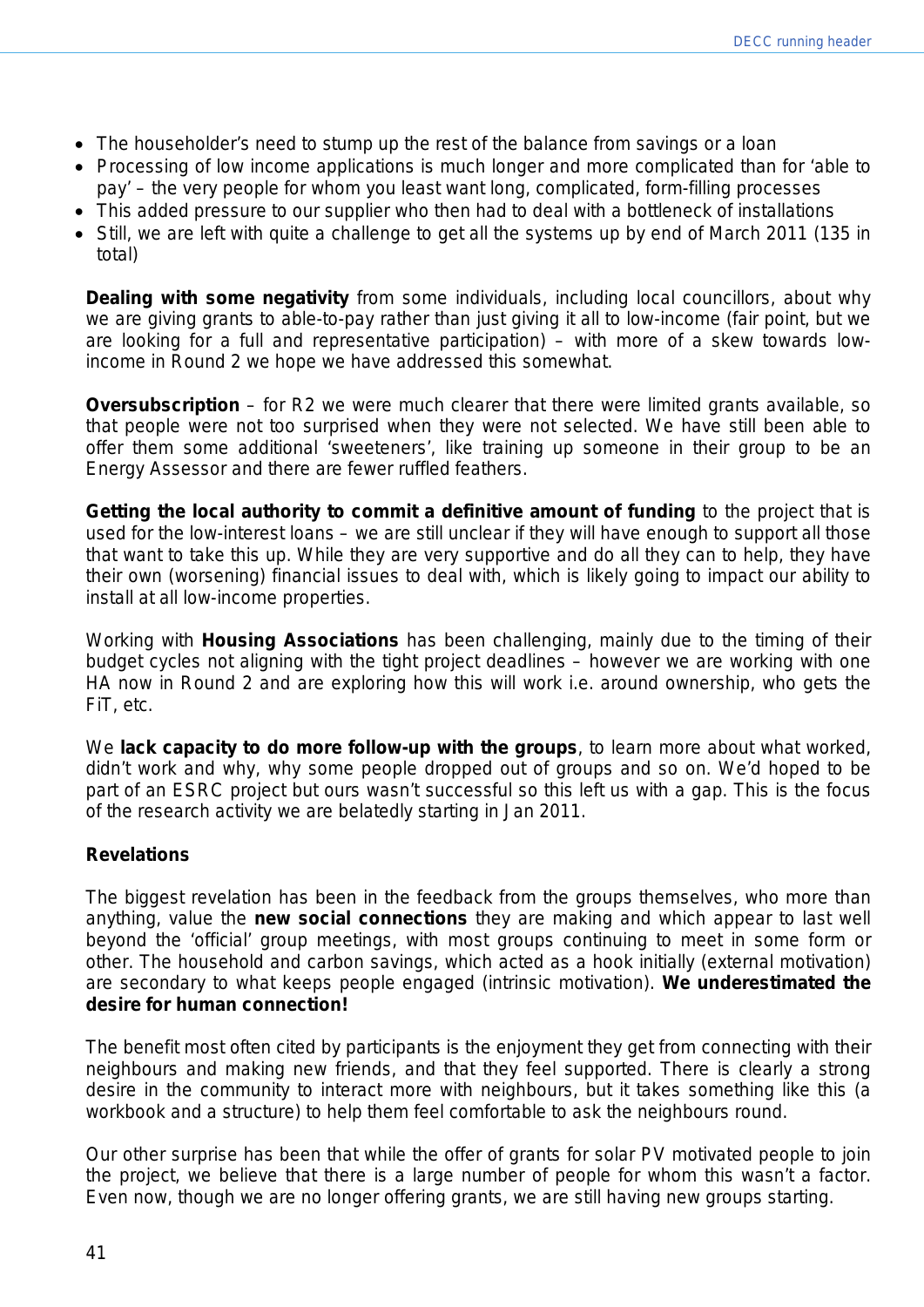Finally, we realise we have created a 'market place' of over 450 homes so far, all up to speed on carbon and bill cutting and the need to wean ourselves off fossil fuel. They are more interested in saving resources, local food, non car transport options and buying less. This growing body of people, we are starting to see, is an audience for other projects and activities that Transition Town Totnes offers, and for the social enterprises that we are starting in order to offer more sustainable local goods and services (e.g. community owned renewable energy company).

If you would like to hear from some of the participants please watch the 8 minute film we made for a recent event [www.transitiontogether.org.uk/streets/home](http://www.transitiontogether.org.uk/streets/home)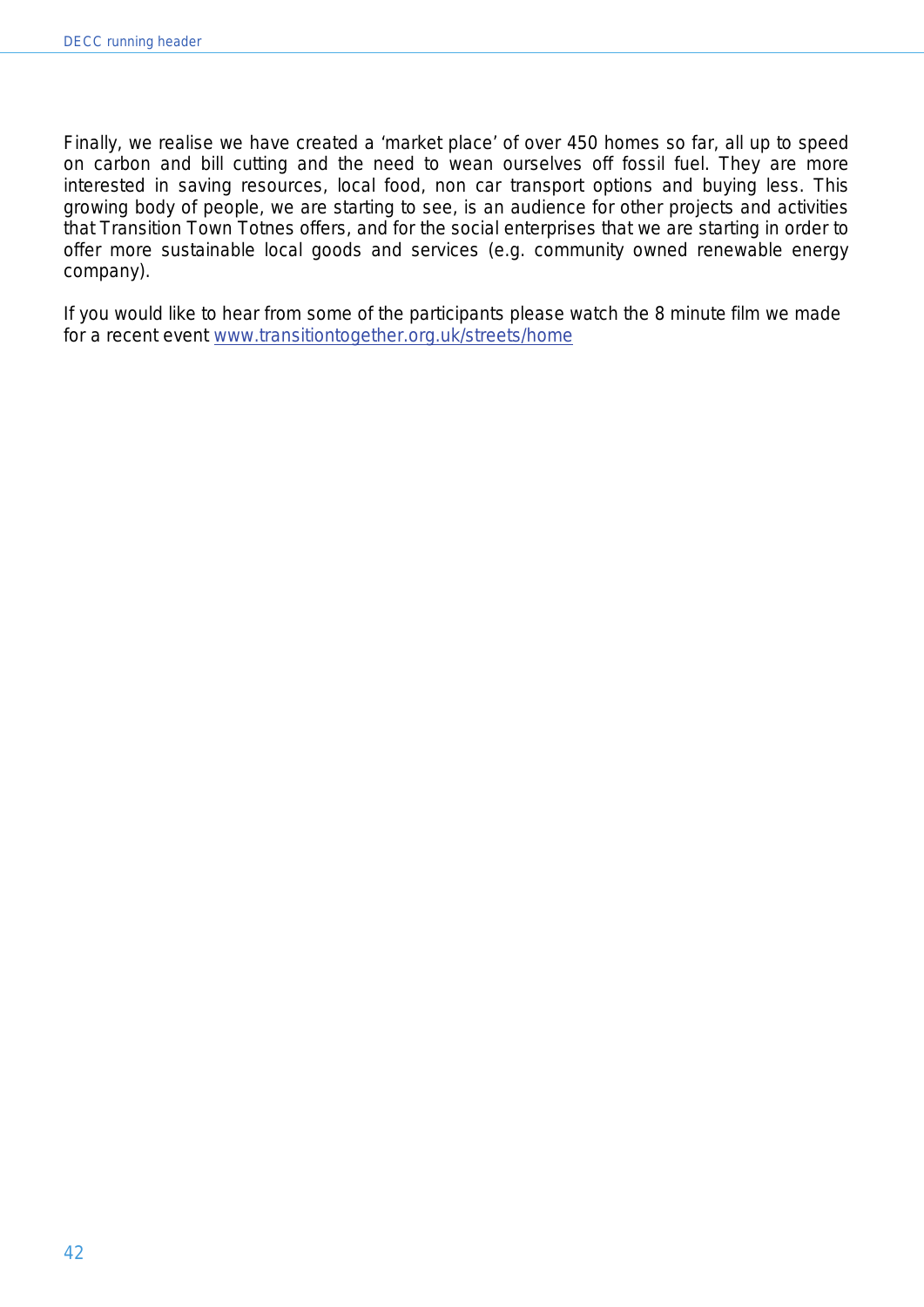# **3.3. Perspectives from outside of the LCCC**

A survey of the applicants to LCCC who did not receive funding on this occasion was carried out with the aim of addressing the following three questions:

- (1) How did unsuccessful applicants find the process of applying for LCCC funding?
- (2) What were the impacts of applying for LCCC funding?
- (3) What do they see as the priorities for future government support?

# **Methodology**

218 unsuccessful applicants to LCCC were asked to complete an online survey, of which 126 responded (an impressive response rate of 58%). The questionnaire was designed to cover the following issues:

- *Their application*  what technologies and behaviour change methods they had planned to use
- *The applicants* who had been involved in preparing the application
- *The application process* how they had found the timetable, written material, informal feedback available while preparing their application, and formal feedback after the funding decision; what they had found most difficult; and how the application process could be improved for future programmes
- *The benefits of applying* what benefits they had experienced as a result of applying
- *Future support* what areas they would like advice and support on, and what they consider the priority for government

The full results can be found under separate cover, whereas this section of the report outlines the key conclusions from the work.

# **Key findings**

#### **1. Process**

**What worked well:** Respondents liked the concept of LCCC, particularly the community focus. The programme succeeded in attracting applications from across England, and from both local authorities and third sector organisations. Applications included a wide range of technologies and almost all included some behaviour change or public engagement. During the application process, the opportunity to discuss applications informally with the team at DECC, DETI, and Welsh Assembly was well received.

*What worked less well:* There were few applicants from Wales and very few from Northern Ireland. There were low levels of involvement from local businesses in preparing applications. Certain aspects of the application process were problematic, particularly the tight timescale, lack of clarity about scoring criteria, and feedback about funding decisions. Although community groups had been keen to apply, they felt at a disadvantage because they lacked the necessary time and expertise.

#### **2. Impacts**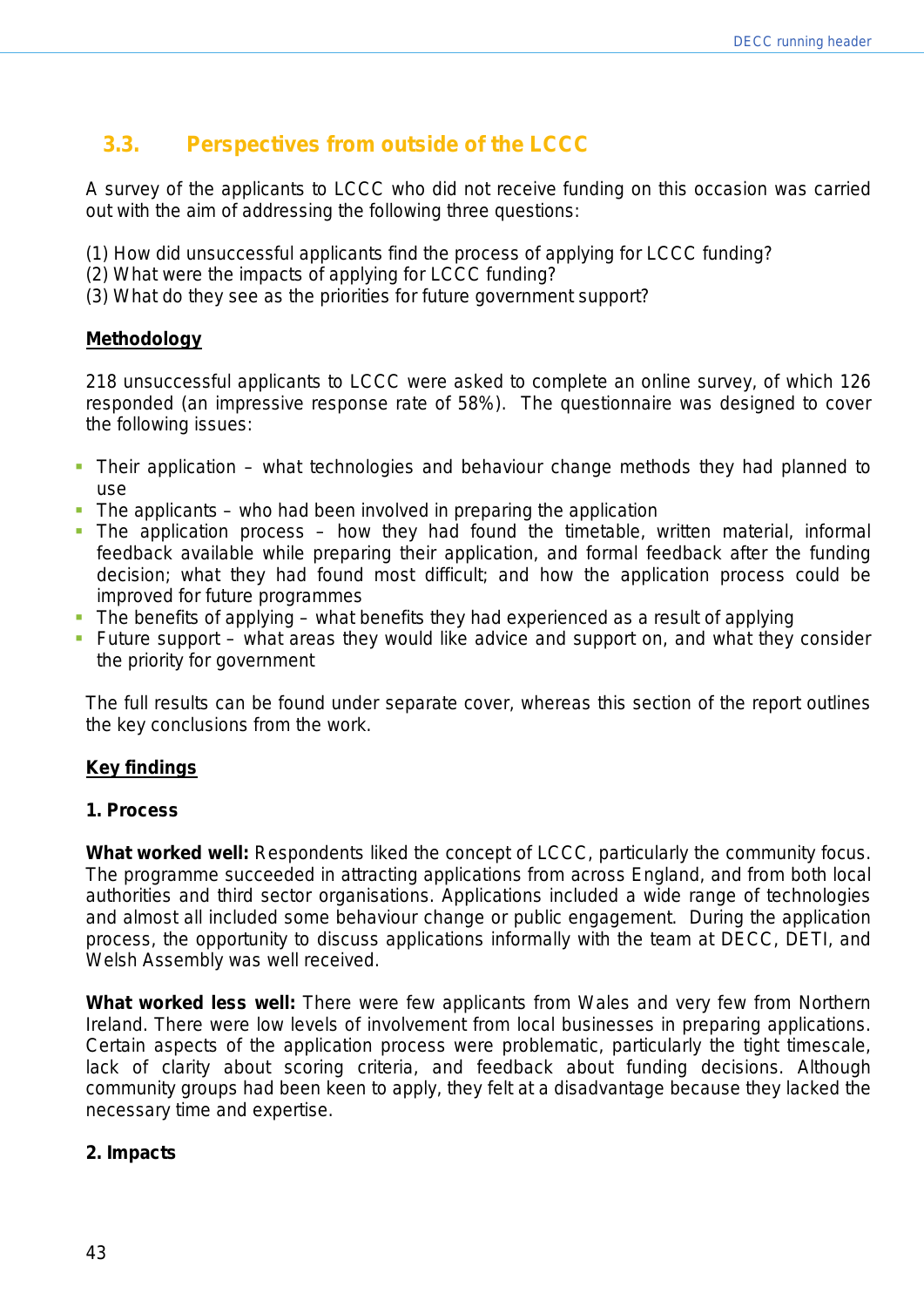**Positive impacts:** Many respondents gained some benefits from applying, particularly making new contacts or thinking about new ideas. LCCC was seen as a programme that respondents themselves could learn from and that had the potential to influence policy makers.

*Negative impacts:* Many respondents voiced their disappointment about the outcome, particularly given the amount of work they had to put in. It was therefore suggested that tighter criteria more clearly conveyed during the application process, a two stage process, and smaller amounts of funding given to more organisations would be worth considering for future programmes.

# **3. Future support**

*What support would be welcome:* Many respondents asked for more funding to be made available and for advice to be provided on accessing funding, including from private investors (Table 1). They also requested funding to be structured differently (e.g. smaller sums to more organisations) and the application process to be more straightforward and less onerous. They would like advice and support on legal matters, technical matters, and behaviour change/community engagement. They would also like to stay in touch with DECC, be kept informed of progress on the LCCC programme, and have the opportunity to learn from LCCC.

*What support would be less welcome: There* was less demand for advice on organisational structure, planning matters, or engaging local authorities.

| <b>TAMIO TE IOOGOO OII MINUT OGPPOIT GHA GUTTOO MOGHA NO MOIOONIO</b><br><b>Issue</b> |                  |                        |             |  |
|---------------------------------------------------------------------------------------|------------------|------------------------|-------------|--|
|                                                                                       | % of respondents |                        |             |  |
|                                                                                       | LA               | 3 <sup>rd</sup> sector | All         |  |
|                                                                                       |                  |                        | respondents |  |
| Accessing funding                                                                     | 69               | 69                     | 70          |  |
| Engaging private investors                                                            | 50               | 45                     | 48          |  |
| Behaviour change                                                                      | 37               | 24                     | 32          |  |
| Specific low carbon technologies                                                      | 33               | 26                     | 31          |  |
| Legal matters                                                                         | 23               | 39                     | 31          |  |
| <b>Engaging communities</b>                                                           | 39               | 16                     | 30          |  |
| Organisational structure                                                              | 21               | 24                     | 21          |  |
| Project management                                                                    | 19               | 20                     | 18          |  |
| Engaging local authorities                                                            | 10               | 24                     | 17          |  |
| <b>Planning regulations</b>                                                           | 16               | 18                     | 17          |  |
| Other                                                                                 | 11               | 16                     | 14          |  |
| <b>Base</b>                                                                           | 70               | 51                     | 127         |  |

**Table 1: Issues on which support and advice would be welcome**

*Percentages sum to more than 100% as respondents could give more than one answer.*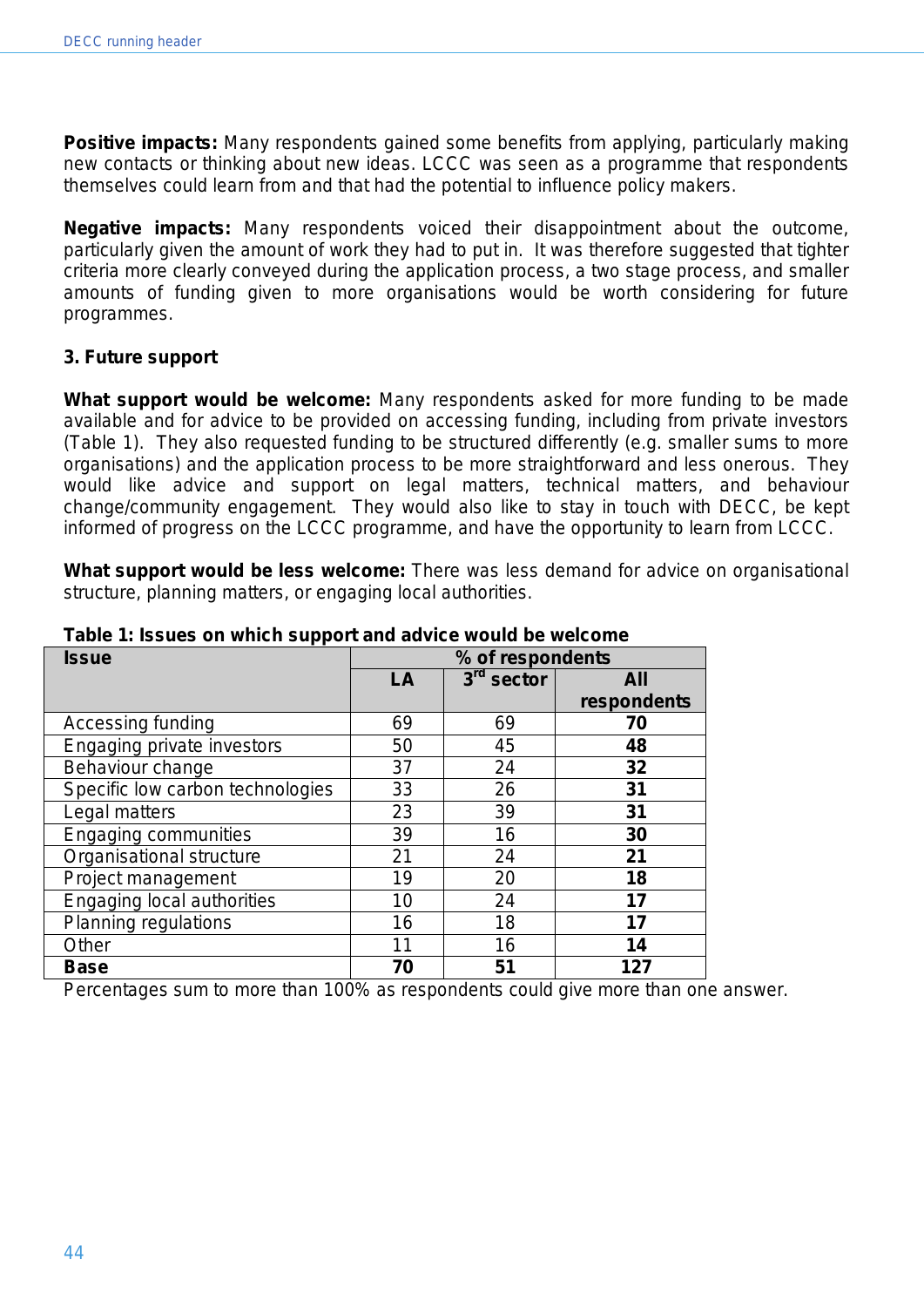# **3.4 Perspectives from the evaluators: Dialogue by Design**

Dialogue by Design (DbyD) was appointed by DECC to undertake a programme of co-inquiry and shared learning with the 22 LCCC communities. This composed a team of 14 facilitators across England, Wales and Northern Ireland. The involvement of DbyD facilitators with the LCCC projects spanned from January 2010 to March 2011, and involved the following strands:

# **i) Launch event**

In close collaboration with DECC, Dialogue by Design organised the LCCC launch event which took place in London on 8 February 2010. This one-day event saw members of all the 22 LCCC projects as well as the entire team of DbyD facilitators gathered at the Royal Horticultural Halls. Part of the day was used for inception meetings between the community groups and their facilitators. The presence of numerous experts and advisors enabled community groups to enquire about support they could call upon during their projects.

#### **ii) Engagement support**

One of the key roles of the DbyD facilitator was to help projects organise and deliver their engagement with the wider community. This was done through the creation of a bespoke engagement plan in the early stages of the project followed by ongoing liaison between the group and the facilitator, including facilitated workshops. It was acknowledged that each community would have different engagement needs; therefore they all undertook engagement reviews and agreed engagement plans with their DbyD facilitator.

#### **iii) Review meetings**

In order to collect and compare the community groups' experiences and learning, the facilitators held review meetings with them. Depending on the progress made in the communities, the review meetings either focussed on the experiences of the core project team, or included experiences of both the project team and community members having participated in the project, such as residents with renewable technologies installed to their homes. It was originally planned that each of the community groups would hold two facilitated review meetings, but as the LCCC progressed it became apparent that a single review meeting would be sufficient for several groups. After each review meeting a summary report was prepared and these collectively form the basis for much of the analysis and synthesis in this report. In total there were 27 review meetings and, as such, 27 individual reports.

# **iv) Low Carbon Communities Network event**

As part of the Low Carbon Communities Networking event (16-17 January 2011, part funded by DECC), DbyD held a bespoke LCCC workshop. The workshop provided a space for project groups to share their learning and experiences as well as exchanging contact details.

#### **v) Thematic policy workshops**

DbyD worked with DECC to organise a series of thematic policy workshops, providing a space for community groups to share experiences on specific elements of their projects and for DECC policy leads to obtain valuable insights to inform their work in these areas. They were held in February and March 2011, according to the following themes: (i) Community scale renewables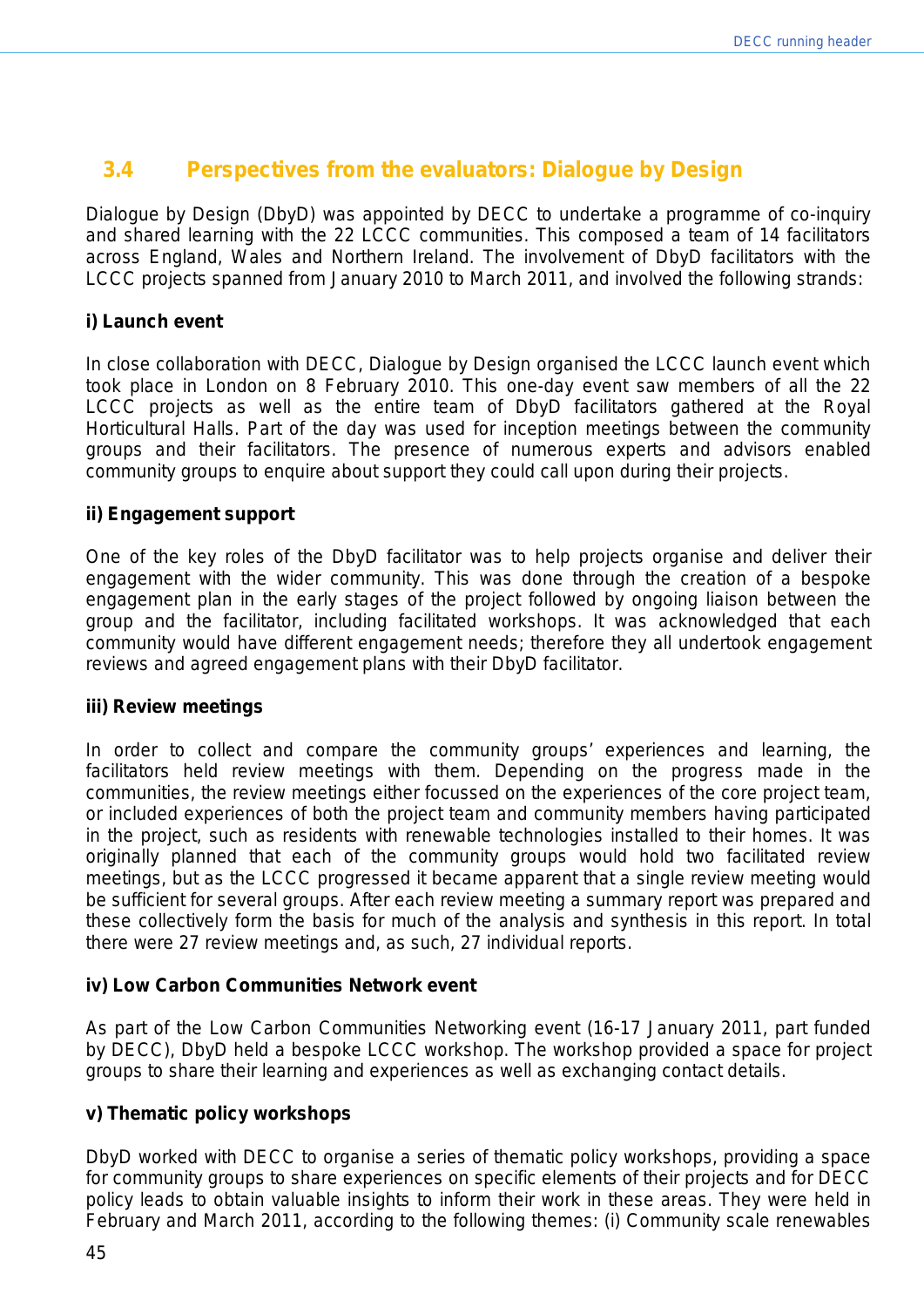(Bristol), (ii) Domestic renewables (London), (iii) Domestic energy efficiency (London), and (iv) Marginalised & fuel poor communities (Nottingham).

# **Key Findings**

This section is largely based on the data gathered during review meetings the facilitators held with the communities they were working with, but also builds on findings that the DbyD facilitators' team accrued during the course of their work with the community groups. It focuses on four key issues:

- Organisational model and skills
- Project focus and low carbon measures
- Community engagement
- Behaviour change and project legacy

# *i) Organisational model and skills*

In order to manage the income and spending involved with the LCCC, community groups needed a legal entity. Groups that had been in existence for some time often had a structure in place whereas younger groups established a variety of new structures. Many groups note that the project's administrative burden has been considerable, especially given the restrictions on resources being allocated to project management. They recommend that projects of this scale make arrangements for paid staff, as the administration and coordination tasks may prove too much for volunteers.

According to the community groups it takes a variety of skills, including some specialist ones, to successfully deliver projects. Some emphasise that the application process for LCCC funds already required a range of specialist skills, likely to be found with established groups and organisations only. External advice was sought on issues where groups identified skills gaps, including legal and financial issues and technical expertise. Where possible, groups relied on existing links and networks for advice. Some of the groups believe they would have benefited from more support and guidance on acquiring the necessary skills and knowledge.

Groups' experiences of working with experts, advisers, contractors and authorities form a mixed bag, partners have not always been able to meet groups' expectations. Still, there is no hesitation among the groups that working with others has been essential in the delivery of their LCCC projects. There was a preference for working with local, trusted partners. Many groups benefited from a good relationship – or partnership – with their local authority, often secured through personal engagement with key individuals.

#### *ii) Project focus and low carbon measures*

Some groups used the LCCC funds to further and complement their existing projects and aspirations; other groups saw the grant as an opportunity to develop entirely new projects. Although the groups had a variety of reasons for selecting specific low carbon measures, some of the decision-making was dominated by practical considerations with regard to time and budget restrictions.

Another issue present in many groups' considerations was the choice between measures aimed at the best carbon result or the best 'community result'. Given the objectives of the LCCC, several groups favoured the latter and chose to invest in measures with a visual appeal, such as solar photovoltaic arrays on roofs, despite the fact that other, less visible measures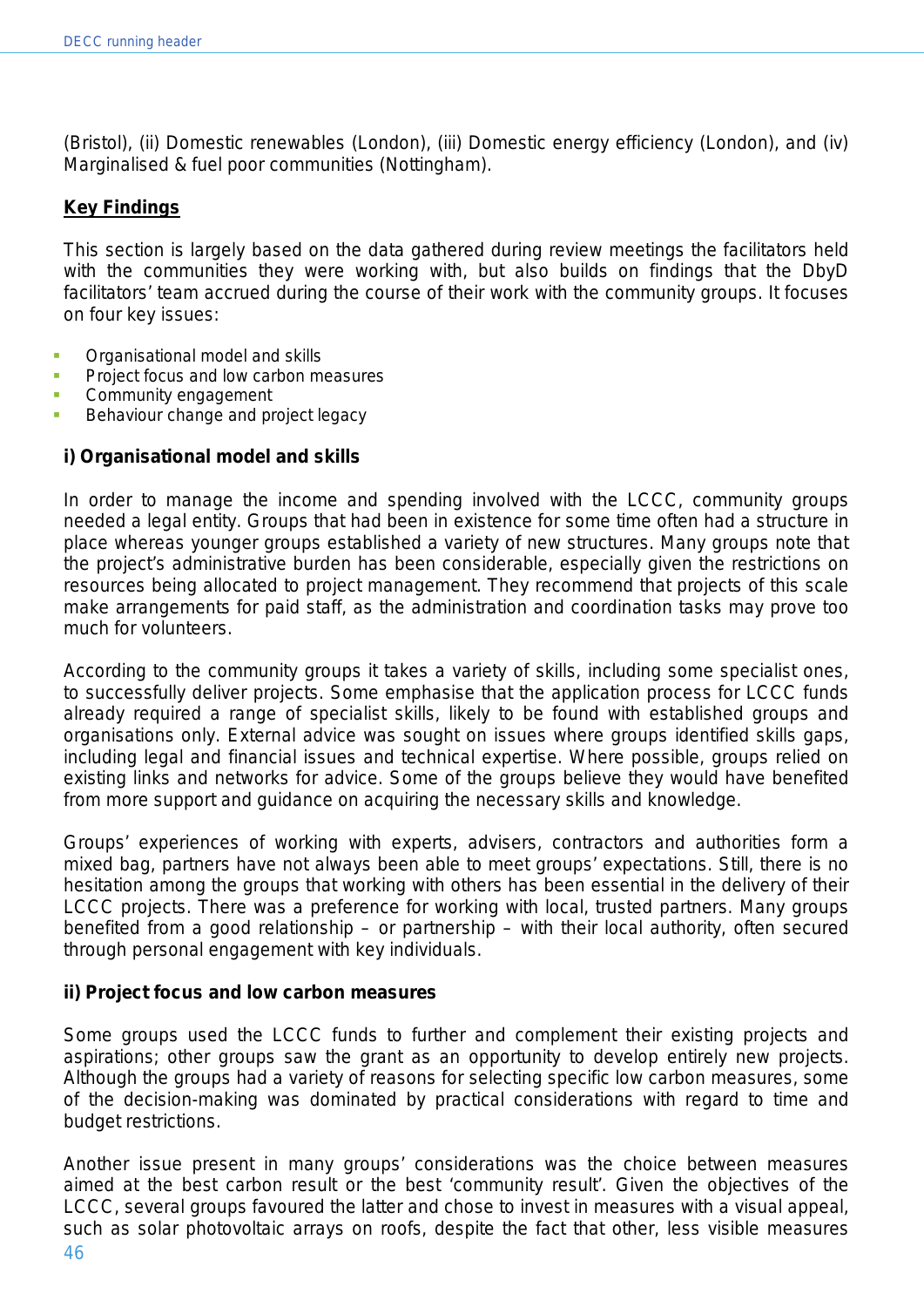were acknowledged to have a greater carbon saving potential. A further consideration for many groups was the potential for their investments to return an income. The availability of feed-in tariffs (FIT) for renewable electricity generating installations tempted many groups into favouring these over, for instance, energy saving measures.

Although a variety of unforeseen complications was encountered across the LCCC project – from planning and insurance issues to malfunctioning equipment – the overall impression is that groups are satisfied with the measures they established. This is echoed in early feedback from community members whose homes or buildings have low carbon technologies installed.

# *iii) Community engagement*

Among the community groups there is a widespread recognition of the value of community engagement. Several groups met with some degree of reluctance from their community once their project was up and running, something they believe might have been avoided had they consulted with the community from the earliest stages of the project. Where early engagement was omitted, groups often identify the time pressure on delivering the investments as a major reason, causing community engagement to be sidelined.

Sometimes community groups found that their assumptions and expectations did not match those of the people in the community, leading to change in their approach. One issue that was sometimes underestimated at the planning stage was the need to ensure that the distribution of the project benefits was perceived as fair and that it was clear who could participate. Groups have also become aware that it matters to be seen as inclusive, while established groups run the risk of being regarded as the 'usual suspects'.

A great advantage of community groups delivering projects like LCCC is that they are wellplaced to gain the trust of community members. Many groups, particularly those working in marginalised communities, stress the importance of trust. Their experience is that existing community structures or sub-groups can help build bridges to people who otherwise would not be prepared to engage in a low carbon initiative. Also, it matters a lot how the project is presented, with many groups testifying that 'helping people save money on their energy bills' resonates best with their community.

# *iv) Behaviour change and project legacy*

Just one year after the inception of the LCCC projects, most groups believe that it is too early to draw conclusions about the extent of behaviour change achieved. Certainly, groups have seen elements of their projects, most of all visible measures and installations in schools and other community buildings, result in increased awareness across the community; evidence that this has led to changed behaviours is still sparse.

This is not a pessimistic note, rather an acknowledgement of the nature of behaviour change, which is seen to be a slow and gradual process. This is why many groups are determined to build on the momentum of their LCCC projects and make optimal use of the legacy. In some cases this means sustaining low carbon activities in the community using the income from FIT or revolving loan schemes, in other cases this supposes an active involvement of people who are benefiting from low carbon installations, as change ambassadors. Groups feel that it is important to help people see the change they are making, even if their original motivations were not predominantly environmental.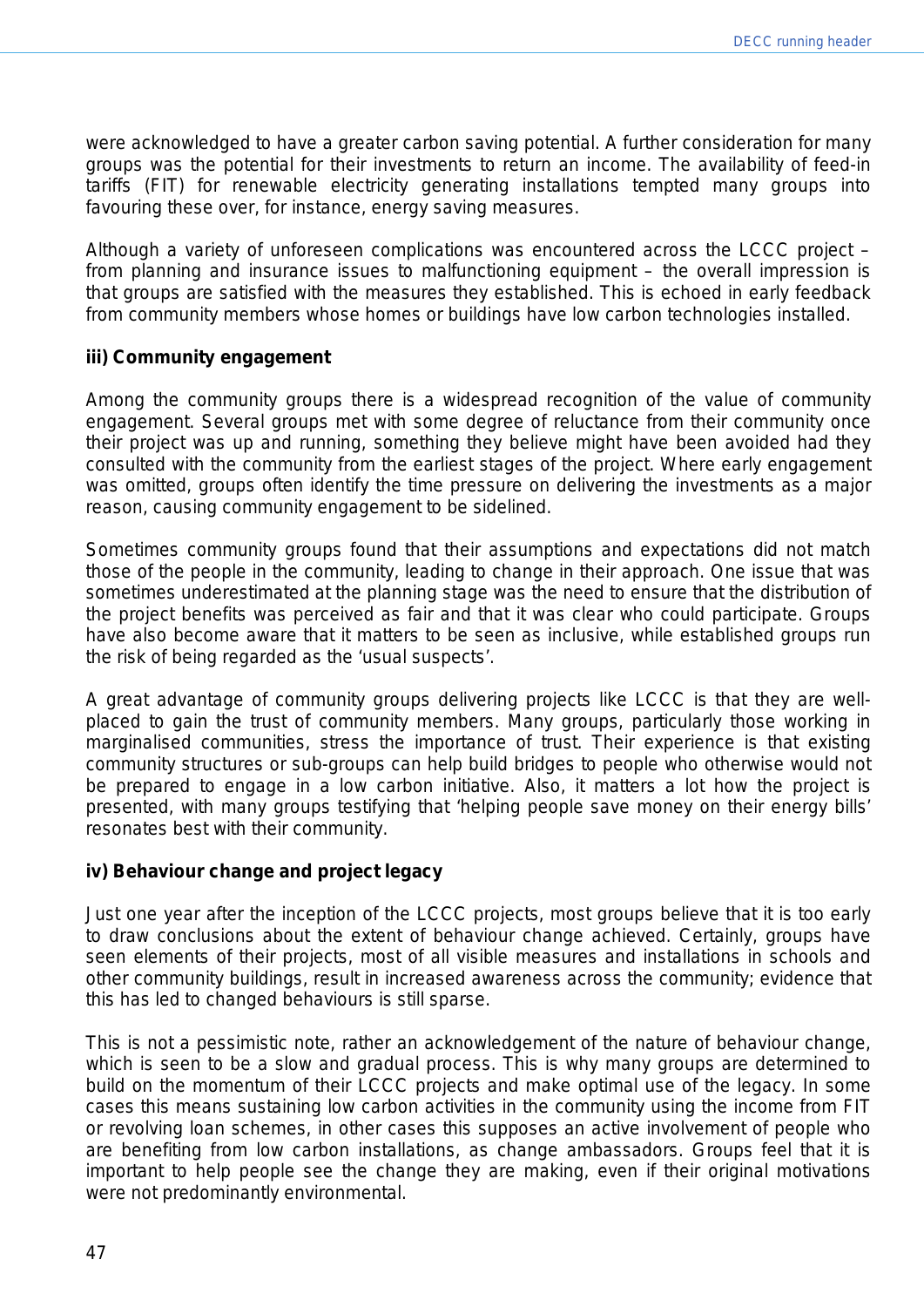# *Reflections for policy*

Drawing together comments of the community groups and the reflections of DbyD facilitators who travelled through this project with them, consistent themes emerge. The unique forms, ambitions and processes of the communities often represent their key strengths – where they experience difficulties this frequently relates to incompatibilities with the structure of funding programmes like LCCC. Time restrictions, evaluation requirements and a perceived lack of relevant support were sometimes barriers to success. However, these barriers were ultimately overcome, and community groups involved are keenly aware of the value of this learning, and eager for it to be captured and shared with other practitioners.

In more practical terms the project groups found that they were able to provide a flexible, trusted face of low carbon in their community, successfully engaging local people. They recognise the value of schemes such as feed-in tariffs as tools to maintain their work in the long term. Loan schemes also recur frequently, and show great potential as mechanisms to transform one-off funding like the LCCC into self-sufficient community funds. This long term sustenance of their programme is recognised by most groups as key to effecting behaviour change. While the short term gains of the projects have been great, it is frequently acknowledged that they are not yet substantial enough to constitute significant behaviour change. 'pump priming' role that local action can have in inspiring further change.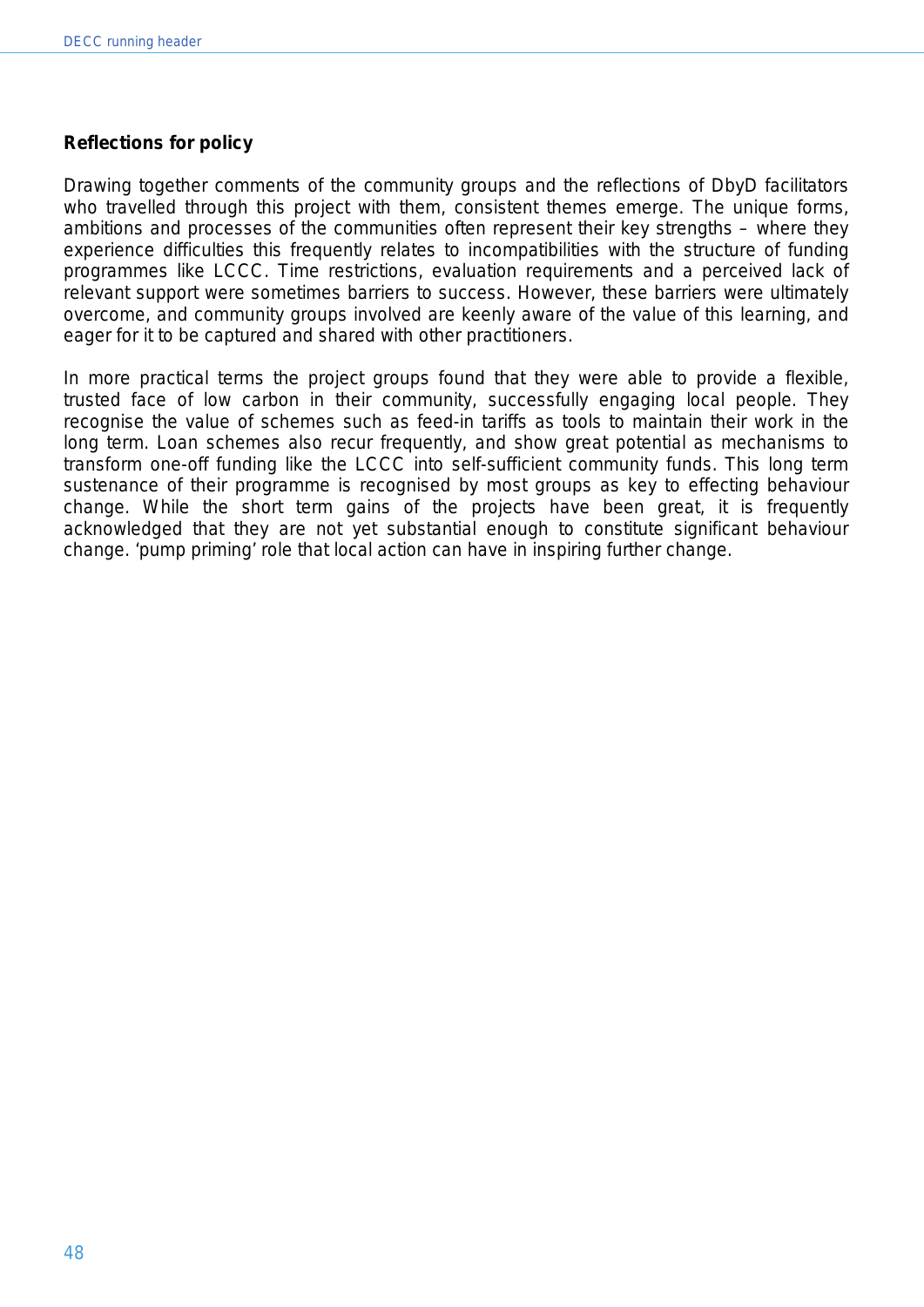# **3.5 The LCCC and Social Enterprise**

The nature of social enterprise is particularly well matched to the ethos of community-based initiatives, especially those that have environmental as well as social objectives. The community or social re-investment basis on which they operate synchronises well with community initiatives that require local buy-in and community participation. Social enterprises provide a business model that is sustainable, supporting and ensuring the continuation of activities and thus the good will and interest of the community. This is achieved through the provision of social benefits that supplement and build on environmental benefits, whilst incorporating broader outputs, including training and education or employment opportunities and greater community cohesion.

Three conditions for social enterprise success provide the framework against which LCCC projects are evaluated and on which our conclusions are based.

- The 'triple bottom-line' entails achieving a balance of social capital, natural capital and financial capital (often referred to as people, planet and profit).
- 'Language' and how the concept of sustainability is articulated. When social entrepreneurs talk about 'sustainability' they mean the successful maintenance of the balance of the triple bottom-line, not just environmental or even social sustainability.
- 'Finance' and sustainability of their business and activities through generation of profit. As with any business, social enterprise is underpinned by a clear business plan, predicated on earned income.

LCCC projects were found to have engaged with social enterprise in three ways, some of which meet more than one of the descriptions below:

- The project is managed and delivered via an existing form of social enterprise. This was true of fifteen projects.
- The project is in the process of establishing one or more new social enterprise structures, the case for four projects; or is considering whether a new social enterprise is required, also the case for four projects.
- The project has established one or more new social enterprises to deliver their project, in whole or in part. This was true of five LCCC projects.

# **Key findings**

- The funding for projects through the LCCC programme allowed already established projects to continue with existing activities or to develop new dimensions that would not otherwise have been feasible. As a consequence, many of these established organisations or collaborative groupings went on to set up, or intended to set up, a new social enterprise; even those which were already a form of social enterprise.
- The evaluation identified three types (or a combination of types) of activity adopted by LCCC projects engaged with social enterprise, these were: